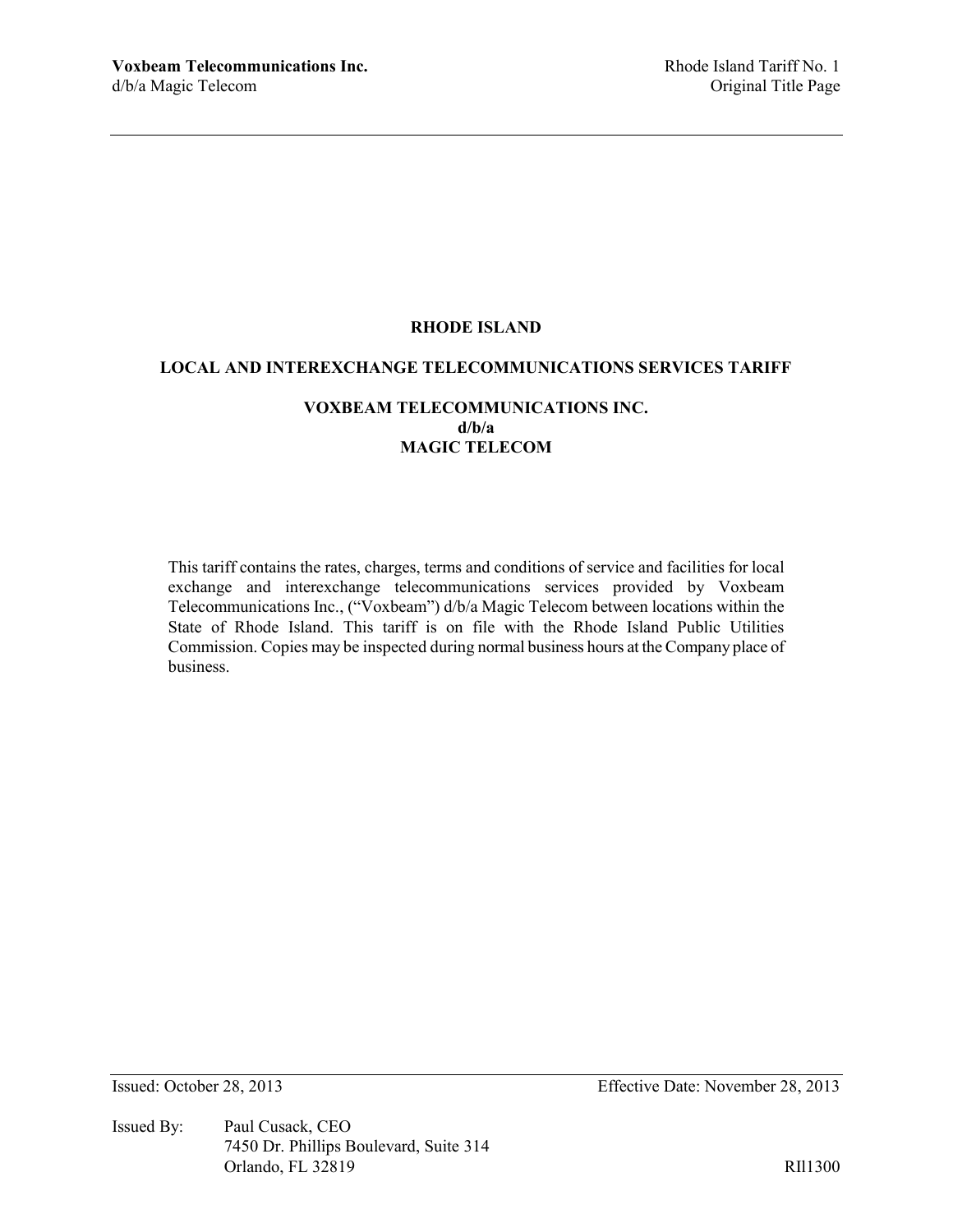## **TABLE OF CONTENTS**

|                                            | Page           |
|--------------------------------------------|----------------|
| <b>Title Page</b>                          | $\mathbf{1}$   |
| Table of Contents                          |                |
| <b>Check Sheet</b>                         | $\overline{2}$ |
| <b>Explanation of Symbols</b>              | 4              |
| Application of Tariff                      | 5              |
| Service Area Map                           | 5              |
| <b>Tariff Format</b>                       | 6              |
| Section 1 - Definitions                    | $\overline{7}$ |
| Section 2 - Rules and Regulations          | 12             |
| Section 3 - Service Areas                  | 52             |
| Section 4 - Service Charges and Surcharges | 53             |
| Section 5 - Local Exchange Service         | 60             |
| Section 6 - Supplemental Services          | 67             |
| Section 7 - Interexchange Services         | 79             |
| <b>Section 8 - Contract Services</b>       | 80             |
| Section 9 - Special Arrangements           | 81             |
| Section 10 - Promotions                    | 82             |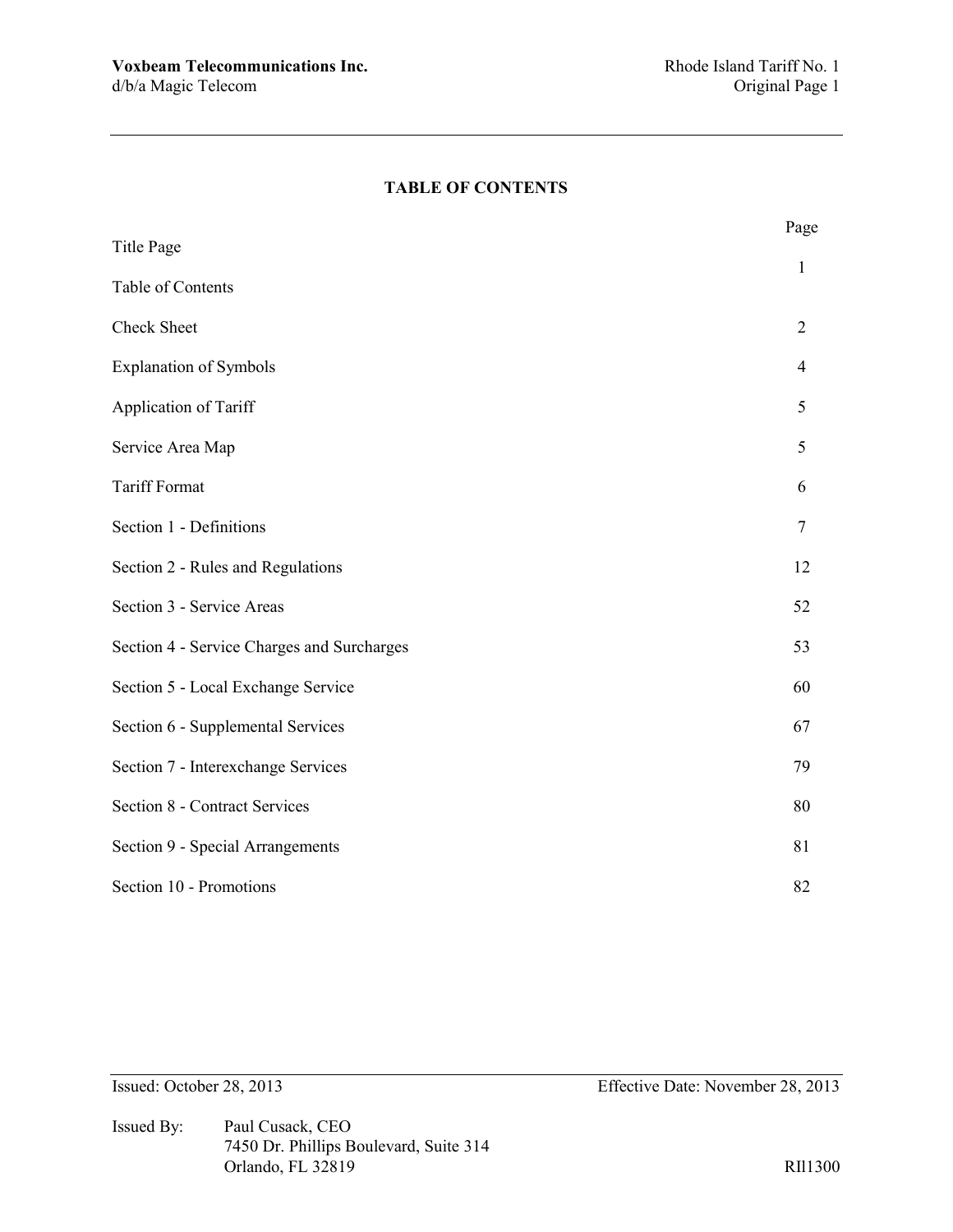### **CHECK SHEET**

The pages listed below of this tariff are effective as of the date shown. Revised pages contain all changes from the original tariff that are in effect as of the date indicated.

| <b>PAGE</b>    | <b>REVISION</b> |        | <b>PAGE</b> | <b>REVISION</b> |   |
|----------------|-----------------|--------|-------------|-----------------|---|
| Title          | Original        | *      | 26          | Original        | * |
| $\mathbf{1}$   | Original        | *      | 27          | Original        | * |
| $\overline{2}$ | Original        | $\ast$ | 28          | Original        | * |
| 3              | Original        | *      | 29          | Original        | * |
| $\overline{4}$ | Original        | *      | 30          | Original        | * |
| 5              | Original        | $\ast$ | 31          | Original        | * |
| 6              | Original        | $\ast$ | 32          | Original        | * |
| 7              | Original        | $\ast$ | 33          | Original        | * |
| 8              | Original        | $\ast$ | 34          | Original        | * |
| 9              | Original        | *      | 35          | Original        | * |
| 10             | Original        | *      | 36          | Original        | * |
| 11             | Original        | *      | 37          | Original        | * |
| 12             | Original        | $\ast$ | 38          | Original        | * |
| 13             | Original        | *      | 39          | Original        | * |
| 14             | Original        | *      | 40          | Original        | * |
| 15             | Original        | *      | 41          | Original        | * |
| 16             | Original        | *      | 42          | Original        | * |
| 17             | Original        | $\ast$ | 43          | Original        | * |
| 18             | Original        | *      | 44          | Original        | * |
| 19             | Original        | *      | 45          | Original        | * |
| 20             | Original        | $\ast$ | 46          | Original        | * |
| 21             | Original        | *      | 47          | Original        | * |
| 22             | Original        | *      | 48          | Original        | * |
| 23             | Original        | *      | 49          | Original        | * |
| 24             | Original        | *      | 50          | Original        | * |
| 25             | Original        | *      | 51          | Original        | * |

\* - indicates those pages included with this tariff

Issued By: Paul Cusack, CEO 7450 Dr. Phillips Boulevard, Suite 314 Orlando, FL 32819 RII1300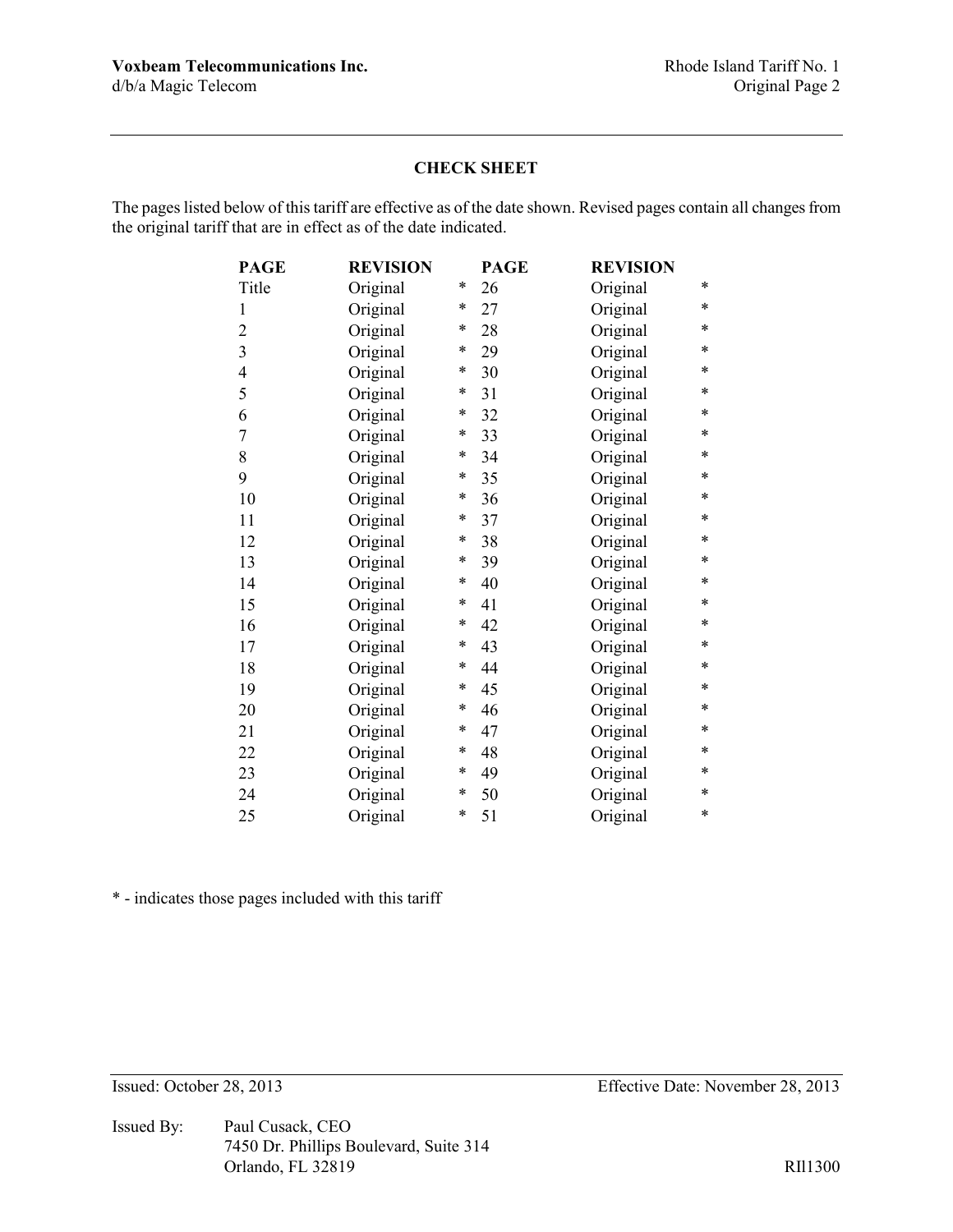| <b>PAGE</b> | <b>REVISION</b> |        | <b>PAGE</b> | <b>REVISION</b> |        |
|-------------|-----------------|--------|-------------|-----------------|--------|
| 52          | Original        | *      | 76          | Original        | *      |
| 53          | Original        | *      | 77          | Original        | $\ast$ |
| 54          | Original        | *      | 78          | Original        | $\ast$ |
| 55          | Original        | *      | 79          | Original        | $\ast$ |
| 56          | Original        | *      | 80          | Original        | $\ast$ |
| 57          | Original        | *      | 81          | Original        | *      |
| 58          | Original        | $\ast$ | 82          | Original        | $\ast$ |
| 59          | Original        | *      |             |                 |        |
| 60          | Original        | *      |             |                 |        |
| 61          | Original        | *      |             |                 |        |
| 62          | Original        | *      |             |                 |        |
| 63          | Original        | *      |             |                 |        |
| 64          | Original        | *      |             |                 |        |
| 65          | Original        | *      |             |                 |        |
| 66          | Original        | *      |             |                 |        |
| 67          | Original        | *      |             |                 |        |
| 68          | Original        | *      |             |                 |        |
| 69          | Original        | *      |             |                 |        |
| 70          | Original        | *      |             |                 |        |
| 71          | Original        | *      |             |                 |        |
| 72          | Original        | *      |             |                 |        |
| 73          | Original        | *      |             |                 |        |
| 74          | Original        | *      |             |                 |        |
| 75          | Original        | *      |             |                 |        |
|             | Original        | *      |             |                 |        |
|             | Original        | *      |             |                 |        |
|             |                 |        |             |                 |        |

# **CHECK SHEET, (CONT'D.)**

\* - indicates those pages included with this tariff

Issued By: Paul Cusack, CEO 7450 Dr. Phillips Boulevard, Suite 314 Orlando, FL 32819 RII1300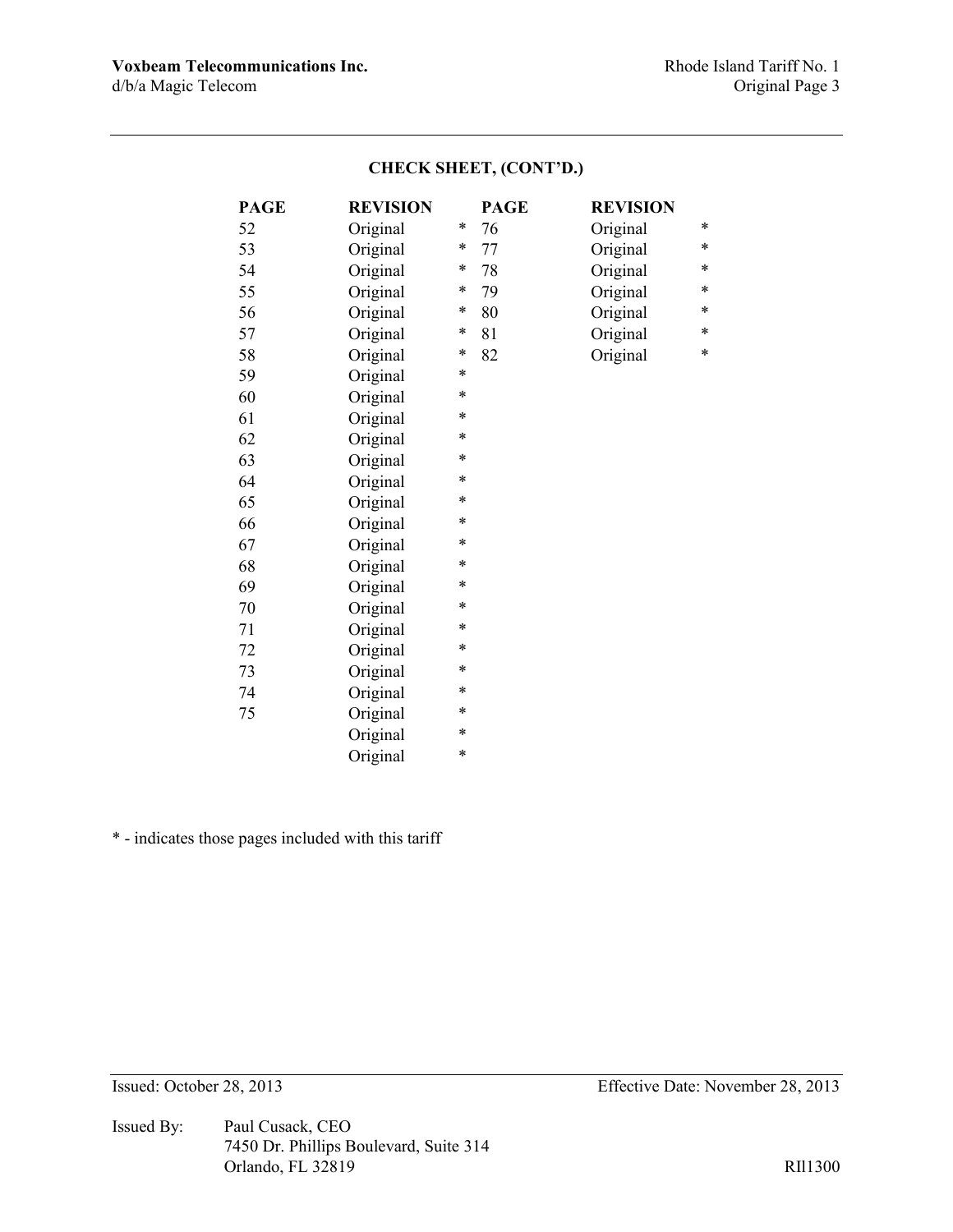## **EXPLANATION OF SYMBOLS**

The following symbols are used for the purposes indicated below:

- **(C) -** To signify changed listing, rule, or condition that may affect rates or charges.
- **(D) -** To signify discontinued material, including listing, rate, rule, or condition.
- **(I) -** To signify an increase.
- **(M) -** To signify material relocated from or to another part of tariff schedule with no change in text, rate, rule or condition.
- **(N) -** To signify new material including listing, rate, rule or condition.
- **(R) -** To signify a reduction.
- **(S) -** To signify reissued material.
- **(T) -** To signify change in wording of text but not change in rate, rule, or condition.

Issued By: Paul Cusack, CEO 7450 Dr. Phillips Boulevard, Suite 314 Orlando, FL 32819 RIl1300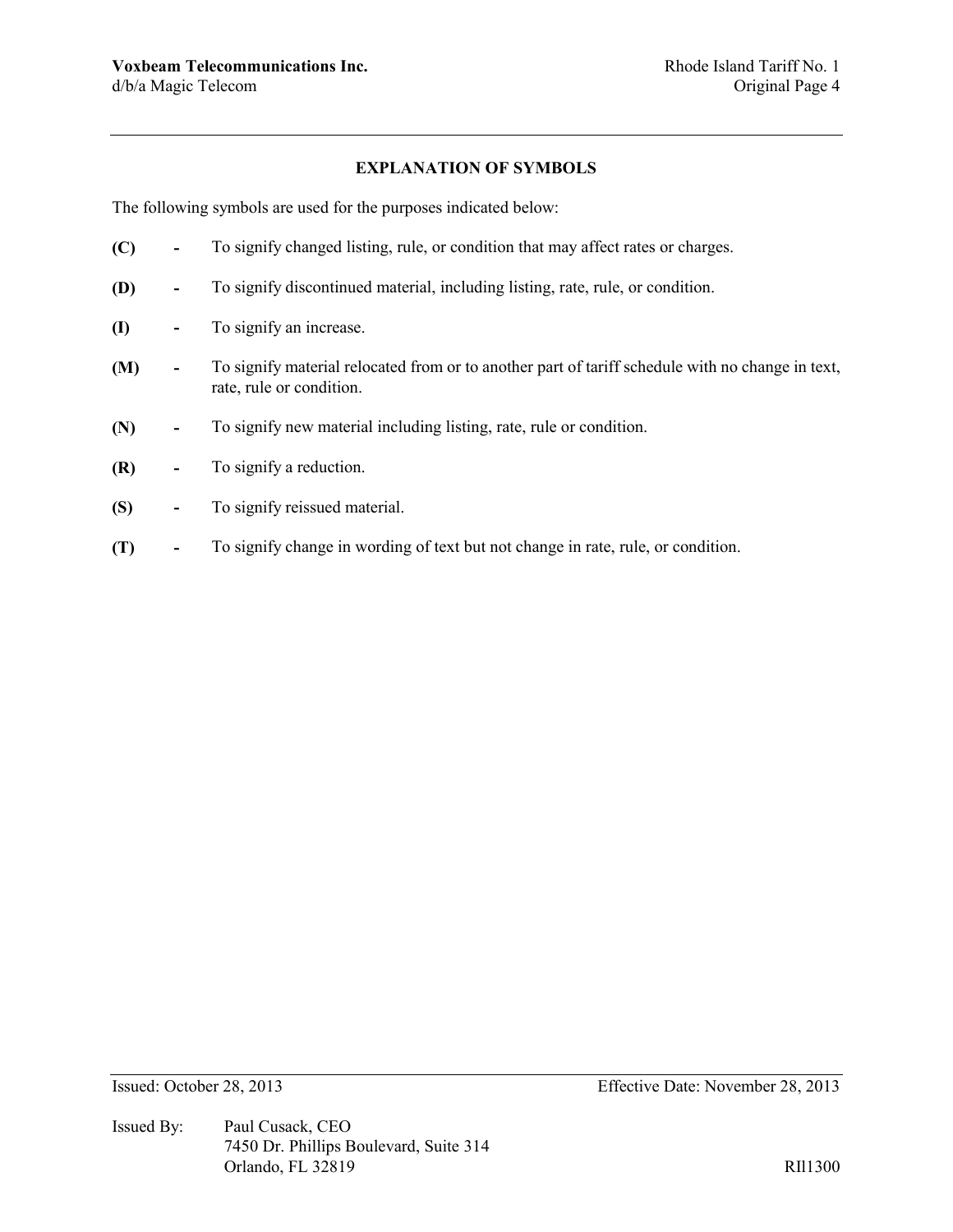## **APPLICATION OF TARIFF**

This tariff sets forth the service offerings, rates, terms and conditions applicable to the provision of competitive local exchange service by Voxbeam Telecommunications Inc.d/b/a Magic Telecom, hereinafter referred to as the Company, to Customers within the State of Rhode Island. Voxbeam's services are furnished subject to the availability of facilities and subject to the terms and conditions set forth herein.

This tariff is on file with the Rhode Island Public Utilities Commission. In addition, this tariff is available for review at the main office of Voxbeam Telecommunications Inc. d/b/a Magic Telecom at 7450 Dr. Phillips Boulevard, Suite 314, Orlando, FL 32819.

## **SERVICE AREA MAP**

Voxbeam Telecommunications Inc. d/b/a Magic Telecom will provide local exchange service in areas currently served by Verizon and intrastate toll service throughout the State of Rhode Island. Local calling areas are as defined in Section 3 of this tariff.

Issued By: Paul Cusack, CEO 7450 Dr. Phillips Boulevard, Suite 314 Orlando, FL 32819 RIl1300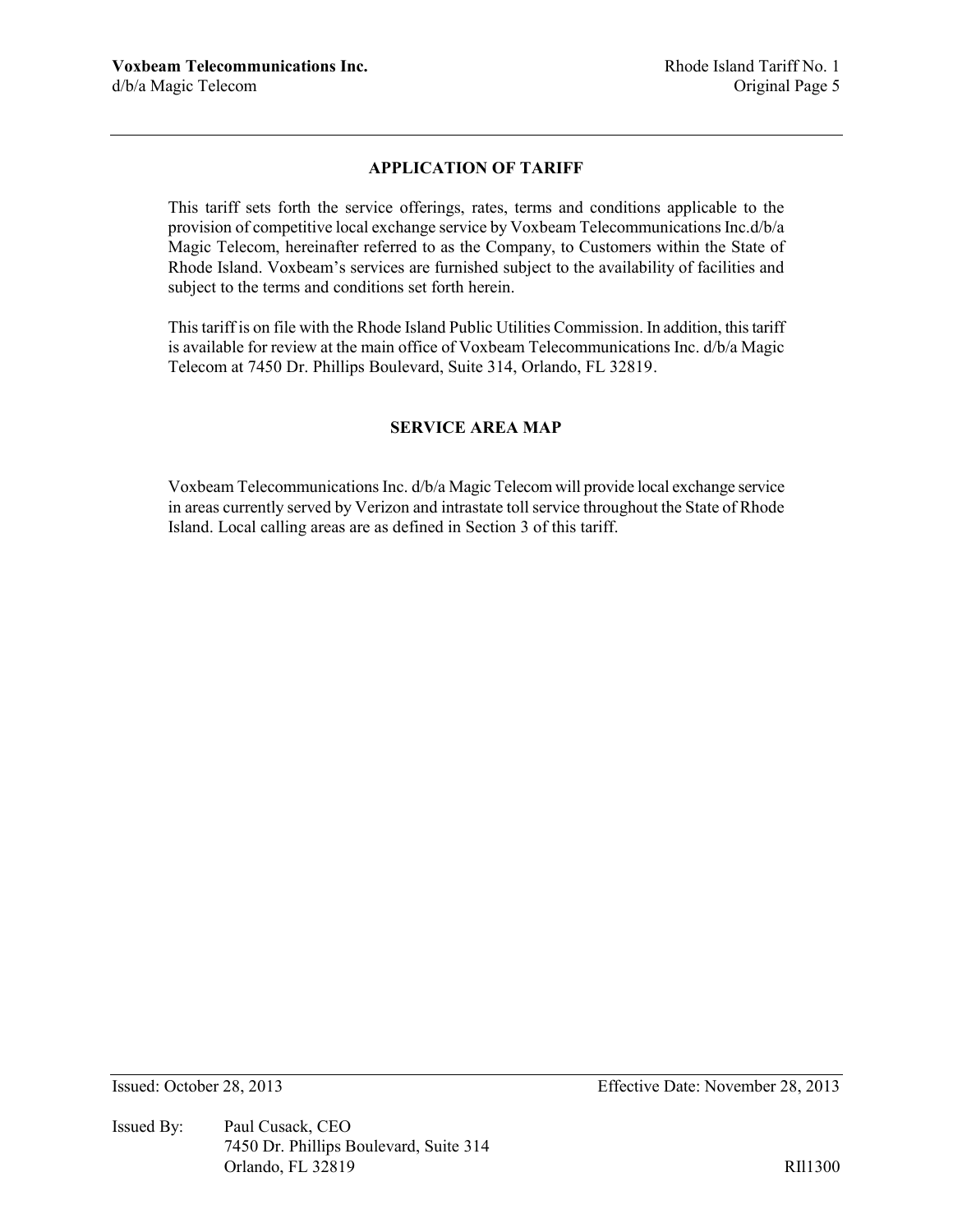## **TARIFF FORMAT**

- **A. Page Numbering –** Page numbers appear in the upper right corner of the page. Pages are numbered sequentially, however, new pages are occasionally added to the tariff. When a new page is added between pages already in effect, a decimal is added. For example, a new page added between pages 14 and 15 would be 14.1.
- **B. Page Revision Numbers –** Revision numbers also appear in the upper right corner of each page. These numbers are used to determine the most current page version on file with the Commission. For example, the  $4<sup>th</sup>$  Revised Page 14 cancels the  $3<sup>rd</sup>$  Revised Page 14. Because of various suspension periods, deferrals, etc., the most current page number on file with the Commission is not always the tariff page in effect. Consult the Check Sheet for the page currently in effect.
- **C. Paragraph Numbering Sequence –** There are nine levels of paragraph coding. Each level of coding is subservient to its next higher level:

2. 2.1. 2.1.1. 2.1.1.A. 2.1.1.A.1. 2.1.1.A.1.(a). 2.1.1.A.1.(a).I.  $2.1.1.A.1.(a).I.(i).$  $2.1.1.A.1.(a).I.(i).(1).$ 

**D. Check Sheets** – When a tariff filing is made with the Commission, an updated Check Sheet accompanies the tariff filing. The Check Sheet lists the pages contained in the tariff, with a cross reference to the current revision number. When new pages are added, the Check Sheet is changed to reflect the revision. All revisions made in a given filing are designated by an asterisk (\*). There will be no other symbols used on this page if these are the only changes made to it (i.e., the format, etc. remain the same, just revised revision levels on some pages.) The tariff user should refer to the latest Check Sheet to find out if a particular page is the most current on file with the Commission.

Issued By: Paul Cusack, CEO 7450 Dr. Phillips Boulevard, Suite 314 Orlando, FL 32819 RII1300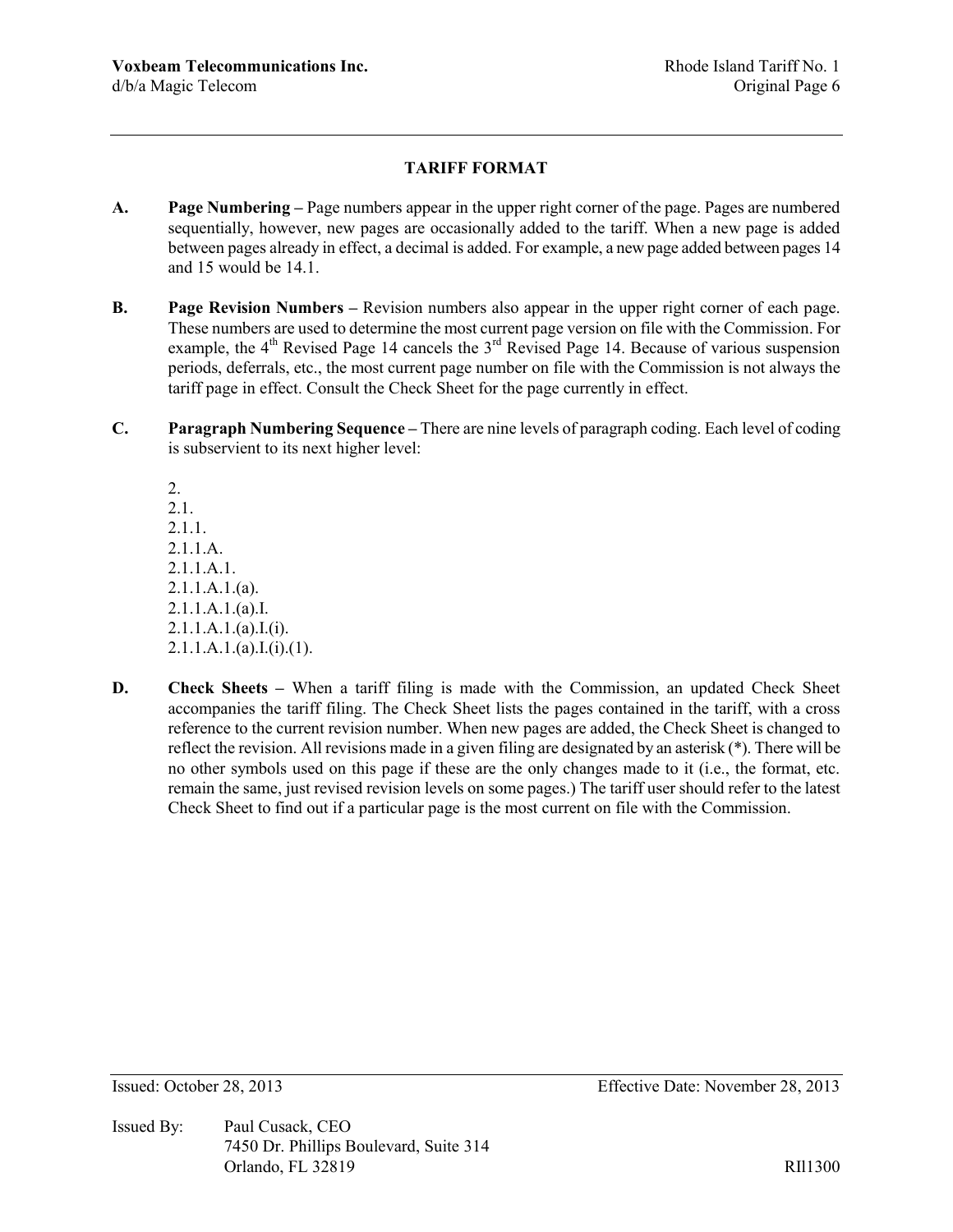## **SECTION 1 - DEFINITIONS**

**Advance Payment** - Payment of all or part of a charge required before the start of service.

**Authorization Code** - A numerical code, one or more of which may be assigned to a Customer, to enable Carrier to identify the origin of service of the Customer so it may rate and bill the call. All authorization codes shall be the sole property of Carrier and no Customer shall have any property or other right or interest in the use of any particular authorization code. Automatic numbering identification (ANI) may be used as or in connection with the authorization code.

**Authorized User** - A person, corporation or other entity that is authorized by the Company Customer to utilize service provided by the Company to the customer. The customer is responsible for all charges incurred by an Authorized

**Automatic Numbering Identification (ANI)** - A type of signaling provided by a local exchange telephone company which automatically identifies the local exchange line from which a call originates.

**Commission -** Rhode Island Public Utilities Commission.

**Common Carrier** - An authorized company or entity providing telecommunications services to the public

**Company -** Voxbeam Telecommunications Inc. d/b/a Magic Telecom, the issuer of this tariff.

**Customer** - The person, firm or corporation that orders service and is responsible for the payment of charges and compliance with the terms and conditions of this tariff.

**Customer Premises** - A location designated by the Customer for the purposes of connecting to the Company's services.

**Customer Terminal Equipment** - Terminal equipment provided by the Customer.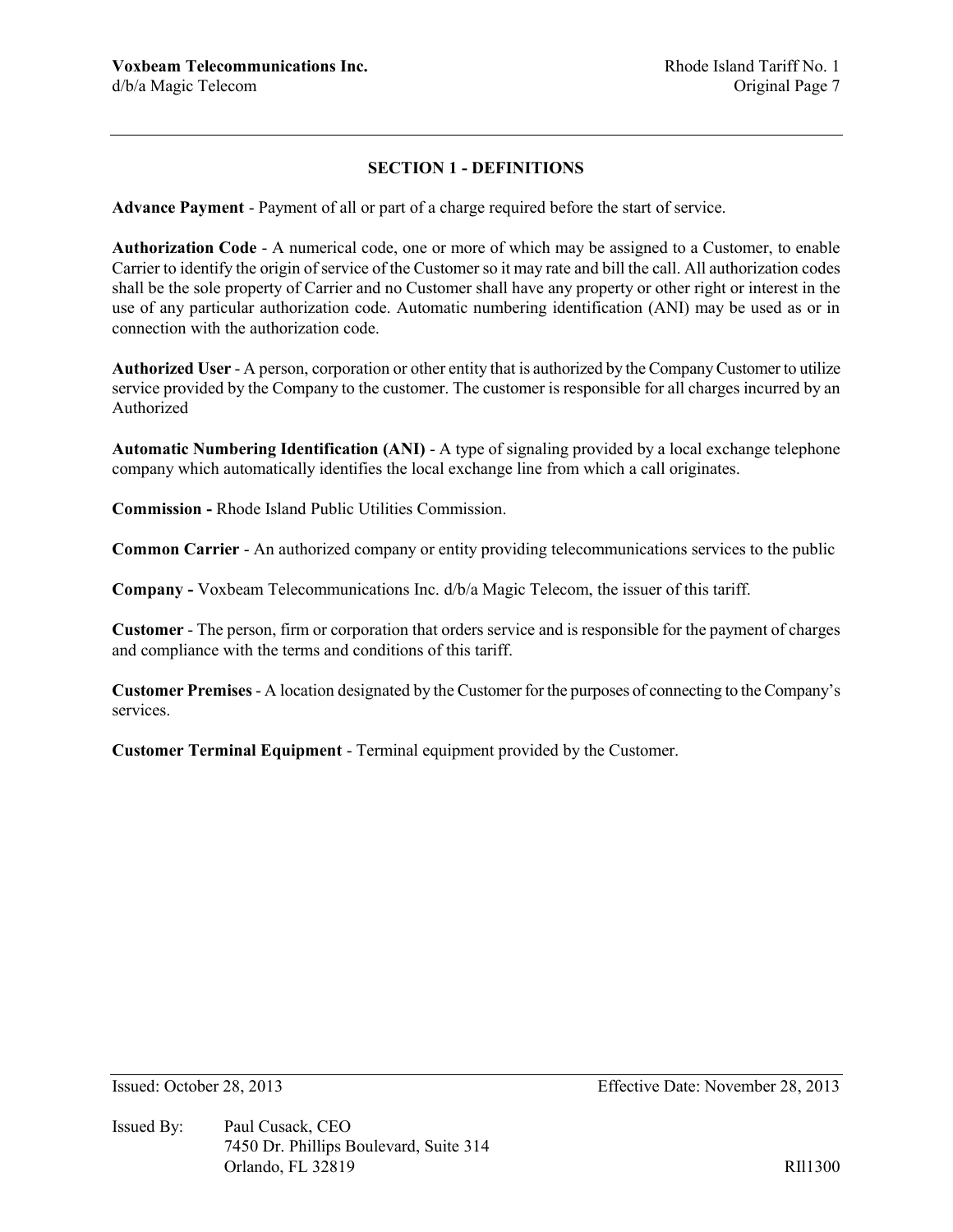**Deposit -** Refers to a cash or equivalent of cash security held as a guarantee for payment of the charges.

**End Office** - The LEC switching system office or serving wire center where Customer station loops are terminated for purposes of interconnection to each other and/or to trunks.

**Equal Access** - A form of dialed access provided by local exchange companies whereby interexchange calls dialed by the Customer are automatically routed to the Company network. Presubscribed Customers may also route interexchange calls to the Company network by dialing an access code supplied by the Company.

**Exchange Telephone Company or Telephone Company** - Denotes any individual, partnership, association, joint-stock company, trust, or corporation authorized by the appropriate regulatory bodies to engage in providing public switched communication service throughout an exchange area, and between exchange areas within the LATA.

**Individual Case Basis (ICB)** - A service arrangement in which the regulations, rates and charges are developed based on the specific circumstances of the Customer's situation.

**IXC or Interexchange Carrier -** A long distance telecommunications services provider.

**Interruption** - The inability to complete calls due to equipment malfunctions or human errors. Interruption shall not include, and no allowance shall be given for service difficulties such as slow dial tone, circuits busy or other network and/or switching capability shortages. Nor shall Interruption include the failure of any service or facilities provided by a common carrier or other entity other than the Carrier. Any Interruption allowance provided within this Tariff by Carrier shall not apply where service is interrupted by the negligence or willful act of the Customer, or where the Carrier, pursuant to the terms of this Tariff, terminates service because of non-payment of bills, unlawful or improper use of the Carrier's facilities or service, or any other reason covered by this Tariff or by applicable law.

Issued By: Paul Cusack, CEO 7450 Dr. Phillips Boulevard, Suite 314 Orlando, FL 32819 RII1300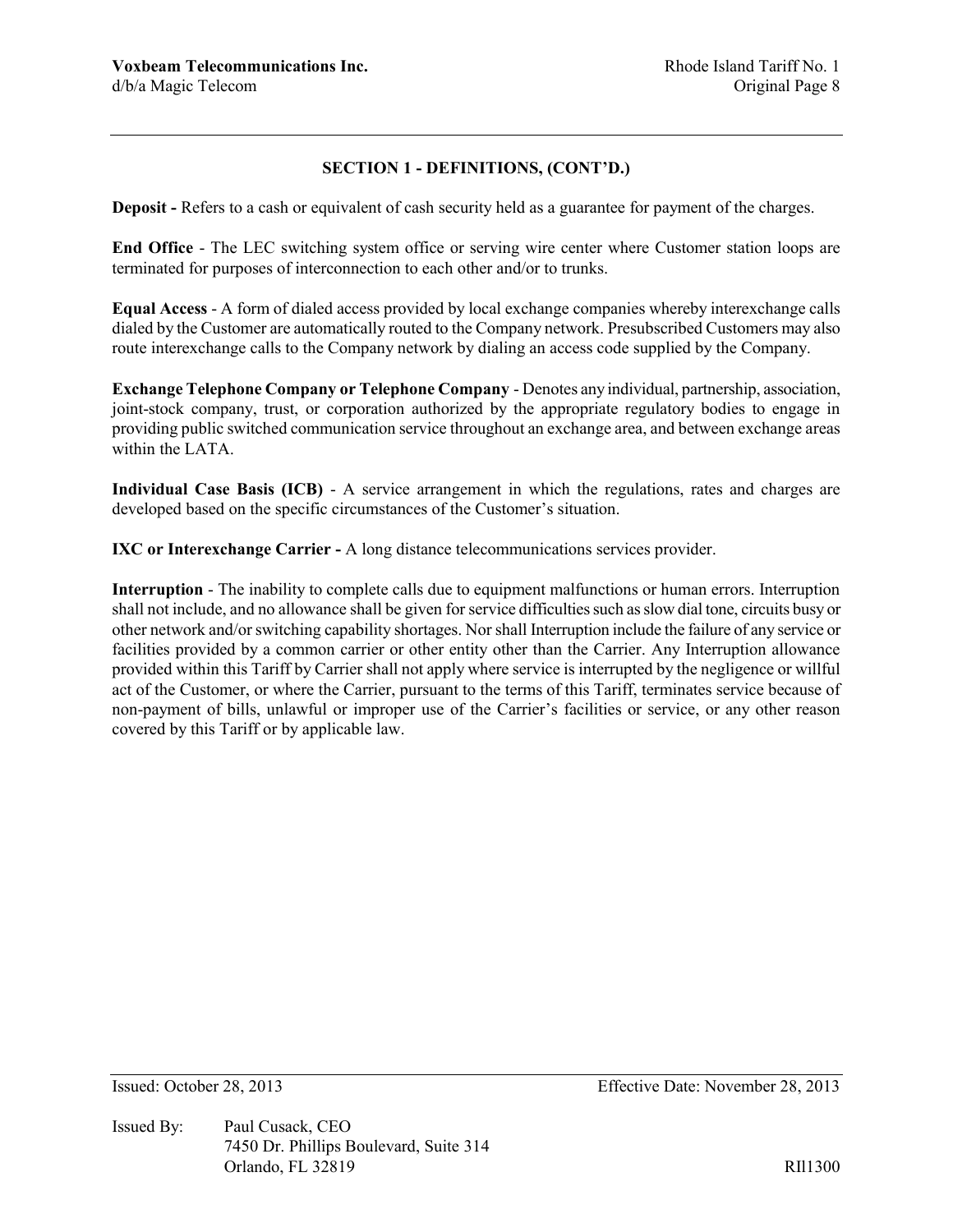**Joint User** - A person, firm or corporation designated by the Customer as a user of local exchange service furnished to the Customer by the Company, and to whom a portion of the charges for such facilities are billed under a joint use arrangement.

**LATA** - A Local Access and Transport Area established pursuant to the Modification of Final Judgment entered by the United States District Court for the District of Columbia in Civil Action No. 82-0192; or any other geographic area designated as a LATA in the National Exchange Carrier Association, Inc. Tariff F.C.C. No. 4, or its successor tariff(s).

**LEC** - Local Exchange Company refers to the dominant, monopoly local telephone company in the area also served by the Company.

**Local Calling** - A completed call or telephonic communication between a calling Station and any other Station within the local service area of the Calling Station.

**Monthly Recurring Charges** - The monthly charges to the Customer for services, facilities and equipment, which continue for the agreed upon duration of the service.

**MOU** - Minutes of Use.

**NECA** - National Exchange Carriers Association.

**Non-Recurring Charge ("NRC") -** The initial charge, usually assessed on a one-time basis, to initiate and establish service.

**PIN** - Personal Identification Number. See Authorization Code.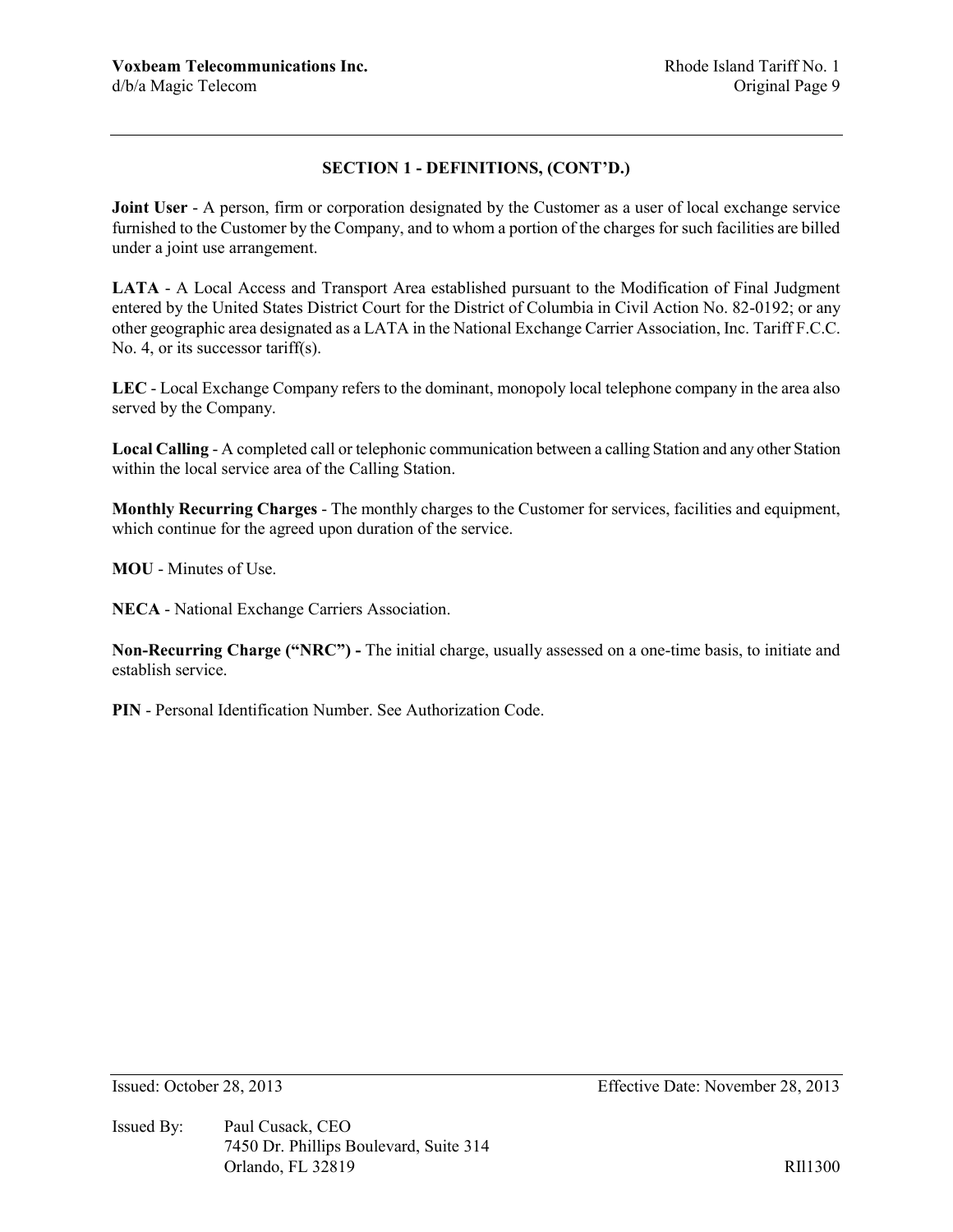**Point of Presence ("POP") -** The Point of Presence.

**Premises** - The space occupied by a Customer or authorized user in a building or buildings or contiguous property not separated by a public right of way.

**Recurring Charges** - Monthly charges to the Customer for services, and equipment, which continues for the agreed upon duration of the service.

**Service** - Any means of service offered herein or any combination thereof.

**Service Commencement Date** - The first day following the date on which the Company notifies the Customer that the requested service or facility is available for use, unless extended by the Customer's refusal to accept service which does not conform to standards set forth in the Service order or this tariff, in which case the Service Commencement Date is the date of the Customer's acceptance of service. The parties may mutually agree on a substitute Service Commencement Date.

**Service Order** - The written or verbal request for Company services by the Customer and the Company in the format devised by the Company. A Service Order initiates the respective obligations of the parties as set forth therein and pursuant to this tariff.

**Services** - The Company telecommunications services offered on the Company network.

**Shared Inbound Calls** - Refers to calls that are terminated via the Customer's Company-provided local exchange line.

**Shared Outbound Calls** - Refers to calls in Feature Group (FGD) exchanges whereby the Customer's local telephone lines are presubscribed by the Company to the Company outbound service such that " $1 + 10$ -digit" number" calls are automatically routed to the Company or an IXC network. Calls to stations within the Customer's LATA may be placed by dialing "10XXX" or "101XXXX" with  $1 + 10$ -digit number."

Issued By: Paul Cusack, CEO 7450 Dr. Phillips Boulevard, Suite 314 Orlando, FL 32819 RII1300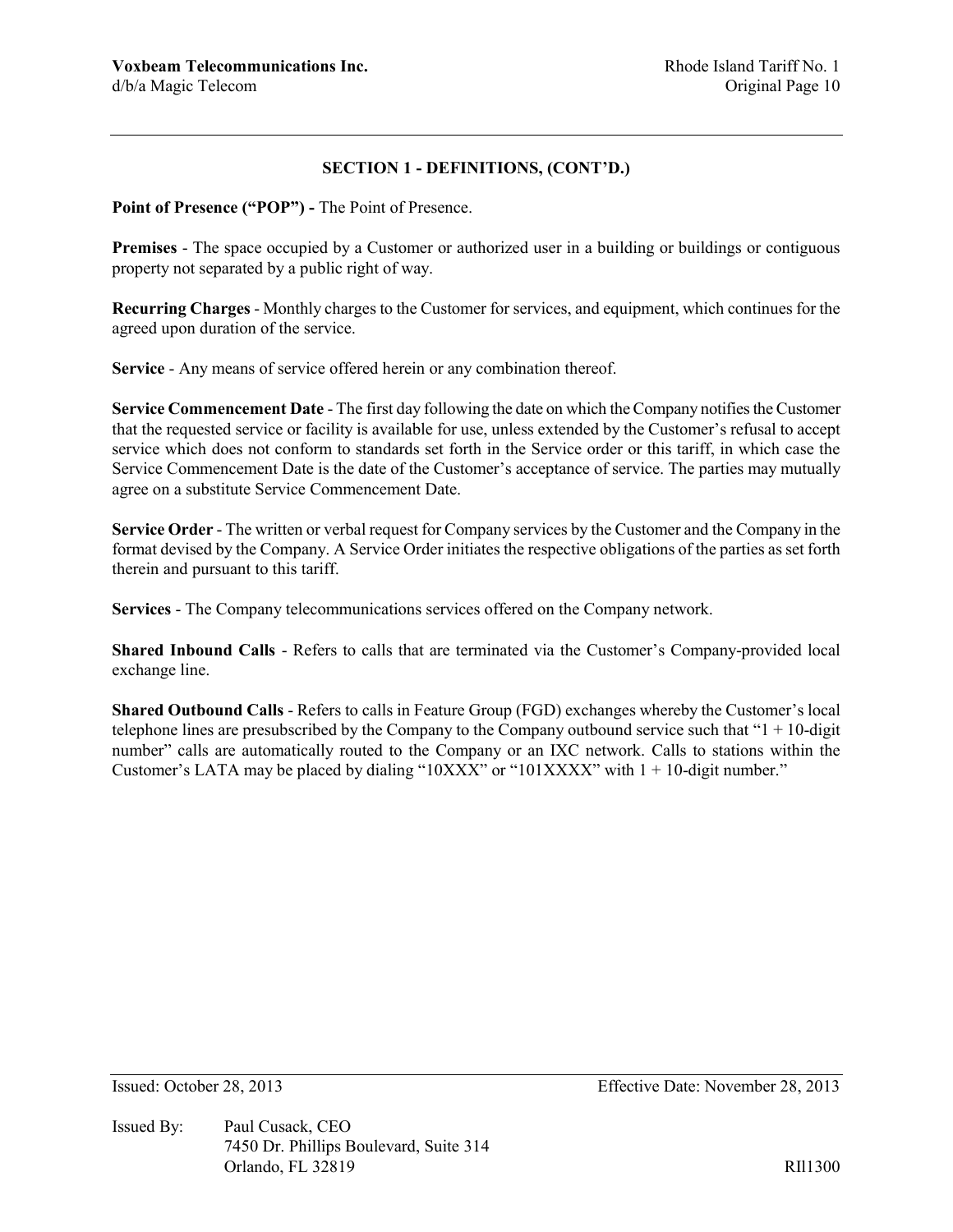**Station -** The network control signaling unit and any other equipment provided at the Customer premises that enables the Customer to establish communications connections and to effect communications through such connections.

**Subscriber -** The person, firm, partnership, corporation, or other entity that orders telecommunications service from the Company. Service may be ordered by, or on behalf of, those who own, lease or otherwise manage the pay telephone, PBX, or other switch vehicle from which an End User places a call utilizing the services of the Company.

**Switched Access Origination/Termination** - Where access between the Customer and the interexchange carrier is provided on local exchange company Feature Group circuits and the connection to the Customer is a LEC-provided business or residential access line. The cost of switched Feature Group access is billed to the interexchange carrier.

**Terminal Equipment** - Any telecommunications equipment other than the transmission or receiving equipment installed at a Company location.

**Usage Charges** - Charges for minutes or messages traversing over local exchange facilities.

**User or End User** - A Customer, Joint User, or any other person authorized by a Customer to use service provided under this tariff.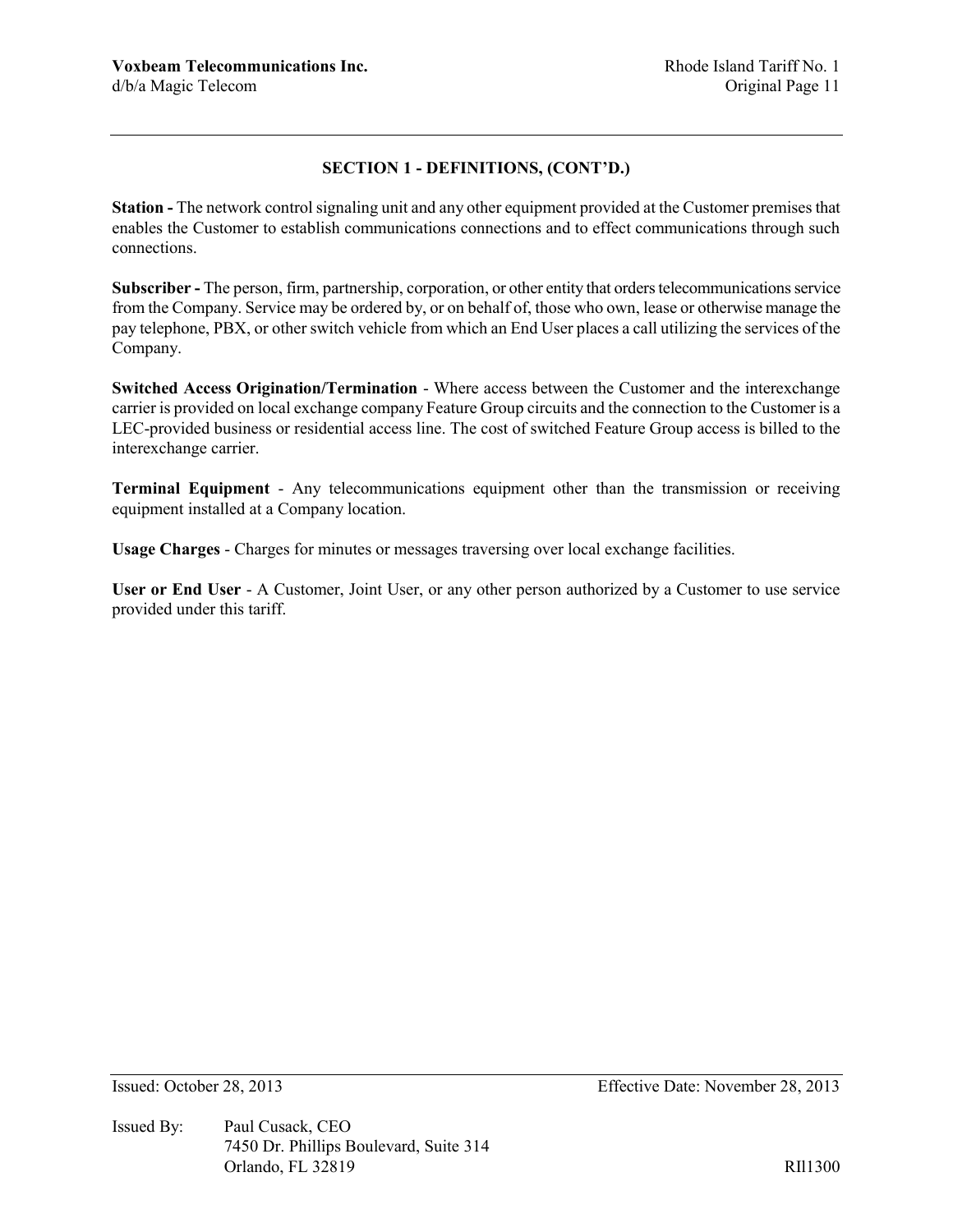## **SECTION 2 - RULES AND REGULATIONS**

### **2.1 Undertaking of the Company**

## **2.1.1 Scope**

The Company undertakes to furnish communications service pursuant to the terms of this tariff in connection with one-way and/or two-way information transmission between points within the state of Rhode Island.

The Company is responsible under this tariff only for the services and facilities provided hereunder, and it assumes no responsibility for any service provided by any other entity that purchases access to the Company network in order to originate or terminate its own services, or to communicate with its own customers.

The Company arranges for installation, operation, and maintenance of the communications services provided in this tariff for Customers in accordance with the terms and conditions set forth under this tariff. The Company may act as the Customer's agent for ordering access connection facilities provided by other carriers or entities, when authorized by the Customer, to allow connection of a Customer's location to the Company network. The Customer shall be responsible for all charges due for such service arrangement.

Service is available only to business customers.

## **2.1.2 Shortage of Equipment or Facilities**

- **A**. The Company reserves the right to limit or to allocate the use of existing facilities, or of additional facilities offered by the Company, when necessary because of lack of facilities, or due to some other cause beyond Company control.
- **B.** The furnishing of service under this tariff is subject to the availability on a continuing basis of all the necessary facilities and is limited to the capacity of the Company facilities as well as facilities the Company may obtain from other carriers to furnish service from time to time as required at the sole discretion of the Company.

Issued By: Paul Cusack, CEO 7450 Dr. Phillips Boulevard, Suite 314 Orlando, FL 32819 RII1300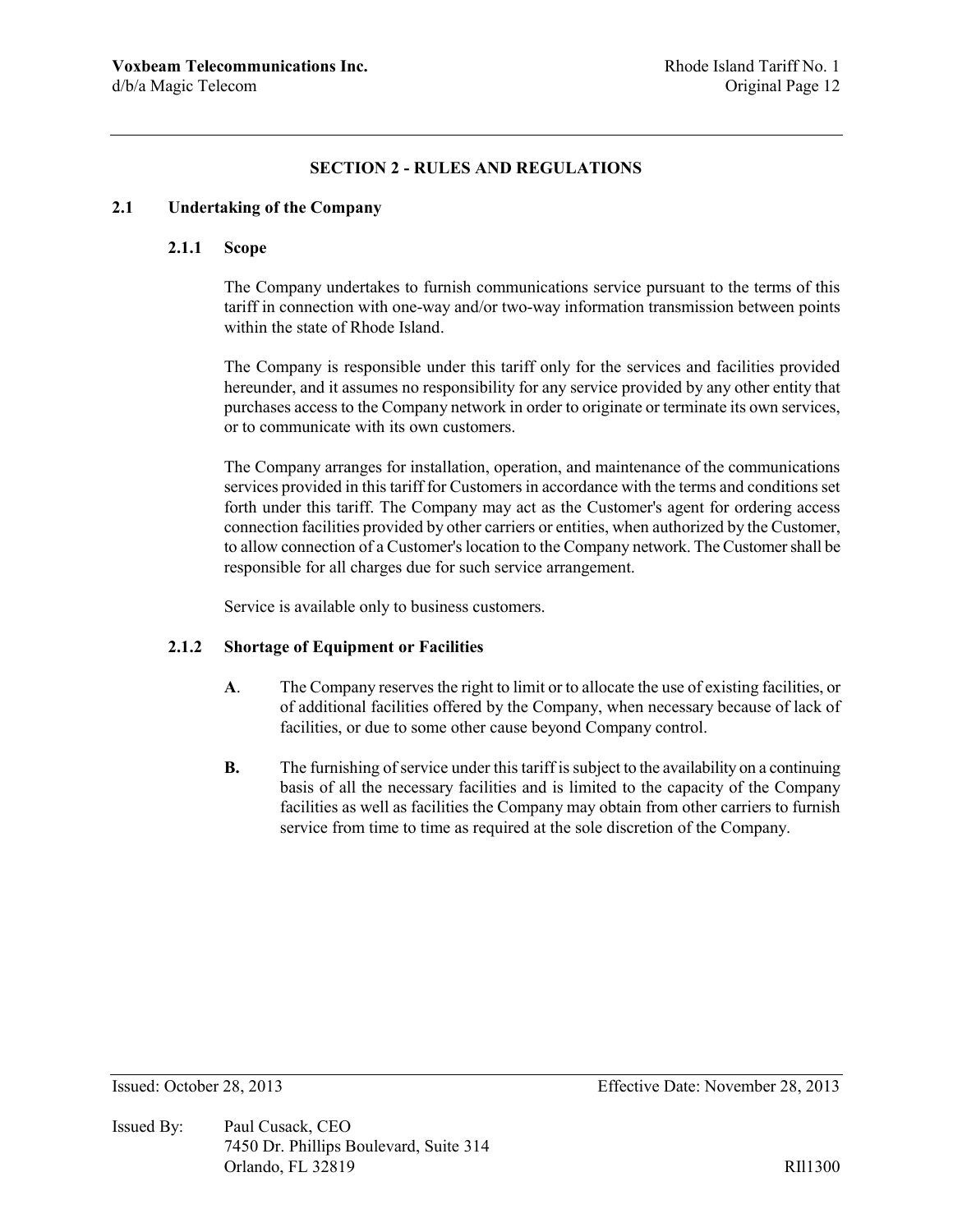### **2.1 Undertaking of the Company, (Cont'd.)**

### **2.1.3 Terms and Conditions**

- **A.** Service is provided on the basis of a minimum period of at least thirty (30), 24-hours per day. For the purpose of computing charges in this tariff, a month is considered to have 30 days. When a service is discontinued prior to the expiration of the minimum period, charges are applicable, whether the service is used or not.
- **B.** Except as otherwise stated in this tariff, Customers may be required to enter into written service orders which shall contain or reference a specific description of the service ordered, the rates to be charged, the duration of the services, and the terms and conditions in this tariff. Customers will also be required to execute any other documents as may be reasonably requested by the Company to provide service.
- **C.** At the expiration of the initial term specified in each Service Order, or in any extension thereof, service shall continue on a month-to-month basis, unless otherwise specified by the written Service Order, at the then current rates unless terminated by either party upon notice. Any termination shall not relieve the Customer of its obligation to pay any charges incurred under the service order and this tariff prior to termination. The rights and obligations which by their nature extend beyond the termination of the term of the service order shall survive such termination.

Issued By: Paul Cusack, CEO 7450 Dr. Phillips Boulevard, Suite 314 Orlando, FL 32819 RII1300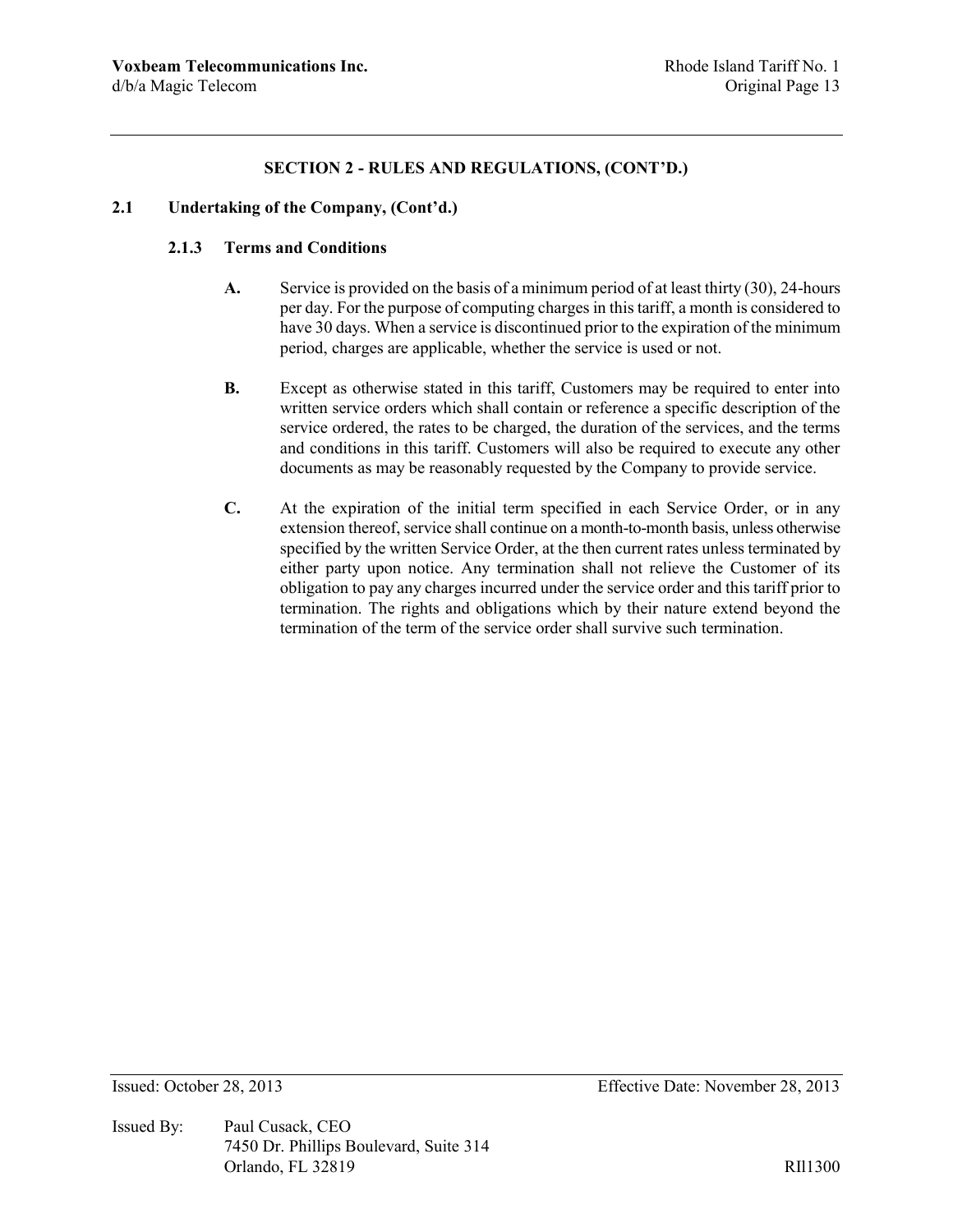## **2.1 Undertaking of the Company, (Cont'd.)**

#### **2.1.3 Terms and Conditions, (Cont'd.)**

- **D.** Service may be terminated by Company upon written notice to the Customer if:
	- **1.** the Customer is using the service in violation of this tariff; or
	- **2.** the Customer is using the service in violation of the law; or
	- **3.** the Customer is in violation of written Service Order terms.
- **E.** This tariff shall be interpreted and governed by the laws of the State of Rhode Island regardless of its choice of laws provision.
- **F.** Any other telephone company may not interfere with the right of any person or entity to obtain service directly from the Company. No person or entity shall be required to make any payment, incur any penalty, monetary or otherwise, or purchase any services in order to have the right to obtain service directly from the Company.
- **G.** To the extent that either the Company or any other telephone company exercises control over available cable pairs, conduit, duct space, raceways, or other facilities needed by the other to reach a person or entity, the party exercising such control shall make them available to the other on terms equivalent to those under which the Company makes similar facilities under its control available to its Customers. At the reasonable request of either party, the Company and the other telephone company shall join the attempt to obtain from the owner of the property access for the other party to serve a person or entity.

Issued By: Paul Cusack, CEO 7450 Dr. Phillips Boulevard, Suite 314 Orlando, FL 32819 RII1300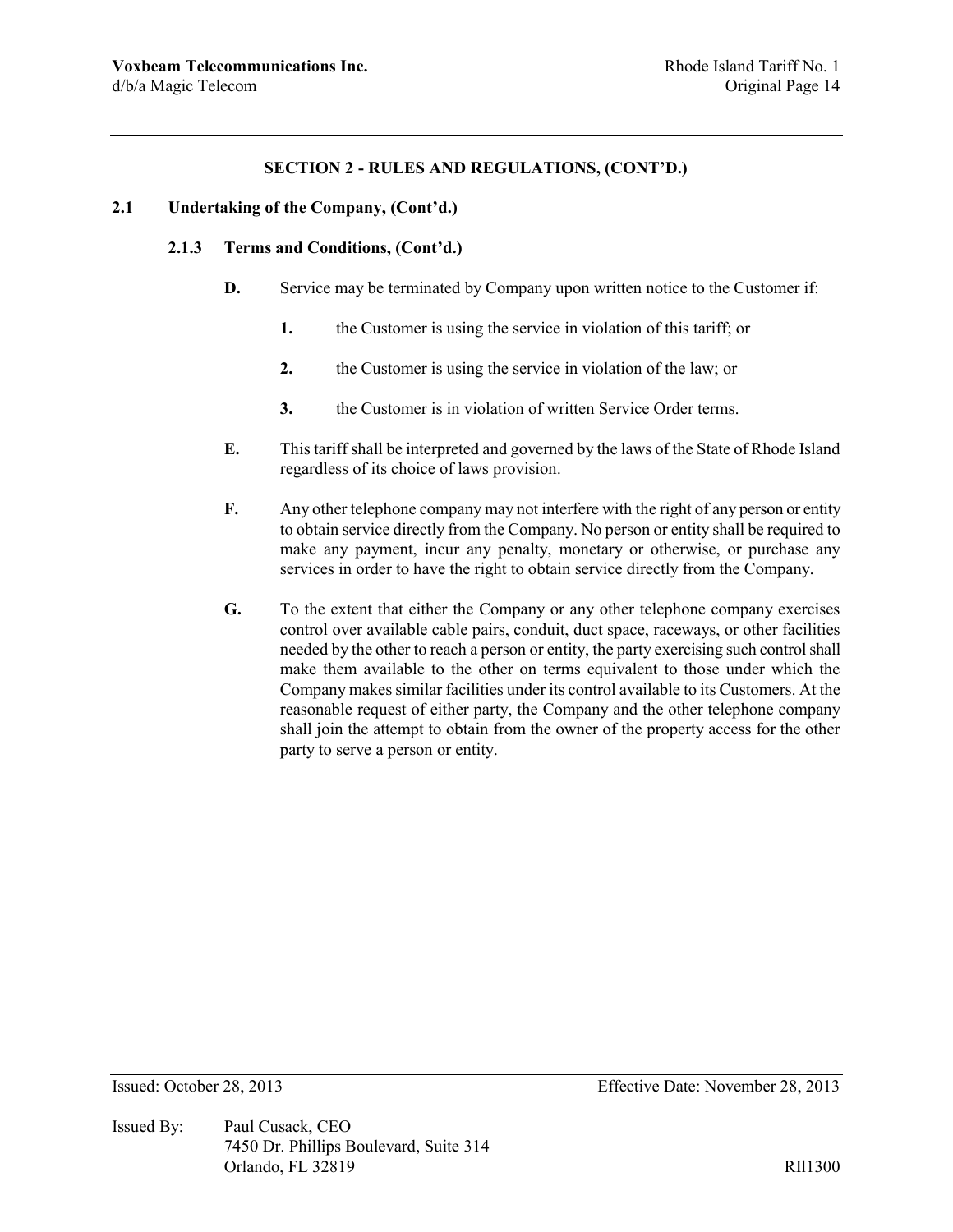### **2.1 Undertaking of the Company, (Cont'd.)**

### **2.1.4 Limitations on Liability**

- **A.** Except as otherwise stated in this section, the liability of the Company for damages arising out of either: (1) the furnishing of its services, including but not limited to mistakes, omissions, interruptions, delays, or errors, or other defects, representations, or use of these services or (2) the failure to furnish its service, whether caused by acts or omission, shall be limited to the extension of allowances to the Customer for interruptions in service as set forth in Section 2.7.
- **B.** Except for the extension of allowances to the Customer for interruptions in service as set forth in Section 2.7, the Company shall not be liable to a Customer or third party for any direct, indirect, special, incidental, reliance, consequential, exemplary or punitive damages, including, but not limited to, loss of revenue or profits, for any reason whatsoever, including, but not limited to, any act or omission, failure to perform, delay, interruption, failure to provide any service or any failure in or breakdown of facilities associated with the service.
- **C.** The liability of the Company for errors in billing that result in overpayment by the Customer shall be limited to a credit equal to the dollar amount erroneously billed or, in the event that payment has been made and service has been discontinued, to a refund of the amount erroneously billed.

Issued By: Paul Cusack, CEO 7450 Dr. Phillips Boulevard, Suite 314 Orlando, FL 32819 RII1300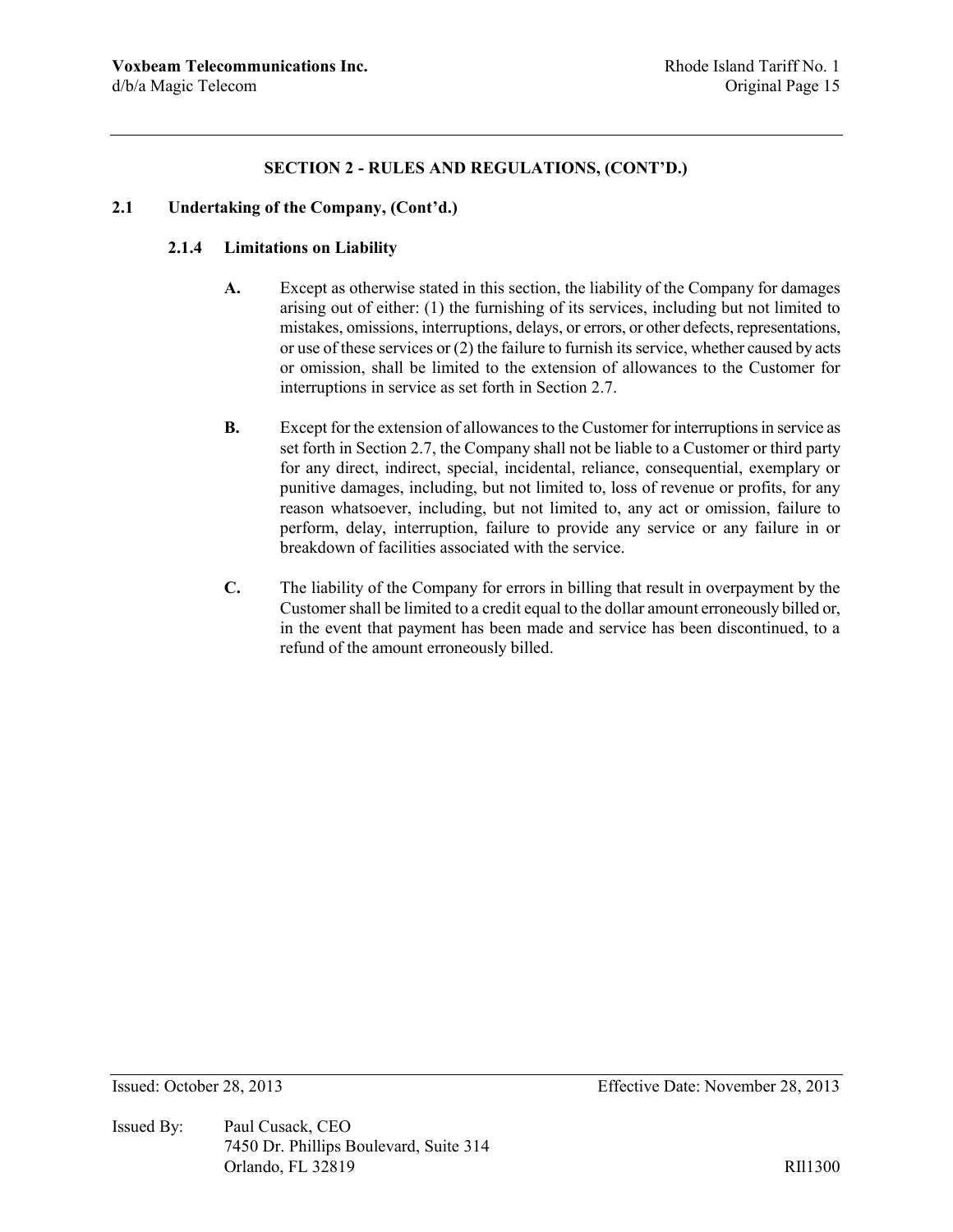#### **2.1 Undertaking of the Company, (Cont'd.)**

#### **2.1.4 Limitations on Liability, (Cont'd.)**

- **D.** The Company shall be indemnified and saved harmless by the Customer from and against all loss, liability, damage and expense, due to:
	- **1.** Any act or omission of: (a) the Customer, (b) any other entity furnishing service, equipment or facilities for use in conjunction with services or facilities provided by the Company; or (c) common carriers or warehousemen, except as contracted by the Company;
	- **2.** Any delay or failure of performance or equipment due to causes beyond the Company control, including but not limited to, acts of God, fires, floods, earthquakes, hurricanes, or other catastrophes; national emergencies, insurrections, riots, wars or other civil commotions; strikes, lockouts, work stoppages or other labor difficulties; criminal actions taken against the Company; unavailability, failure or malfunction of equipment or facilities provided by the Customer or third parties; and any law, order, regulation or other action of any governing authority or agency thereof;
	- **3.** Any unlawful or unauthorized use of Company facilities and services;
	- **4.** Libel, slander, invasion of privacy or infringement of patents, trade secrets, or copyrights arising from or in connection with the material transmitted by means of Company-provided facilities or services; or by means of the combination of Company-provided facilities or services;
	- **5.** Breach in the privacy or security of communications transmitted over Company facilities;

Issued By: Paul Cusack, CEO 7450 Dr. Phillips Boulevard, Suite 314 Orlando, FL 32819 RII1300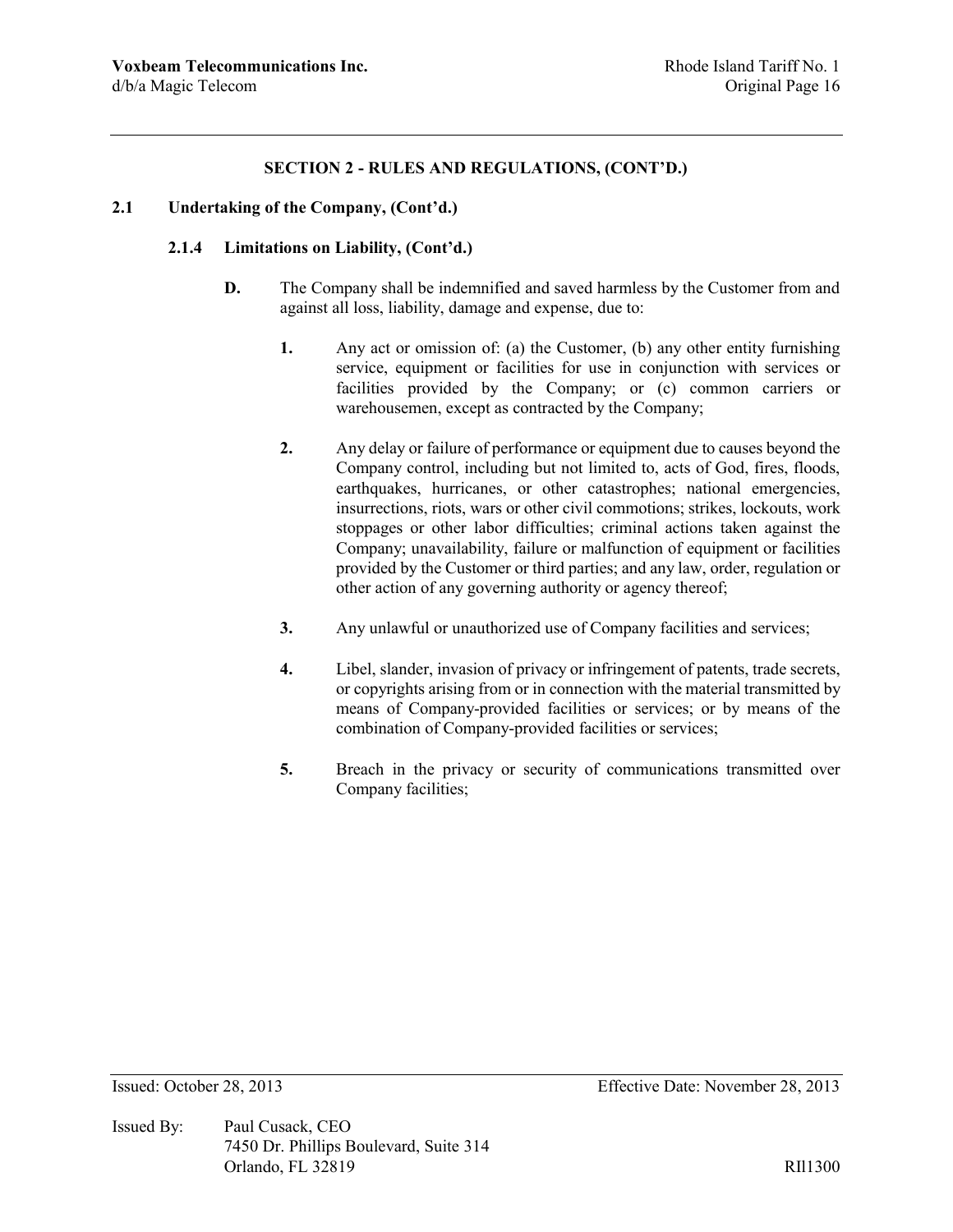#### **2.1 Undertaking of the Company, (Cont'd.)**

#### **2.1.4 Limitations on Liability, (Cont'd.)**

#### **D. (Cont'd.)**

- **6.** Changes in any of the facilities, operations or procedures of the Company that render any equipment, facilities or services provided by the Customer obsolete, or require modification or alteration of such equipment, facilities or services, or otherwise affect their use or performance, except where reasonable notice is required by the Company and is not provided to the Customer, in which event the Company liability is limited as set forth in Section 2.1.4.A.
- **7.** Defacement of or damage to Customer premises resulting from the furnishing of services or equipment on such premises or the installation or removal thereof;
- **8.** Injury to property or injury or death to persons, including claims for payments made under Workers' Compensation law or under any plan for employee disability or death benefits, arising out of, or caused by, any act or omission of the Customer, or the construction, installation, maintenance, presence, use or removal of the Customer's facilities or equipment connected, or to be connected to Company facilities;
- **9.** Any non-completion of calls due to network busy conditions;
- **10.** Any calls not actually attempted to be completed during any period that service is unavailable;
- **11.** And any other claim resulting from any act or omission of the Customer or patron(s) of the Customer relating to the use of Company services or facilities.

Issued By: Paul Cusack, CEO 7450 Dr. Phillips Boulevard, Suite 314 Orlando, FL 32819 RII1300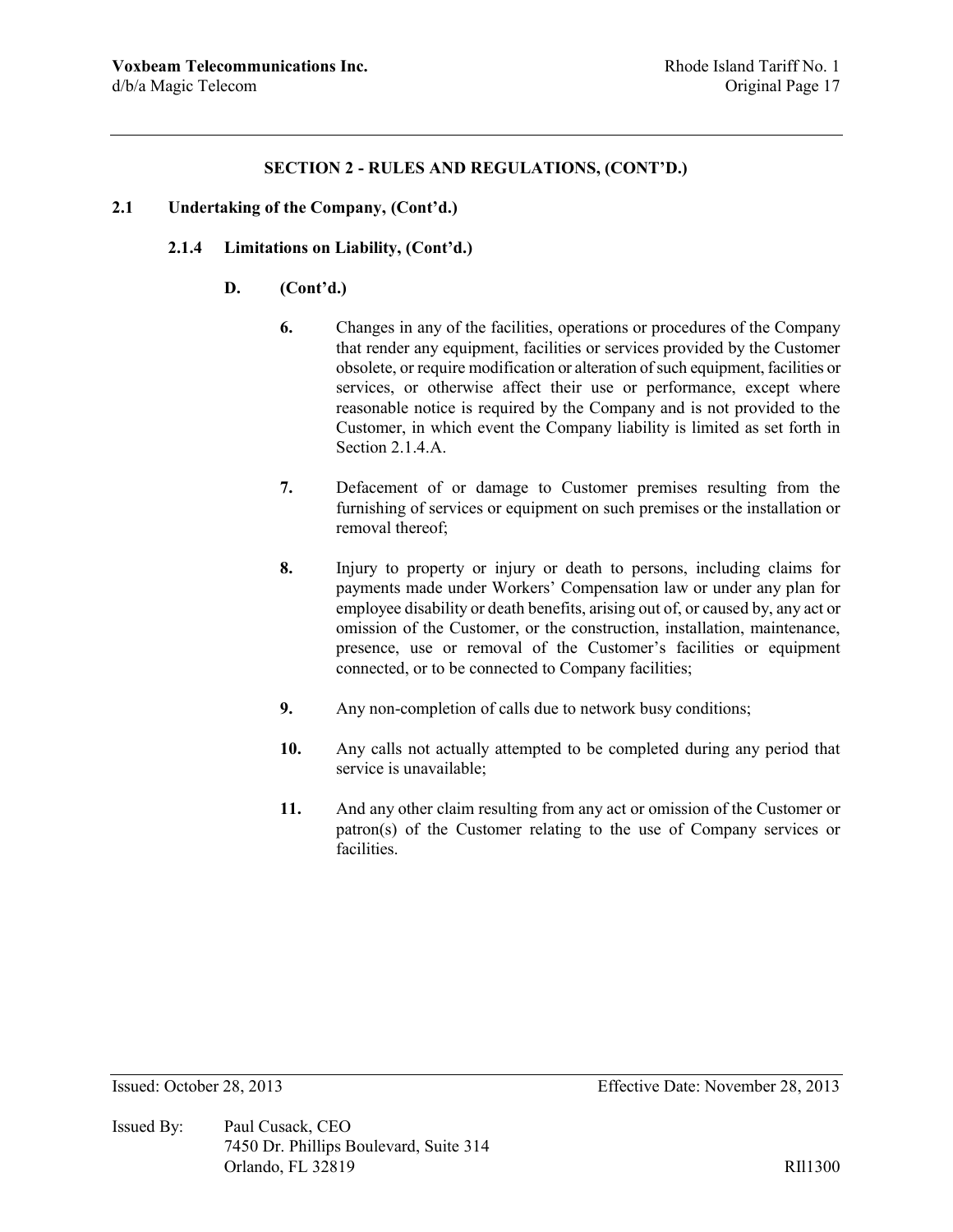#### **2.1 Undertaking of the Company, (Cont'd.)**

### **2.1.4 Limitations on Liability, (Cont'd.)**

- **E.** The Company does not guarantee nor make any warranty with respect to installations provided by it for use in an explosive atmosphere.
- **F.** The Company makes no warranties or representations, EXPRESS OR IMPLIED, either in fact or by operation of law, statutory or otherwise, including warranties of merchantability or fitness for a particular use, except those expressly set forth herein.
- **G.** Failure by the Company to assert its rights pursuant to one provision of this rate sheet does not preclude the Company from asserting its rights under other provisions.
- **H.** Directory Errors In the absence of gross negligence or willful misconduct, no liability for damages arising from errors or mistakes in or omissions of directory listings, or errors or mistakes in or omissions of listing obtainable from the directory assistance operator, including errors in the reporting thereof, shall attach to the Company. An allowance for errors or mistakes in or omissions of published directory listings or for errors or mistakes in or omissions of listing obtainable from the directory assistance operator shall be at the monthly tariff rate for each listing, or in the case of a free or no-charge directory listing, credit shall equal two times the monthly tariff rate for an additional listing, for the life of the directory or the charge period during which the error, mistake or omission occurs.

Issued By: Paul Cusack, CEO 7450 Dr. Phillips Boulevard, Suite 314 Orlando, FL 32819 RIl1300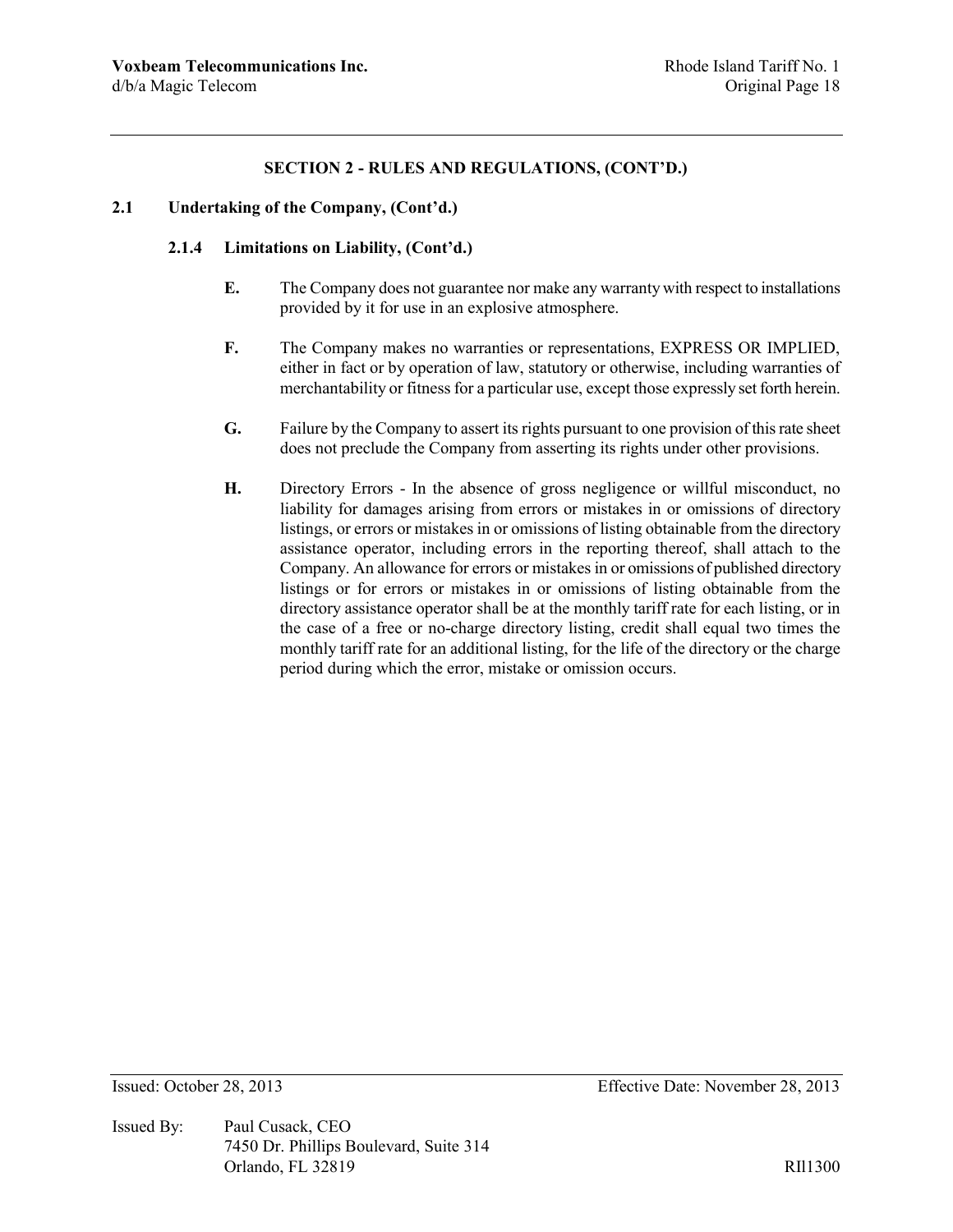#### **2.1 Undertaking of the Company, (Cont'd.)**

#### **2.1.4 Limitations on Liability, (Cont'd.)**

#### **I. With respect to Emergency Number 911 Service**

- **1.** This service is offered solely as an aid in handling assistance calls in connection with fire, police and other emergencies. The Company is not responsible for any losses, claims, demands, suits or any liability whatsoever, whether suffered, made instituted or asserted by the Customer or by any other party or person for any personal injury or death of any person or persons, and for any loss, damage or destruction of any property, whether owned by the Customer or others, caused or claimed to have been caused by: (1) mistakes, omissions, interruptions, delays, errors or other defects in the provision of service, of (2) installation, operation, failure to operate, maintenance, removal, presence, condition, local or use of any equipment and facilities furnishing this service.
- **2.** Neither is the Company responsible for any infringement, nor invasion of the right of privacy of any person or persons, caused or claimed to have been caused directly or indirectly, by the installation, operation, failure to operate, maintenance, removal, presence, condition, occasion or use of emergency 911 service features and the equipment associated therewith, or by any services furnished by the Company, including, but not limited to the identification of the telephone number, address or name associated with the telephone used by the party or parties accessing emergency 911 service, and which arise out of the negligence or other wrongful act of the Company, the Customer, its users, agencies or municipalities, or the employees or agents of any one of them.
- **3.** When a Customer with a nonpublished telephone number, as defined herein, places a call to the emergency 911 service, the Company will release the name and address of the calling party, where such information can be determined, to the appropriate local governmental authority responsible for emergency 911 service upon request of such governmental authority. By subscribing to service under this rate sheet, the Customer acknowledges and agrees with the release of information as described above.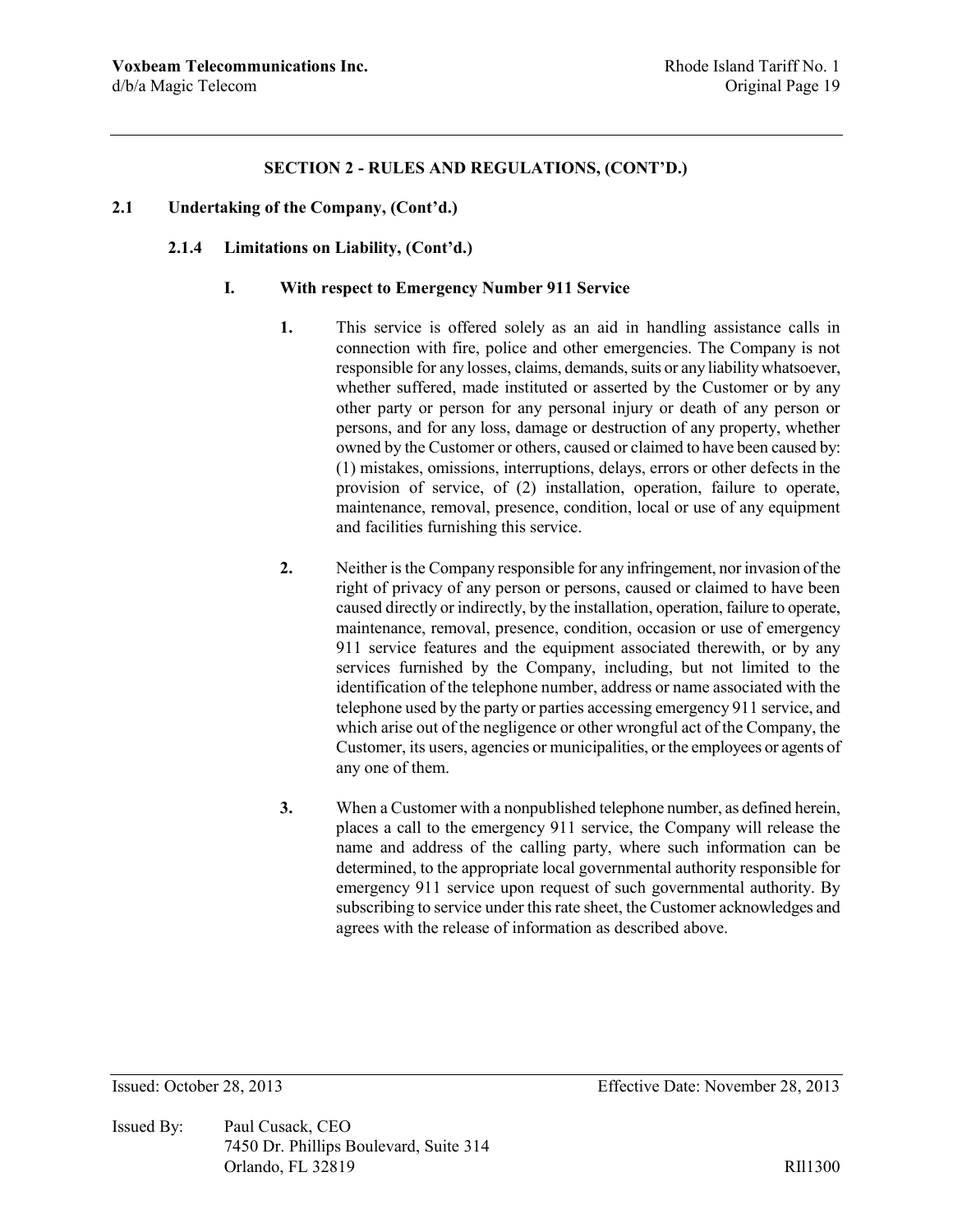#### **2.1 Undertaking of the Company, (Cont'd.)**

#### **2.1.5 Notification of Service-Affecting Activities**

The Company will provide the Customer reasonable notification of service-affecting activities that may occur in normal operation of its business. Such activities may include, but are not limited to, equipment or facilities additions, removals or rearrangements and routine preventative maintenance. Generally, such activities are not specific to an individual Customer but affect many Customers' services. No specific advance notification period is applicable to all service activities. The Company will work cooperatively with the Customer to determine the reasonable notification requirements. With some emergency or unplanned service-affecting conditions, such as an outage resulting from cable damage, notification to the Customer may not be possible.

Issued By: Paul Cusack, CEO 7450 Dr. Phillips Boulevard, Suite 314 Orlando, FL 32819 RIl1300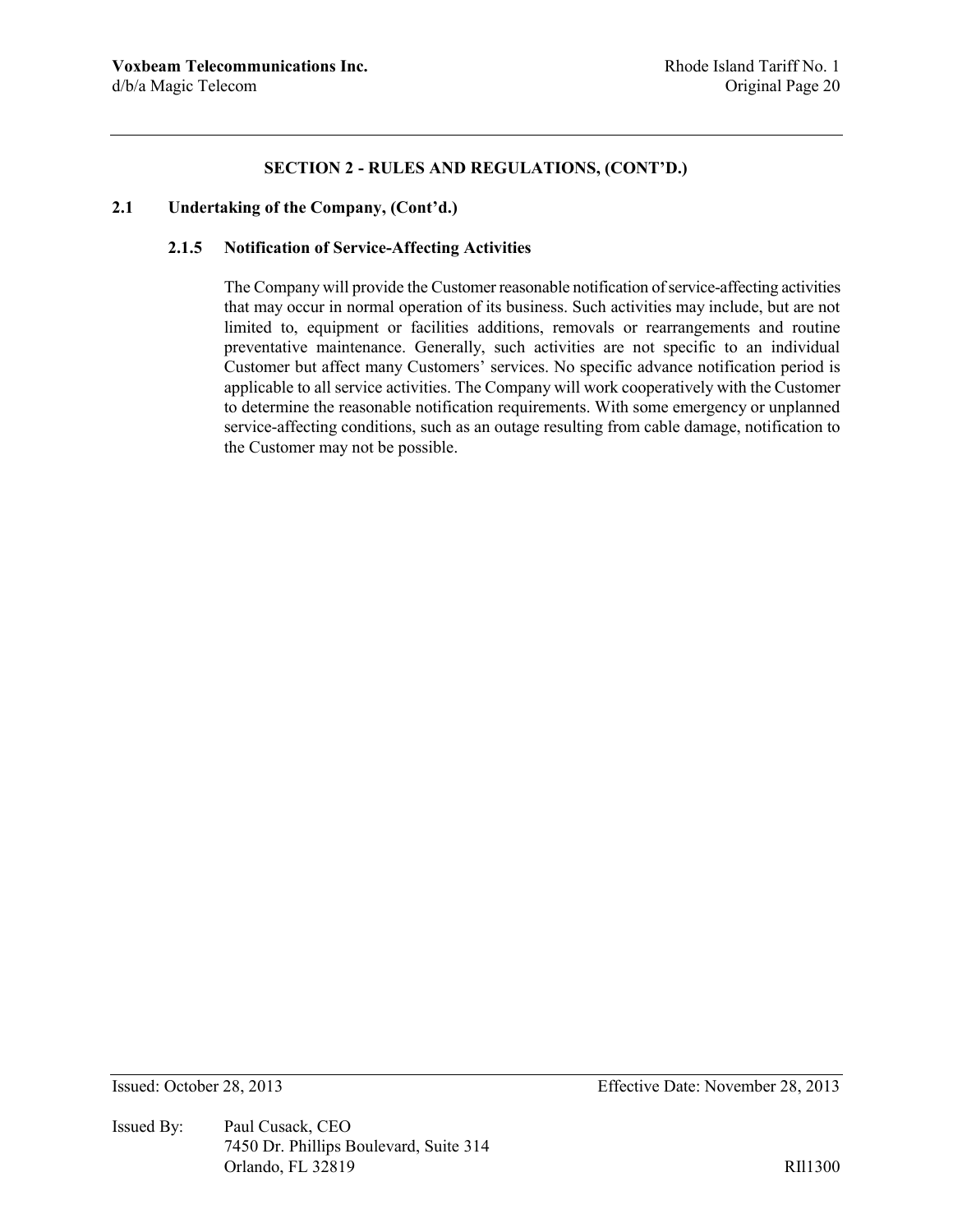### **2.1 Undertaking of the Company, (Cont'd.)**

#### **2.1.6 Provision of Equipment and Facilities**

- **A.** The Company shall use reasonable efforts to make available services to a Customer on or before a particular date, subject to the provisions of and compliance by the Customer with, the regulations contained in this tariff. The Company does not guarantee availability by any such date and shall not be liable for any delays in commencing service to any Customer.
- **B.** The Company shall use reasonable efforts to maintain only the facilities and equipment that it furnishes to the Customer. The Customer may not, nor may the Customer permit others to, rearrange, disconnect, remove, attempt to repair, or otherwise interfere with any of the facilities or equipment installed by the Company, except upon the written consent of the Company.
- **C.** The Company may substitute, change or rearrange any equipment or facility at any time and from time to time, but shall not thereby alter the technical parameters of the service provided the Customer.
- **D.** Equipment the Company provides or installs at the Customer Premises for use in connection with the services the Company offers shall not be used for any purpose other than that for which it was provided.
- **E.** The Customer shall be responsible for the payment of service charges as set forth herein for visits by Company agents or employees to the Premises of the Customer when the service difficulty or trouble report results from the use of equipment or facilities provided by any party other than the Company, including but not limited to the Customer.

Issued By: Paul Cusack, CEO 7450 Dr. Phillips Boulevard, Suite 314 Orlando, FL 32819 RII1300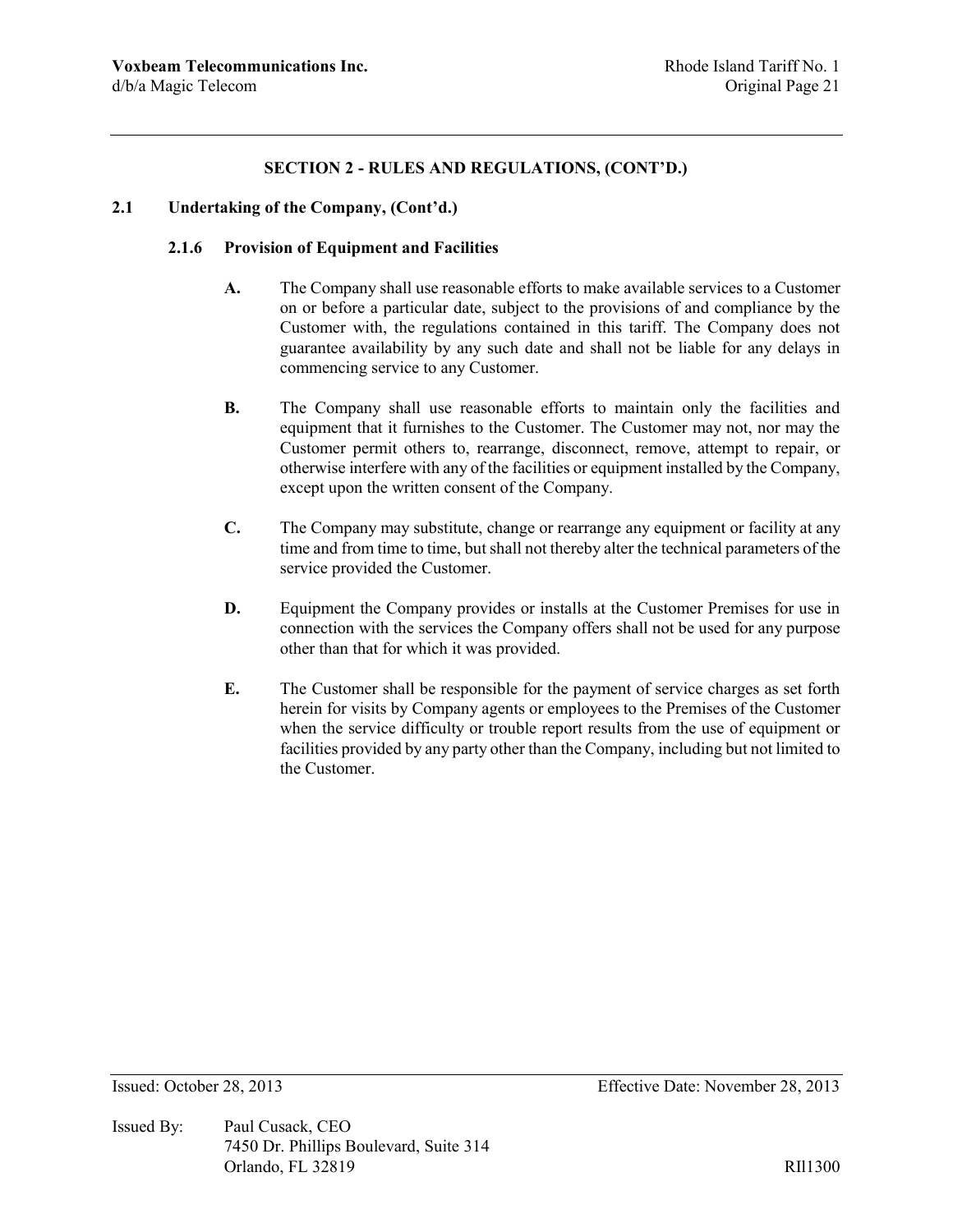#### **2.1 Undertaking of the Company, (Cont'd.)**

### **2.1.6 Provision of Equipment and Facilities, (Cont'd.)**

- **F.** The Company shall not be responsible for the installation, operation, or maintenance of any Customer-provided communications equipment. Where such equipment is connected to the facilities furnished pursuant to this tariff, the responsibility of the Company shall be limited to the furnishing of facilities offered under this tariff and to the maintenance and operation of such facilities. Subject to this responsibility, the Company shall not be responsible for:
	- **1.** the transmission of signals by Customer-provided equipment or for the quality of, or defects in, such transmission; or
	- **2.** the reception of signals by Customer-provided equipment.

#### **2.1.7 Non-routine Installation**

At the Customer's request, installation and/or maintenance may be performed outside Company regular business hours or in hazardous locations. In such cases, charges based on cost of the actual labor, material, or other costs incurred by or charged to the Company will apply. If installation is started during regular business hours, but, at the Customer's request, extends beyond regular business hours into time periods including, but not limited to, weekends, holidays, and/or night hours, additional charges may apply.

Issued By: Paul Cusack, CEO 7450 Dr. Phillips Boulevard, Suite 314 Orlando, FL 32819 RII1300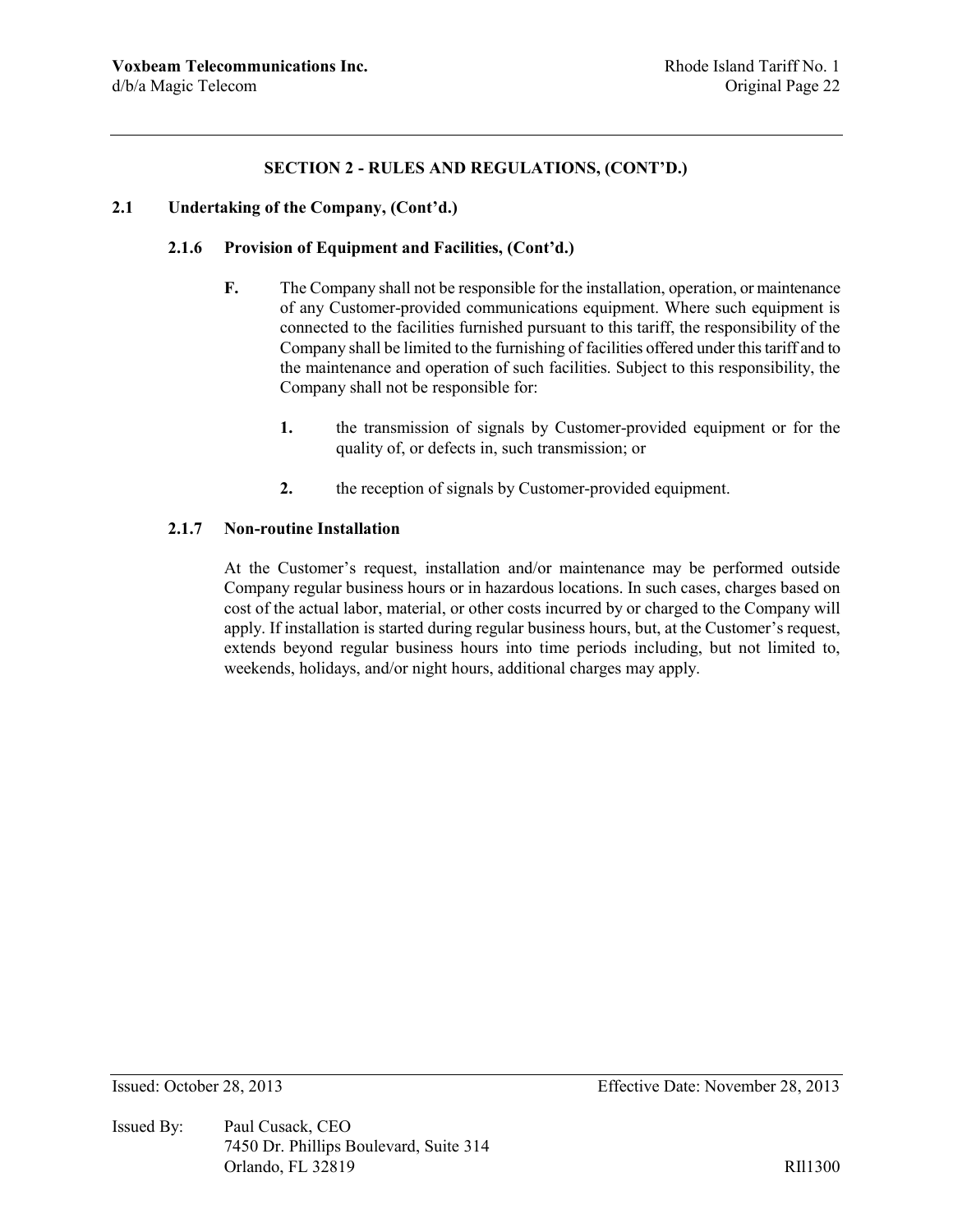### **2.1 Undertaking of the Company, (Cont'd.)**

## **2.1.8 Special Construction**

Subject to the agreement of the Company and to all of the regulations contained in this tariff, special construction of facilities may be undertaken on a reasonable efforts basis at the request of the Customer. Special construction is that construction undertaken:

- **A.** where facilities are not presently available, and there is no other requirement for the facilities so constructed;
- **B.** of a type other than that which the Company would normally utilize in the furnishing of its services;
- **C.** over a route other than that which the Company would normally utilize in the furnishing of its services;
- **D.** in a quantity greater than that which the Company would normally construct;
- **E.** on an expedited basis;
- **F.** on a temporary basis until permanent facilities are available;
- **G.** involving abnormal costs; or
- **H.** in advance of its normal construction.

#### **2.1.9 Ownership of Facilities**

Title to all facilities provided in accordance with this tariff remains in the Company, its partners, agents, contractors or suppliers.

Issued By: Paul Cusack, CEO 7450 Dr. Phillips Boulevard, Suite 314 Orlando, FL 32819 RII1300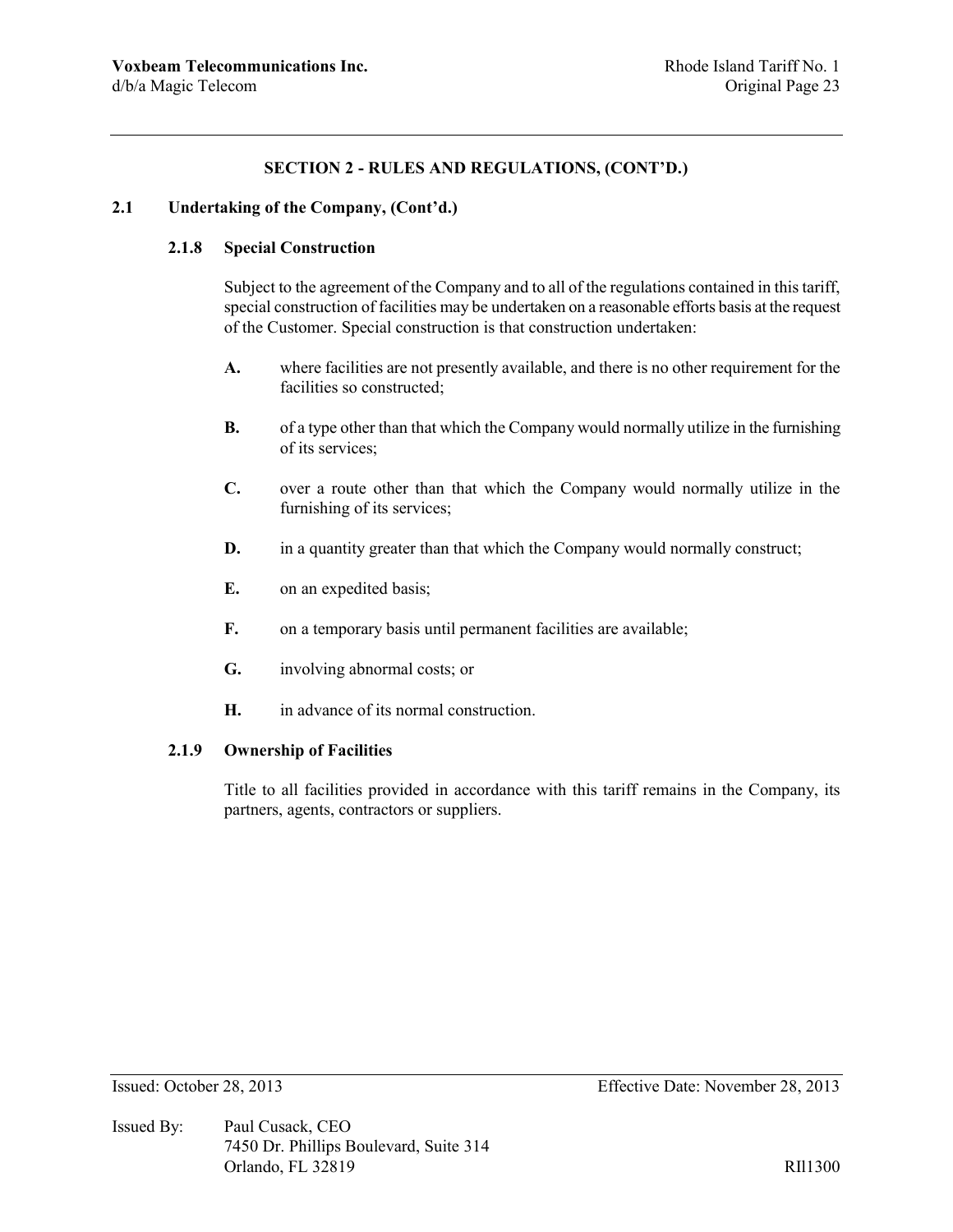## **2.2 Prohibited Uses**

- **2.2.1** The services the Company offers shall not be used for any unlawful purpose or for any use as to which the Customer has not obtained all required governmental approvals, authorizations, licenses, consents and permits.
- **2.2.2** The Company may require applicants for service who intend to use Company offerings for resale and/or for shared use to file a letter with the Company confirming that their use of the Company offerings complies with relevant laws and Commission regulations, policies, orders, and decisions.
- **2.2.3** The Company may block any signals being transmitted over its Network by Customers who cause interference to the Company or other users. Customer shall be relieved of all obligations to make payments for charges relating to any blocked Service and shall indemnify the Company for any claim, judgment or liability resulting from such blockage.
- **2.2.4** A Customer, joint user, or authorized user may not assign, or transfer in any manner, the service or any rights associated with the service without the written consent of the Company. The Company will permit a Customer to transfer its existing service to another entity if the existing Customer has paid all charges owed to the Company for regulated communications services. Such a transfer will be treated as a disconnection of existing service and installation of new service, and non-recurring installation charges as stated in this tariff will apply.

Issued By: Paul Cusack, CEO 7450 Dr. Phillips Boulevard, Suite 314 Orlando, FL 32819 RII1300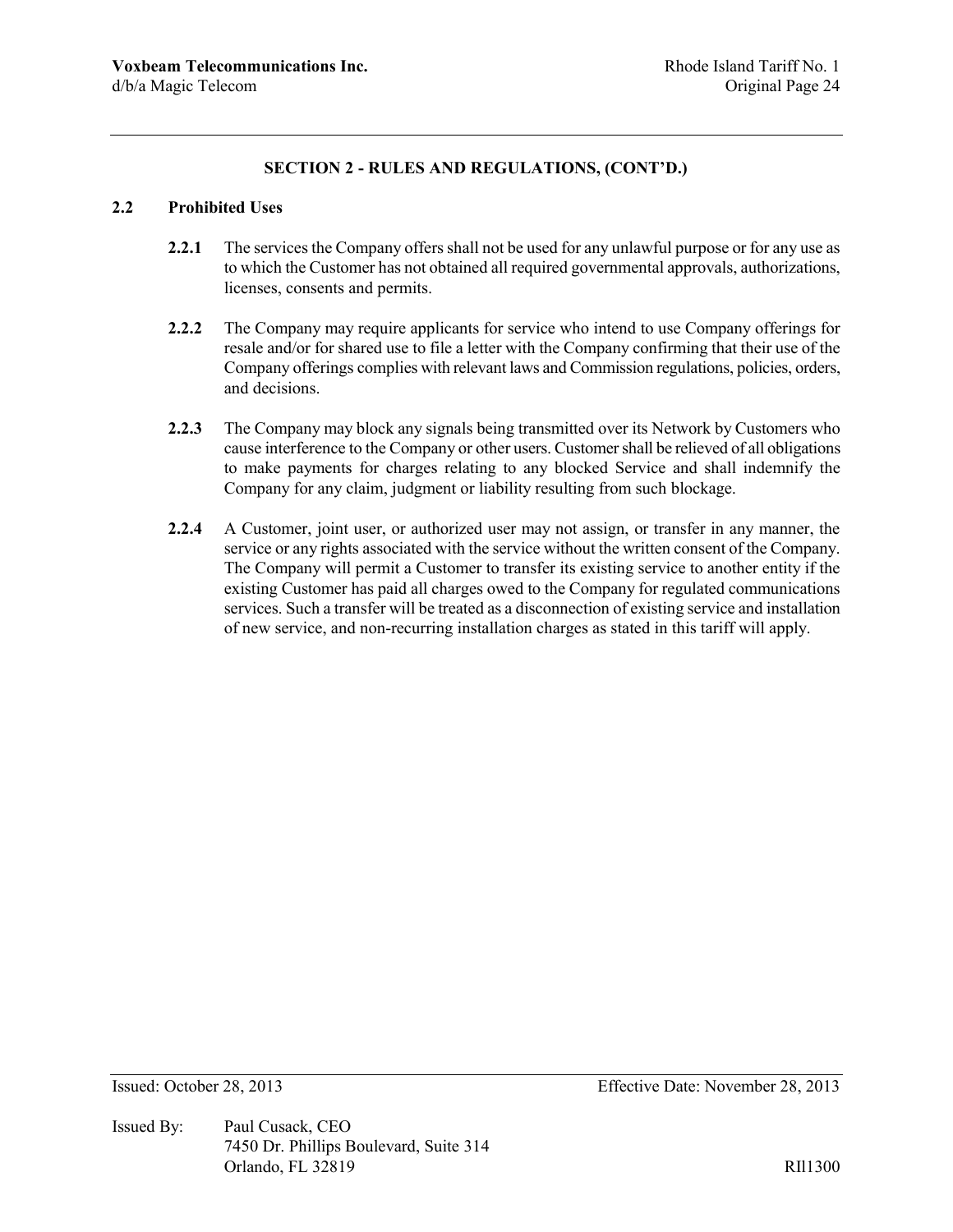### **2.3 Obligations of the Customer**

### **2.3.1 General**

The Customer is responsible for making proper application for service; placing any necessary order, complying with tariff regulations; payment of charges for services provided. Specific Customer responsibilities include, but are not limited to the following:

- **A.** the payment of all applicable charges pursuant to this tariff and written Service Orders;
- **B.** damage to or loss of Company facilities or equipment caused by the acts or omissions of the Customer; or the noncompliance by the Customer, with these regulations; or by fire or theft or other casualty on the Customer Premises, unless caused by the negligence or willful misconduct of the employees or agents of the Company;
- **C.** providing at no charge, as specified from time to time by the Company, any needed personnel, equipment space and power to operate Company facilities and equipment installed on the premises of the Customer, and the level of heating and air conditioning necessary to maintain the proper operating environment on such premises;
- **D.** obtaining, maintaining, and otherwise having full responsibility for all rights-of-way and conduits necessary for installation of fiber optic cable and associated equipment used to provide Communication Services to the Customer from the cable building entrance or property line to the location of the equipment space described in 2.3.1.C. Any and all costs associated with obtaining and maintaining the rights-of-way described herein, including the costs of altering the structure to permit installation of the Company-provided facilities, shall be borne entirely by, or may be charged by the Company to, the Customer. The Company may require the Customer to demonstrate its compliance with this section prior to accepting an order for service;

Issued By: Paul Cusack, CEO 7450 Dr. Phillips Boulevard, Suite 314 Orlando, FL 32819 RIl1300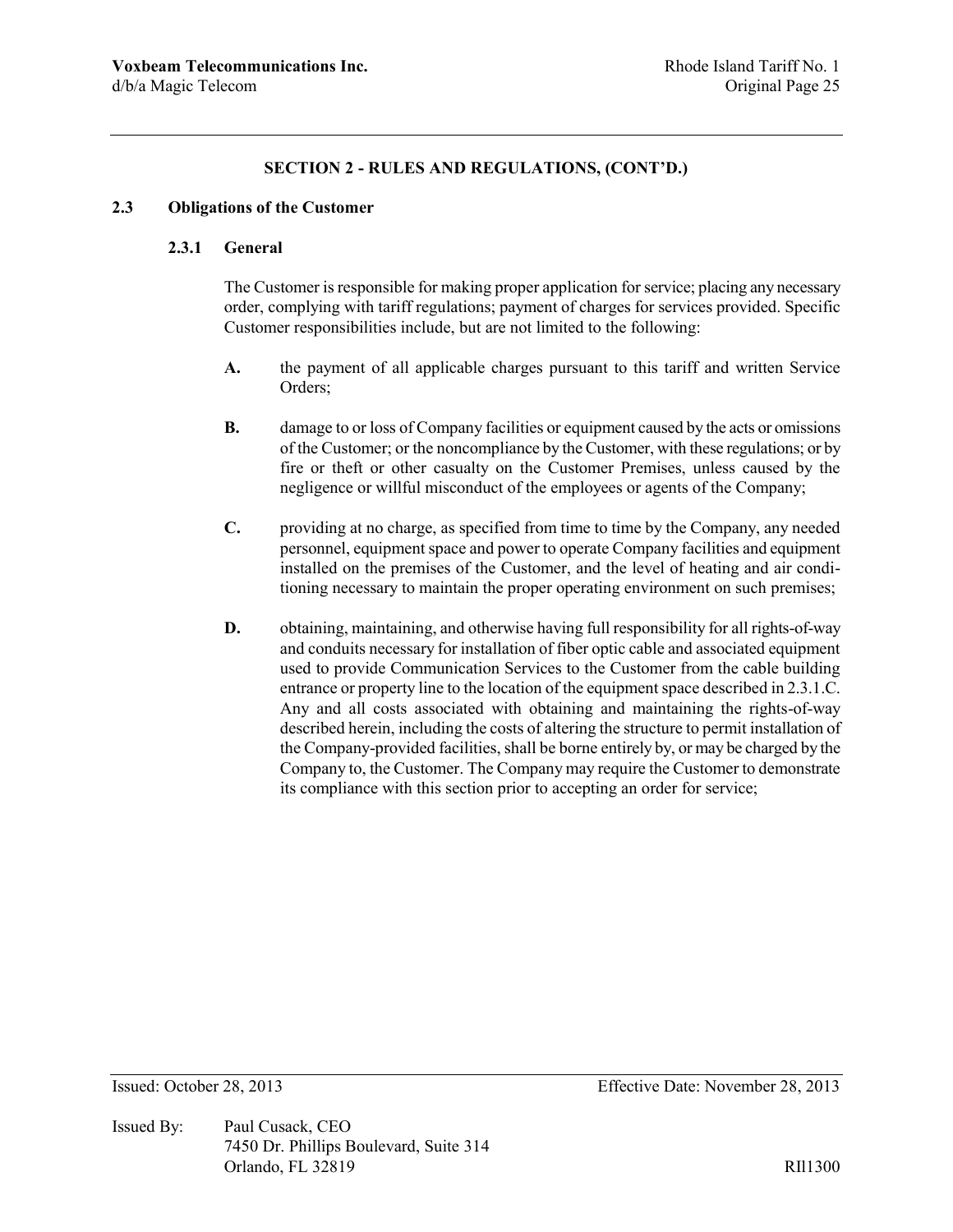#### **2.3 Obligations of the Customer, (Cont'd.)**

## **2.3.1 General, (Cont'd.)**

- **E.** providing a safe place to work and complying with all laws and regulations regarding the working conditions on the premises at which Company employees and agents shall be installing or maintaining Company facilities and equipment. The Customer may be required to install and maintain Company facilities and equipment within a hazardous area if, in the Company opinion, injury or damage to Company employees or property might result from installation or maintenance by the Company. The Customer shall be responsible for identifying, monitoring, removing and disposing of any hazardous material (e.g., asbestos) prior to any construction or installation work;
- **F.** complying with all laws and regulations applicable to, and obtaining all consents, approvals, licenses and permits as may be required with respect to, the location of Company facilities and equipment in any Customer premises or the rights-of-way for which Customer is responsible under Section 2.3.1.D.; and granting or obtaining permission for Company agents or employees to enter the premises of the Customer at any time for the purpose of installing, inspecting, maintaining, repairing, or upon termination of service as stated herein, removing the facilities or equipment of the Company;
- **G.** not creating, or allowing to be placed, any liens or other encumbrances on Company equipment or facilities; and
- **H.** making Company facilities and equipment available periodically for maintenance purposes at a time agreeable to both the Company and the Customer. No allowance will be made for the period during which service is interrupted for such purposes.

Issued By: Paul Cusack, CEO 7450 Dr. Phillips Boulevard, Suite 314 Orlando, FL 32819 RIl1300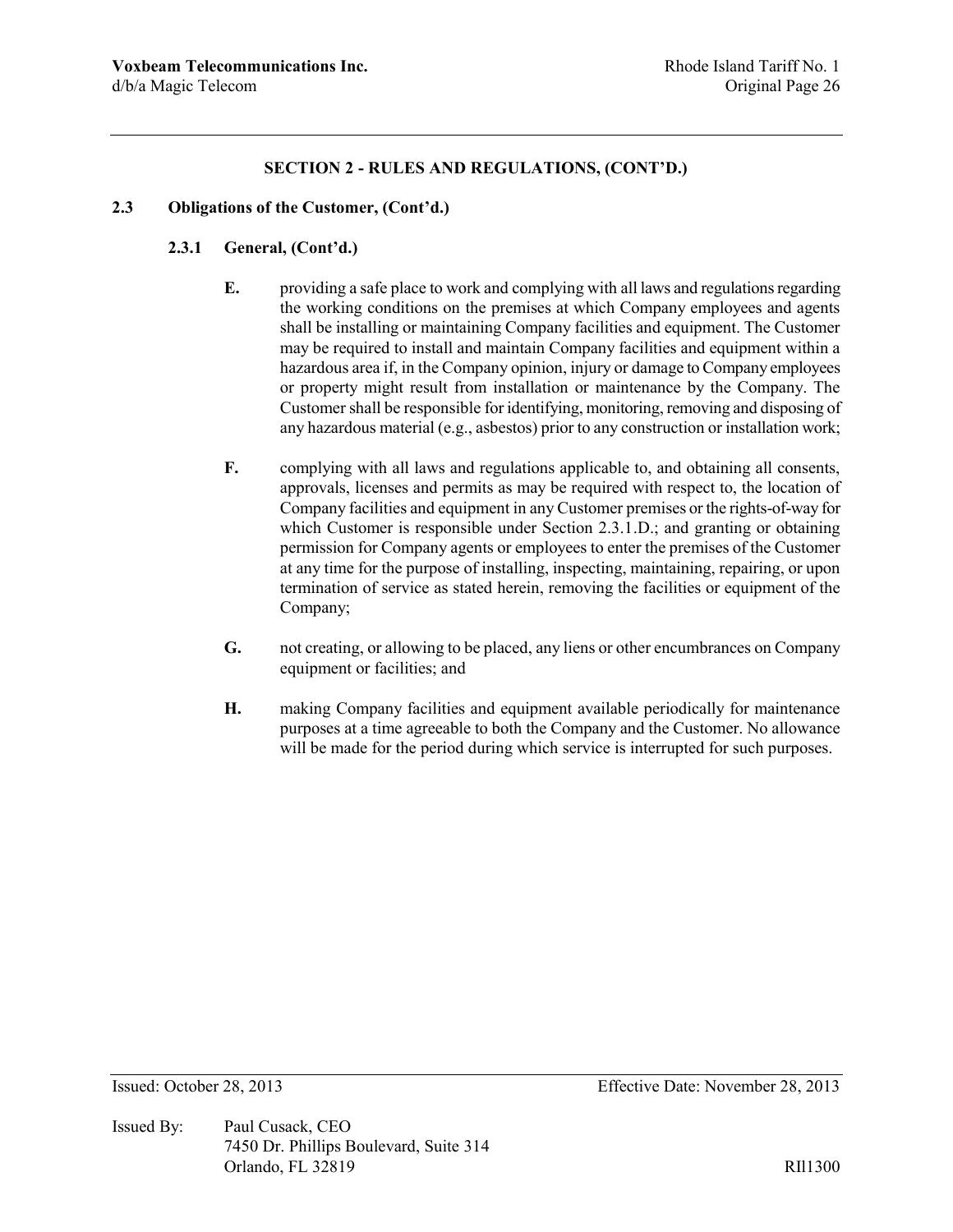#### **2.3 Obligations of the Customer, (Cont'd.)**

### **2.3.2 Liability of the Customer**

- **A.** The Customer will be liable for damages to the facilities of the Company and for all incidental and consequential damages caused by the negligent or intentional acts or omissions of the Customer, its officers, employees, agents, invites, or contractors where such acts or omissions are not the direct result of Company negligence or intentional misconduct.
- **B.** To the extent caused by any negligent or intentional act of the Customer as described in A., preceding, the Customer shall indemnify, defend and hold harmless the Company from and against all claims, actions, damages, liabilities, costs and expenses, for (1) any loss, destruction or damage to property of any third party, and (2) any liability incurred by the Company to any third party pursuant to this or any other rate sheet of the Company, or otherwise, for any interruption of, interference to, or other defect in any service provided by the Company to such third party.
- **C.** The Customer shall not assert any claim against any other Customer or user of Company services for damages resulting in whole or in part from or arising in connection with the furnishing of service under this rate sheet including but not limited to mistakes, omissions, interruptions, delays, errors or other defects or misrepresentations, whether or not such other Customer or user contributed in any way to the occurrence of the damages, unless such damages were caused solely by the negligent or intentional act or omission of the other Customer or user and not by any act or omission of the Company. Nothing in this rate sheet is intended either to limit or to expand Customer's right to assert any claims against third parties for damages of any nature other than those described in the preceding sentence.

Issued By: Paul Cusack, CEO 7450 Dr. Phillips Boulevard, Suite 314 Orlando, FL 32819 RII1300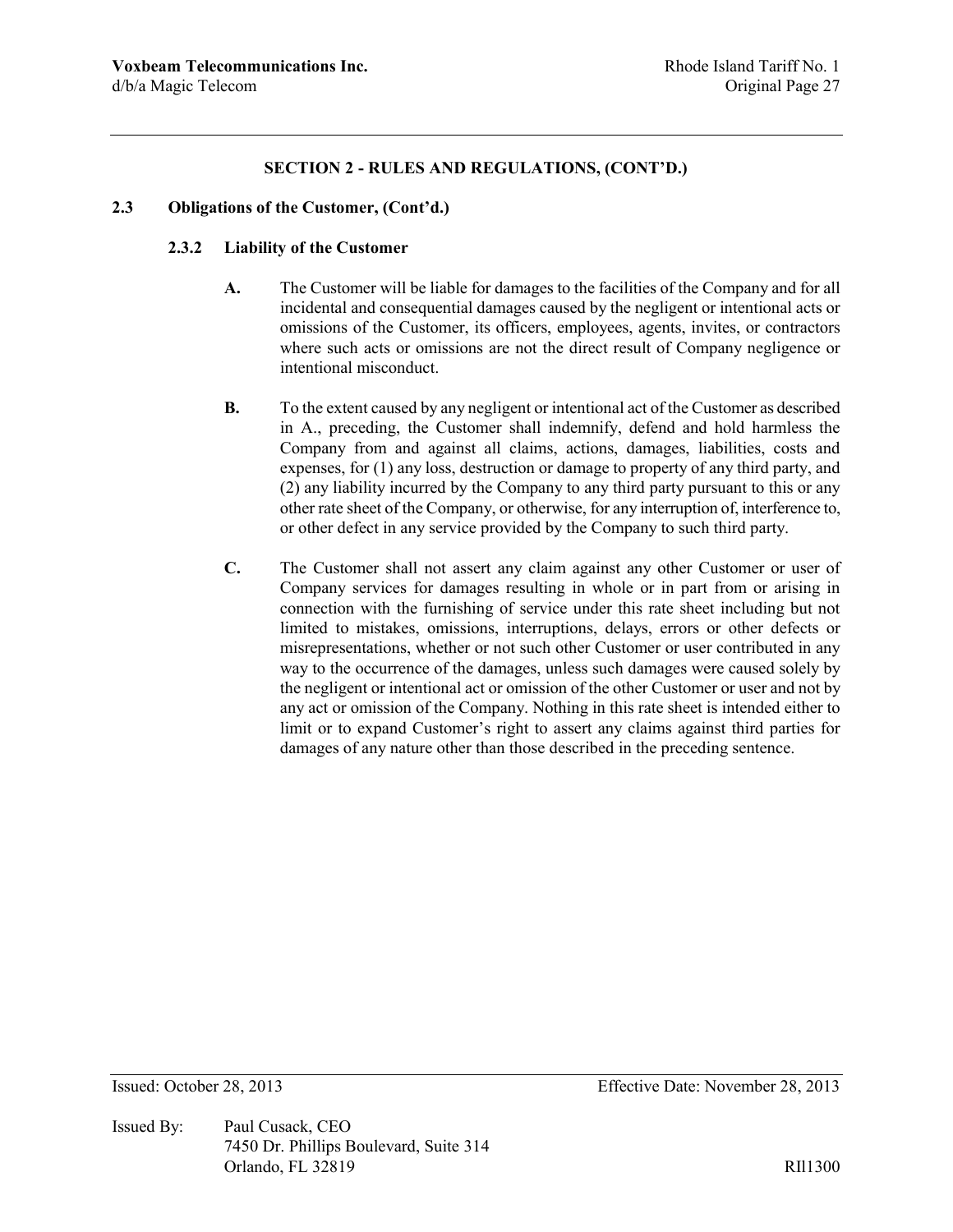#### **2.4 Customer Equipment and Channels**

### **2.4.1 General**

A User may transmit or receive information or signals via the facilities of the Company. Company services are designed primarily for the transmission of voice-grade telephonic signals, except as otherwise stated in this tariff. A User may transmit any form of signal that is compatible with Company equipment, but the Company does not guarantee that its services will be suitable for purposes other than voice-grade telephonic communication except as specifically stated in this tariff.

#### **2.4.2 Station Equipment**

- **A.** Terminal equipment on the User's Premises and the electric power consumed by such equipment shall be provided by and maintained at the expense of the User. The User is responsible for the provision of wiring or cable to connect its terminal equipment to the Company Point of Connection.
- **B.** The Customer is responsible for ensuring that Customer-provided equipment connected to Company equipment and facilities is compatible with such equipment and facilities. The magnitude and character of the voltages and currents impressed on Company-provided equipment and wiring by the connection, operation, or maintenance of such equipment and wiring shall be such as not to cause damage to the Company-provided equipment and wiring or injury to Company employees or to other persons. Any additional protective equipment required to prevent such damage or injury shall be provided by the Company at the Customer's expense, subject to prior Customer approval of the equipment expense.

Issued By: Paul Cusack, CEO 7450 Dr. Phillips Boulevard, Suite 314 Orlando, FL 32819 RII1300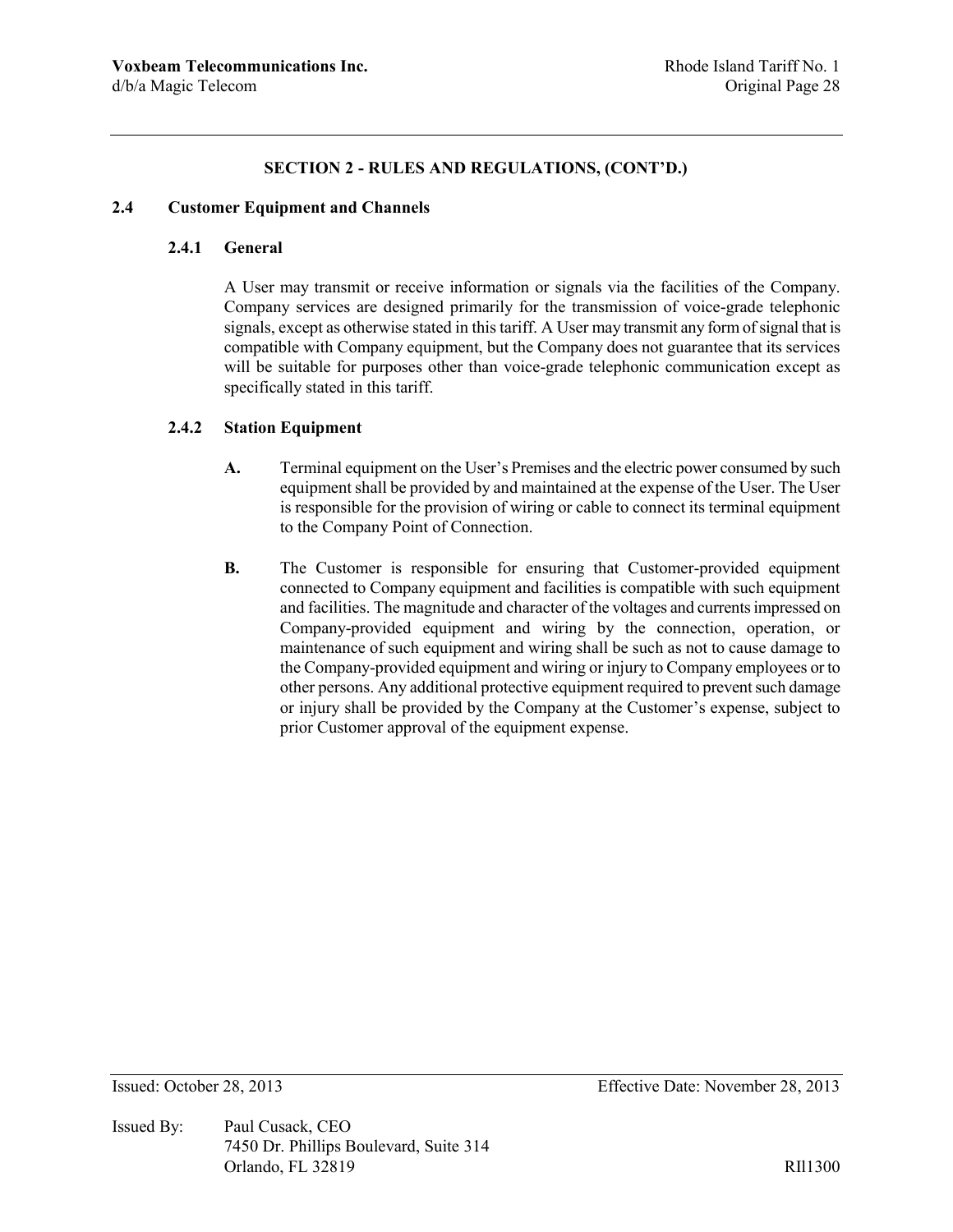#### **2.4 Customer Equipment and Channels, (Cont'd.)**

#### **2.4.3 Interconnection of Facilities**

- **A.** Any special interface equipment necessary to achieve compatibility between the facilities and equipment of the Company used for furnishing Communication Services and the channels, facilities, or equipment of others shall be provided at the Customer's expense.
- **B.** Communication Services may be connected to the services or facilities of other communications carriers only when authorized by, and in accordance with, the terms and conditions of the tariffs of the other communications carriers that are applicable to such connections.
- **C.** Facilities furnished under this tariff may be connected to Customer-provided terminal equipment in accordance with the provisions of this tariff. All such terminal equipment shall be registered by the Federal Communications Commission pursuant to Part 68 of Title 47, Code of Federal Regulations; and all User-provided wiring shall be installed and maintained in compliance with those regulations.
- **D.** Users may interconnect communications facilities that are used in whole or in part for interstate communications to services provided under this tariff only to the extent that the user is an is "End User" as defined in Section 69.2(m), Title 47, Code of Federal Regulations (1992 edition).

Issued By: Paul Cusack, CEO 7450 Dr. Phillips Boulevard, Suite 314 Orlando, FL 32819 RII1300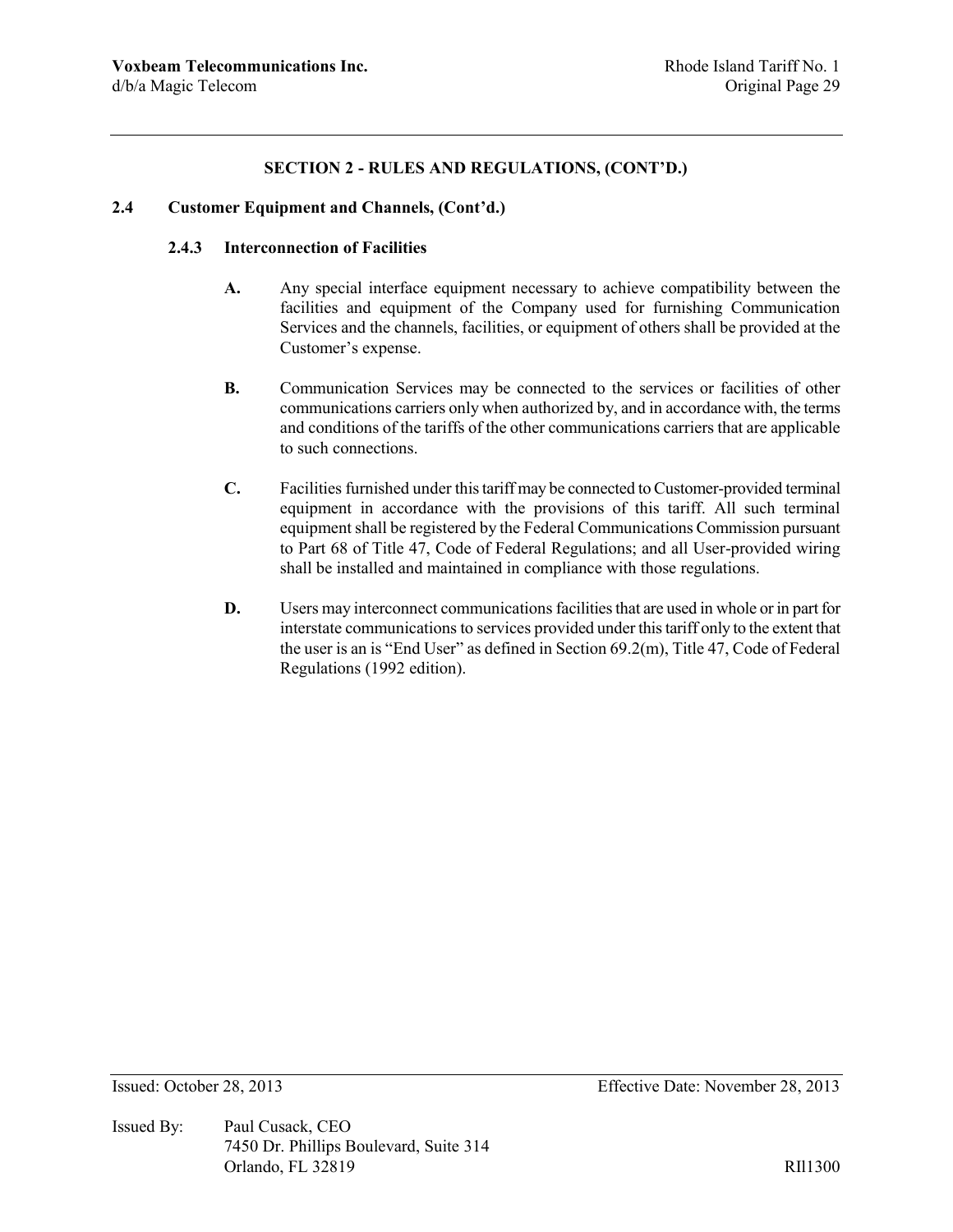#### **2.4 Customer Equipment and Channels, (Cont'd.)**

## **2.4.4 Inspections**

- **A.** Upon suitable notification to the Customer, and at a reasonable time, the Company may make such tests and inspections as may be necessary to determine that the Customer is complying with the requirements set forth in Section 2.4.2.A. for the installation, operation, and maintenance of Customer-provided facilities, equipment, and wiring in the connection of Customer-provided facilities and equipment to Company-owned facilities and equipment.
- **B.** If the protective requirements for Customer-provided equipment are not being complied with, the Company may take such action as it deems necessary to protect its facilities, equipment, and personnel. The Company will notify the Customer promptly if there is any need for further corrective action. Within ten days of receiving this notice, the Customer must take this corrective action and notify the Company of the action taken. If the Customer fails to do this, the Company may take whatever additional action is deemed necessary, including the suspension of service, to protect its facilities, equipment and personnel from harm.

Issued By: Paul Cusack, CEO 7450 Dr. Phillips Boulevard, Suite 314 Orlando, FL 32819 RIl1300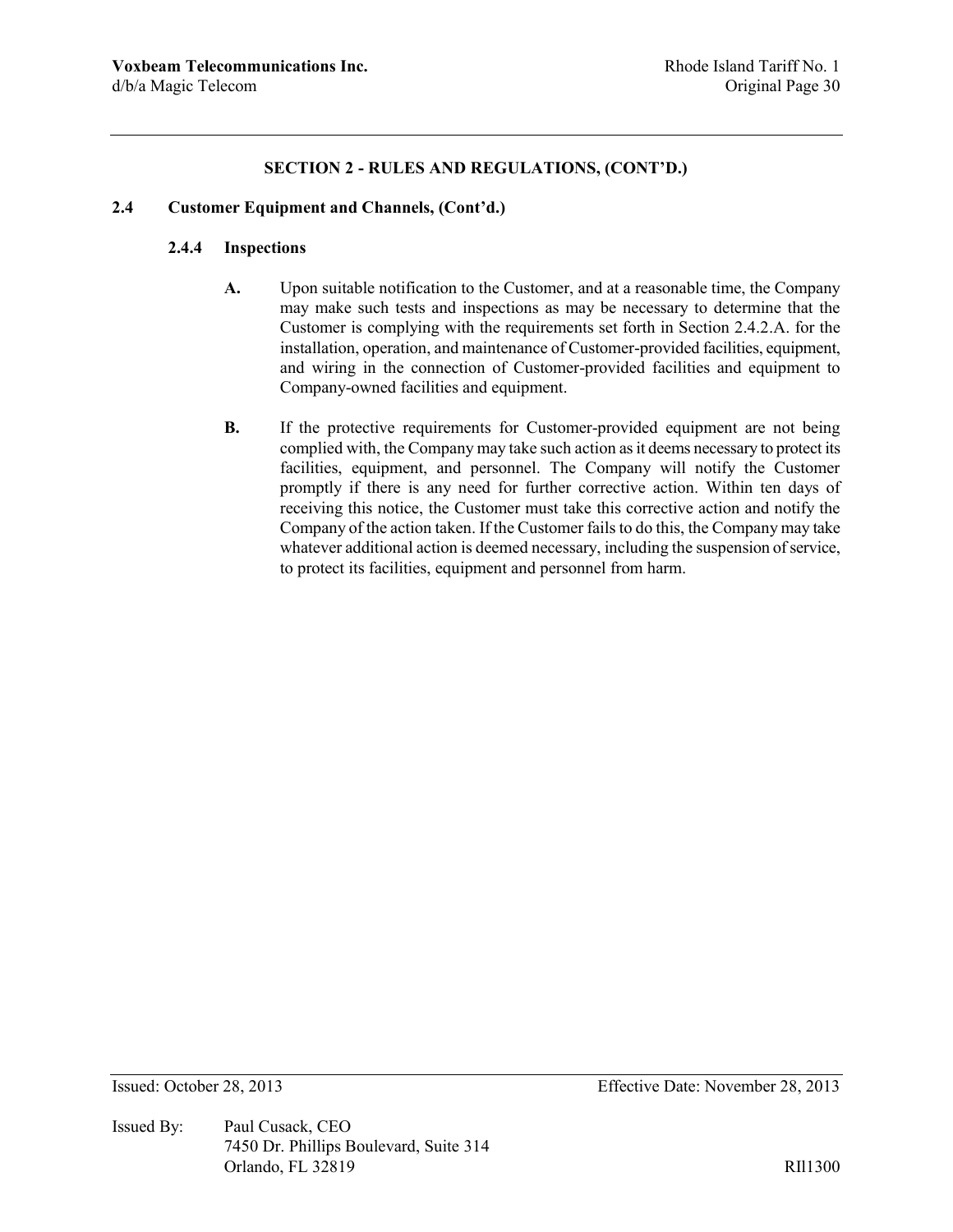#### **2.5 Payment Arrangements**

## **2.5.1 Payment for Service**

The Customer is responsible for the payment of all charges for facilities and services furnished by the Company to the Customer and to all Authorized Users by the Customer, regardless of whether those services are used by the Customer itself or are resold to or shared with other persons.

The Customer is responsible for payment of any sales, use, gross receipts, excise, access or other local, state, federal and 911 taxes, charges or surcharges (however designated) (excluding taxes on Company net income) imposed on or based upon the provision, sale or use of Network Services.

The security of the Customer's PIN is the responsibility of the Customer. All calls placed using a PIN shall be billed to and shall be the obligation of the Customer. The Customer shall not be responsible for charges in connection with the unauthorized use of PINs arising after the Customer notifies the Company of the loss, theft, or other breach of security of such PINs.

Customers will only be charged once, on either an interstate or intrastate basis, for any nonrecurring charges.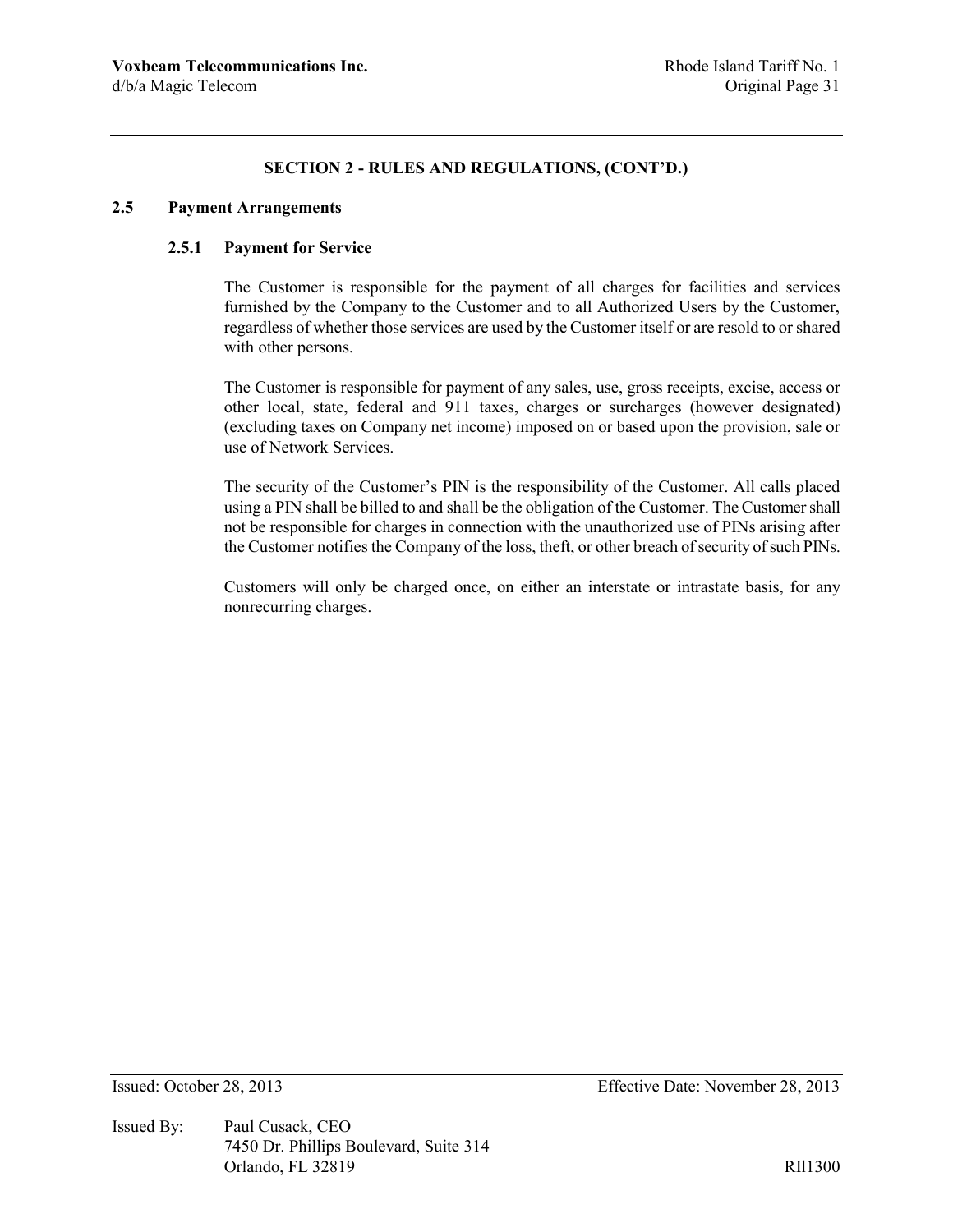### **2.5 Payment Arrangements, (Cont'd.)**

### **2.5.2 Billing and Collection of Charges**

The Customer is responsible for payment of all charges incurred by the Customer or other Authorized Users for services and facilities furnished to the Customer by the Company.

- **A.** Nonrecurring charges are due and payable within thirty (30) days after the invoice date, unless otherwise agreed to in advance.
- **B.** The Company shall present invoices for recurring charges monthly to the Customer, in advance of the month in which service is provided, and Recurring Charges shall be due and payable within thirty (30) days after the invoice date unless otherwise agreed to in advance. When billing is based on customer usage, charges will be billed monthly for the preceding billing periods.
- **C.** When service does not begin on the first day of the month, or end on the last day of the month, the charge for the fraction of the month in which service was furnished will be calculated on a pro rata basis. For this purpose, every month is considered to have thirty (30) days.
- **D.** Billing of the Customer by the Company will begin on the Service Commencement Date, which is the first day following the date on which the Company notifies the Customer that the service or facility is available for use, except that the Service Commencement Date may be postponed by mutual agreement of the parties, or if the service or facility does not conform to standards set forth in this tariff or the Service Order. Billing accrues through and includes the day that the service, circuit, arrangement or component is discontinued.

Issued By: Paul Cusack, CEO 7450 Dr. Phillips Boulevard, Suite 314 Orlando, FL 32819 RIl1300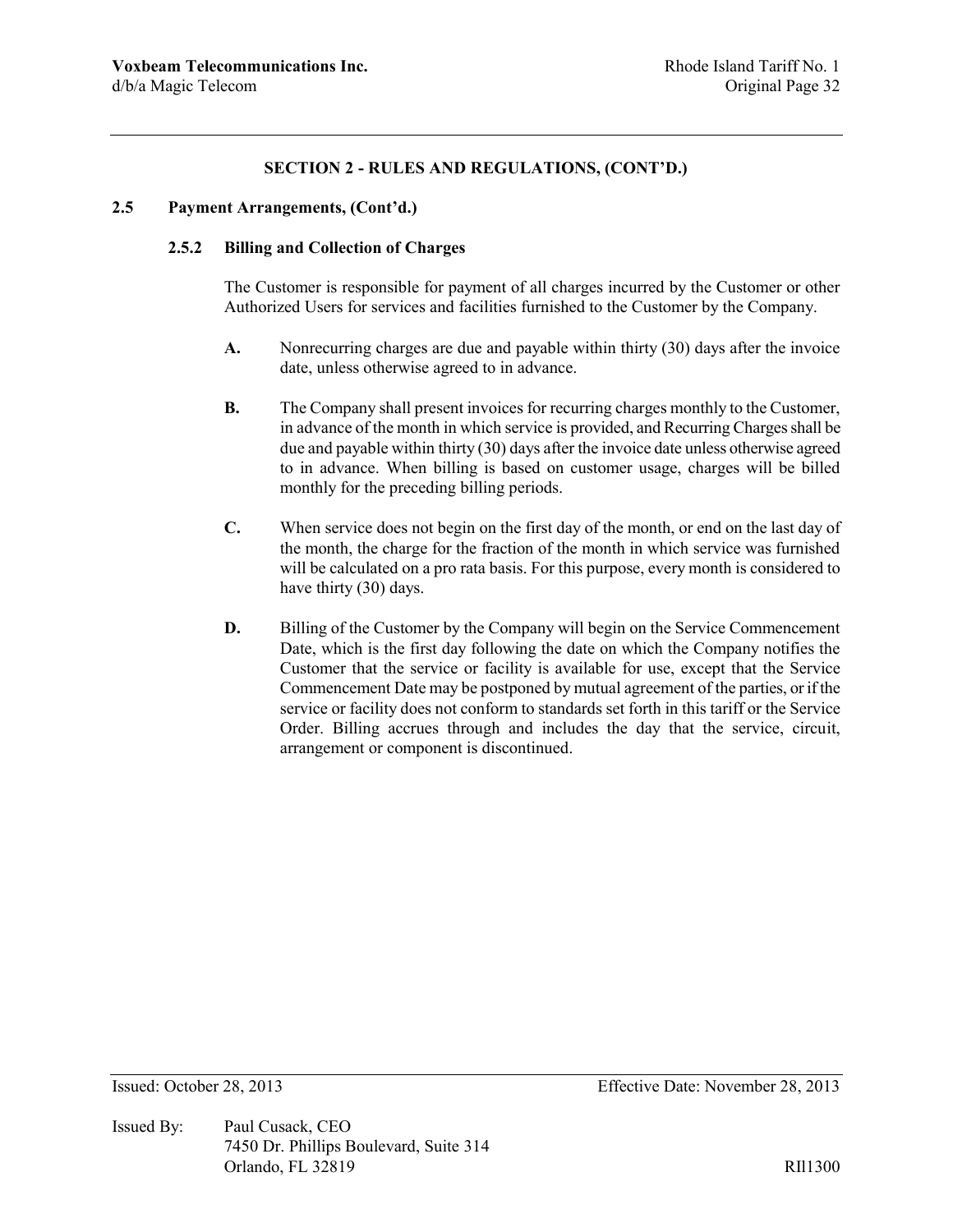## **2.5 Payment Arrangements, (Cont'd.)**

### **2.5.2 Billing and Collection of Charges, (Cont'd.)**

- **E.** If any portion of the payment is not received by the Company, or if any portion of the payment is received by the Company in funds that are not immediately available, thirty (30) days following the invoice date, then a late payment penalty shall be due the Company. The late payment penalty shall be that portion of the payment not received by the date due minus any charges billed as local taxes multiplied by 1.5%.
- **F.** The Customer will be assessed a charge of twenty-five dollars (\$25.00) for each check submitted by the Customer to the Company that a financial institution refuses to honor.
- **G.** If service is disconnected by the Company in accordance with Section 2.6 following and later restored, restoration of service will be subject to all applicable installation charges. Service shall, at the Company's discretion, be restored when all past due amounts are paid or the event giving rise to the discontinuance (if other than nonpayment) is corrected.
- **H.** Invoices are available electronically and in paper form at the Customer's discretion. The Paper Invoice Fee of \$2.99 per month shall be waived for any Customer who elects Voxbeam's Electronic Billing Option and forgoes receipt of paper bills.

Issued By: Paul Cusack, CEO 7450 Dr. Phillips Boulevard, Suite 314 Orlando, FL 32819 RII1300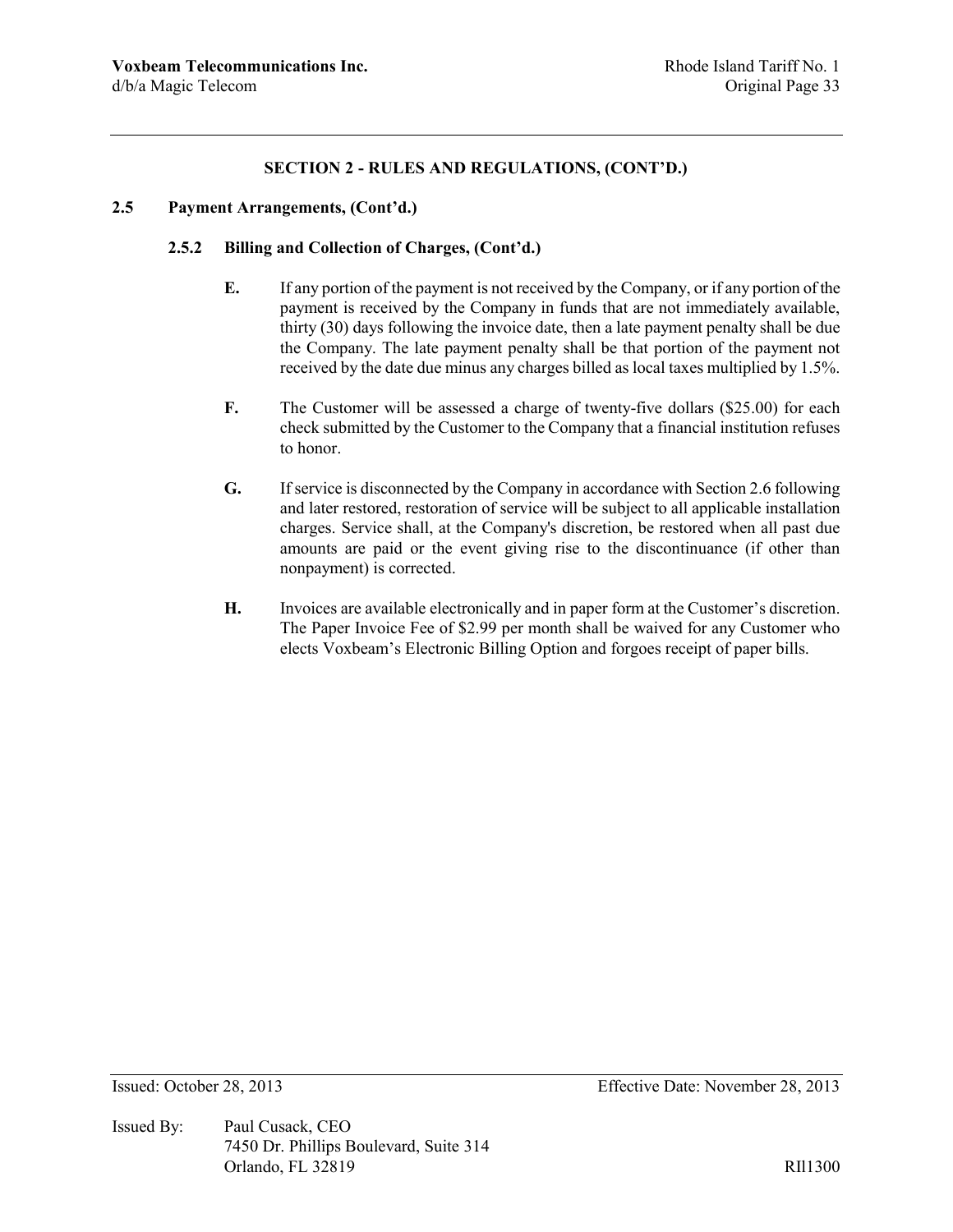#### **2.5 Payment Arrangements, (Cont'd.)**

## **2.5.3 Disputed Bills**

- **A.** In the event that a billing dispute occurs concerning any charges billed to the Customer by the Company, the Company may require the Customer to pay the undisputed portion of the bill to avoid discontinuance of service for non-payment. The Customer must submit a documented claim for the disputed amount. The Customer will submit all documentation as may reasonably be required to support the claim. All claims must be submitted to the Company within 30 days of receipt of billing for those services. If the Customer does not submit a claim as stated above, the Customer waives all rights to filing a claim thereafter.
- **B.** Unless disputed the invoice shall be deemed to be correct and payable in full by the Customer. If the Customer is unable to resolve any dispute with the Company, then the Customer may file a complaint with the Rhode Island Public Utilities Commission, in accordance with the Commission's rules of procedure. The address of the Commission is as follows:

Rhode Island Public Utilities Commission 89 Jefferson Boulevard Warwick, RI 02888 Telephone: 401-941-4500

- **C.** If the dispute is resolved in favor of the Customer and the Customer has withheld the disputed amount, no interest credits or penalties will apply.
- D. If the dispute is resolved in favor of the Company and the Customer has withheld the disputed amount, payment is due within 5 days of notice of resolution or late fees and penalties will apply.

Issued By: Paul Cusack, CEO 7450 Dr. Phillips Boulevard, Suite 314 Orlando, FL 32819 RII1300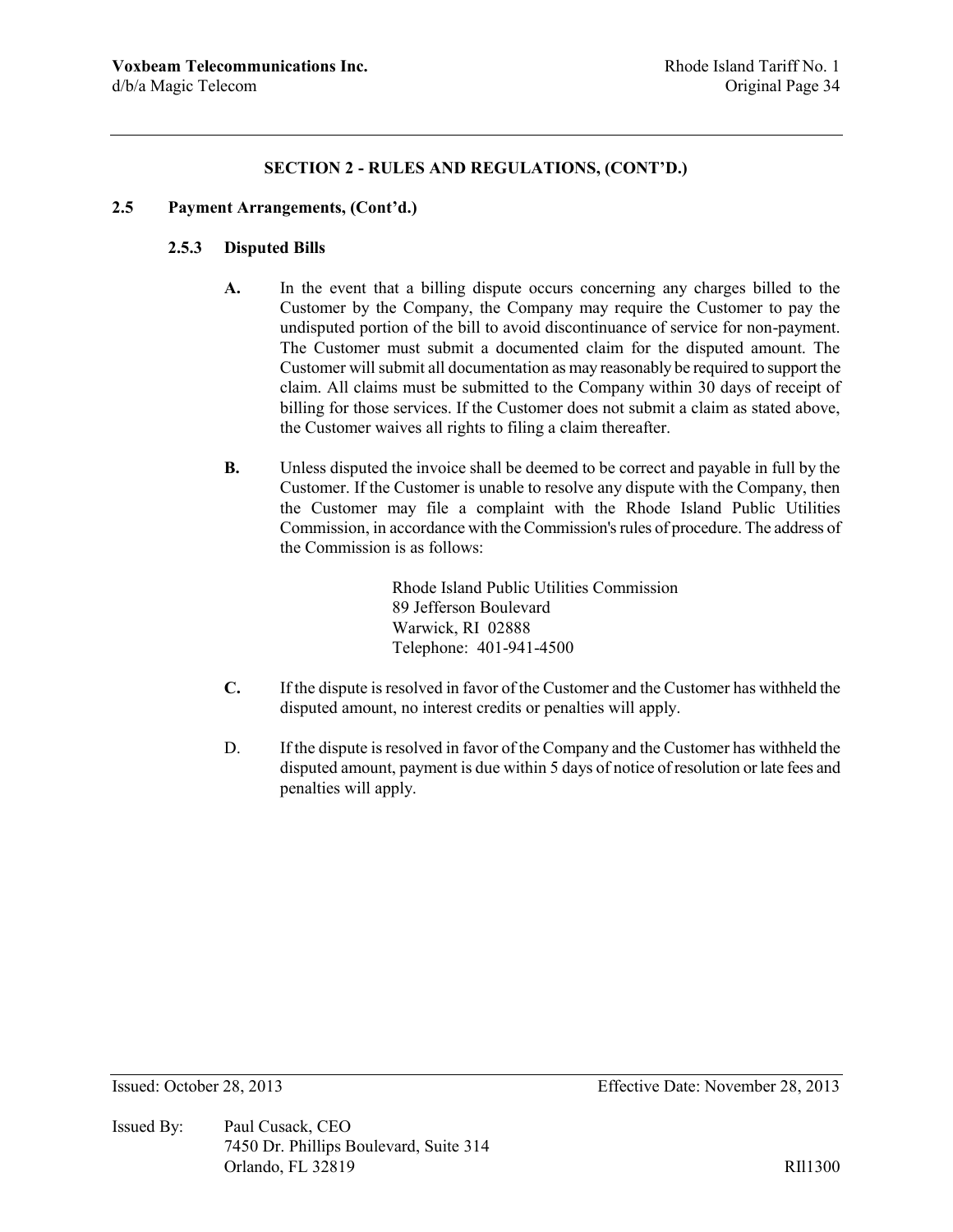#### **2.5 Payment Arrangements, (Cont'd.)**

## **2.5.4 Advance Payments**

The Company may require a Customer to make an advance payment before services and facilities are furnished. The advance payment will not exceed an amount equal to the nonrecurring charge(s) and one month's charges for the service or facility. In addition, where special construction is involved, the advance payment may also include an amount equal to the estimated non-recurring charges for the special construction and recurring charges (if any) for a period to be set between the Company and the Customer. The advance payment will be credited to the Customer's initial bill. An advance payment may be required in addition to a deposit.

Issued By: Paul Cusack, CEO 7450 Dr. Phillips Boulevard, Suite 314 Orlando, FL 32819 RIl1300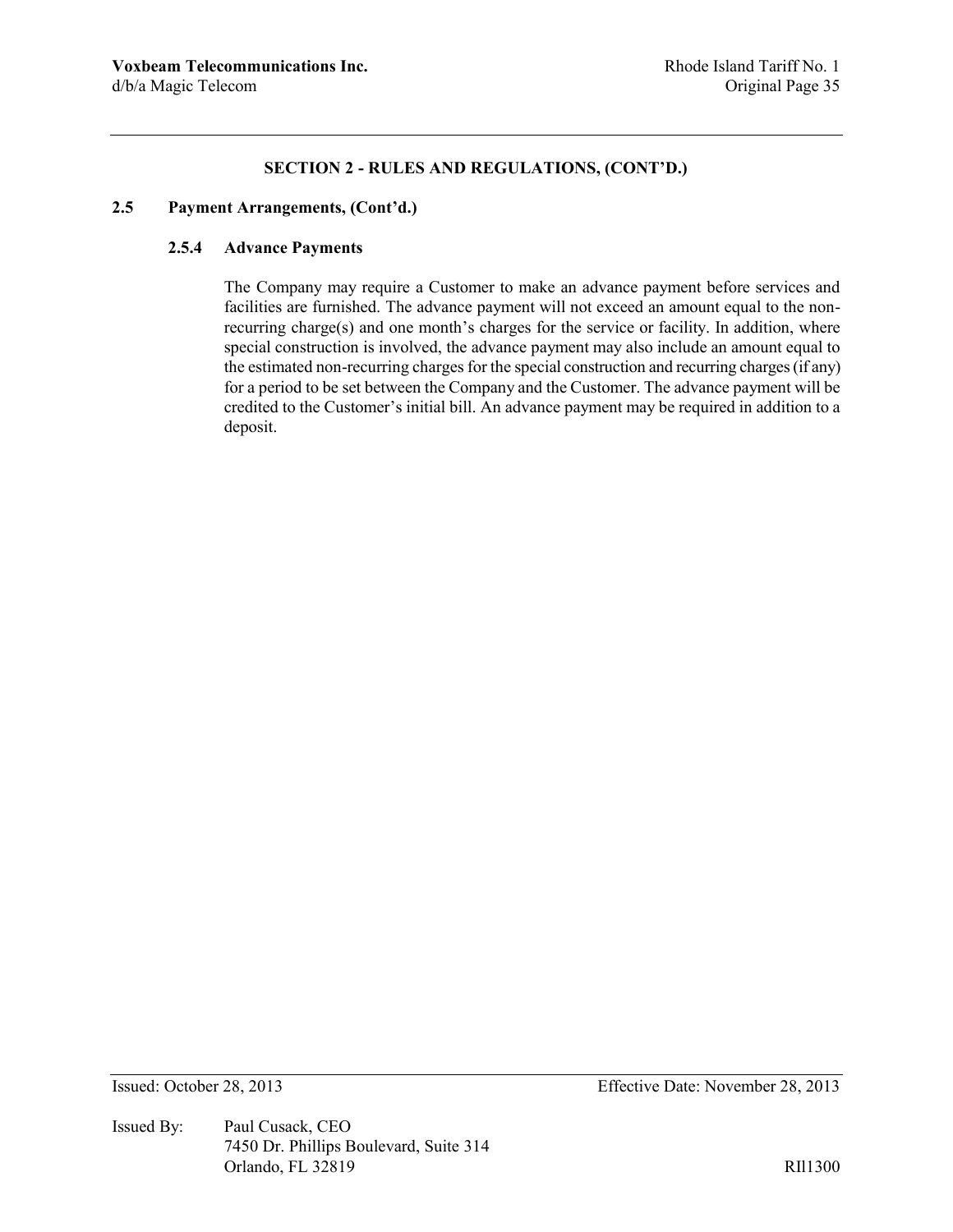### **2.5 Payment Arrangements, (Cont'd.)**

# **2.5.5 Deposits**

## **A. Commercial Customers**

- **1.** The Company may, in order to safeguard its interests, require a Customer which has a proven history of late payments to the Company or does not have established credit or has a bad credit rating to make a deposit prior to or at any time after the provision of service to the Customer to be held by the Company as a guarantee of the payment of rates and charges. No such deposit will be required of a Customer which has established satisfactory credit and has no history of late payments to the Company.
- **2.** The amount of the deposit which may be required of a Customer for the purpose of establishing credit shall not exceed two times the average monthly bill for residential Customers whose bills are payable in advance. The amount of deposit may be adjusted at the request of the Customer at any time when the character, purpose, or degree of the Customer's use of the service has materially changed, or when it is indicated that it will change.
- **3.** The making of a deposit shall not relieve any Customer of the obligation to pay current bills when due. A deposit shall only be applied to the indebtedness of the Customer for jurisdictional telecommunications services of the provider.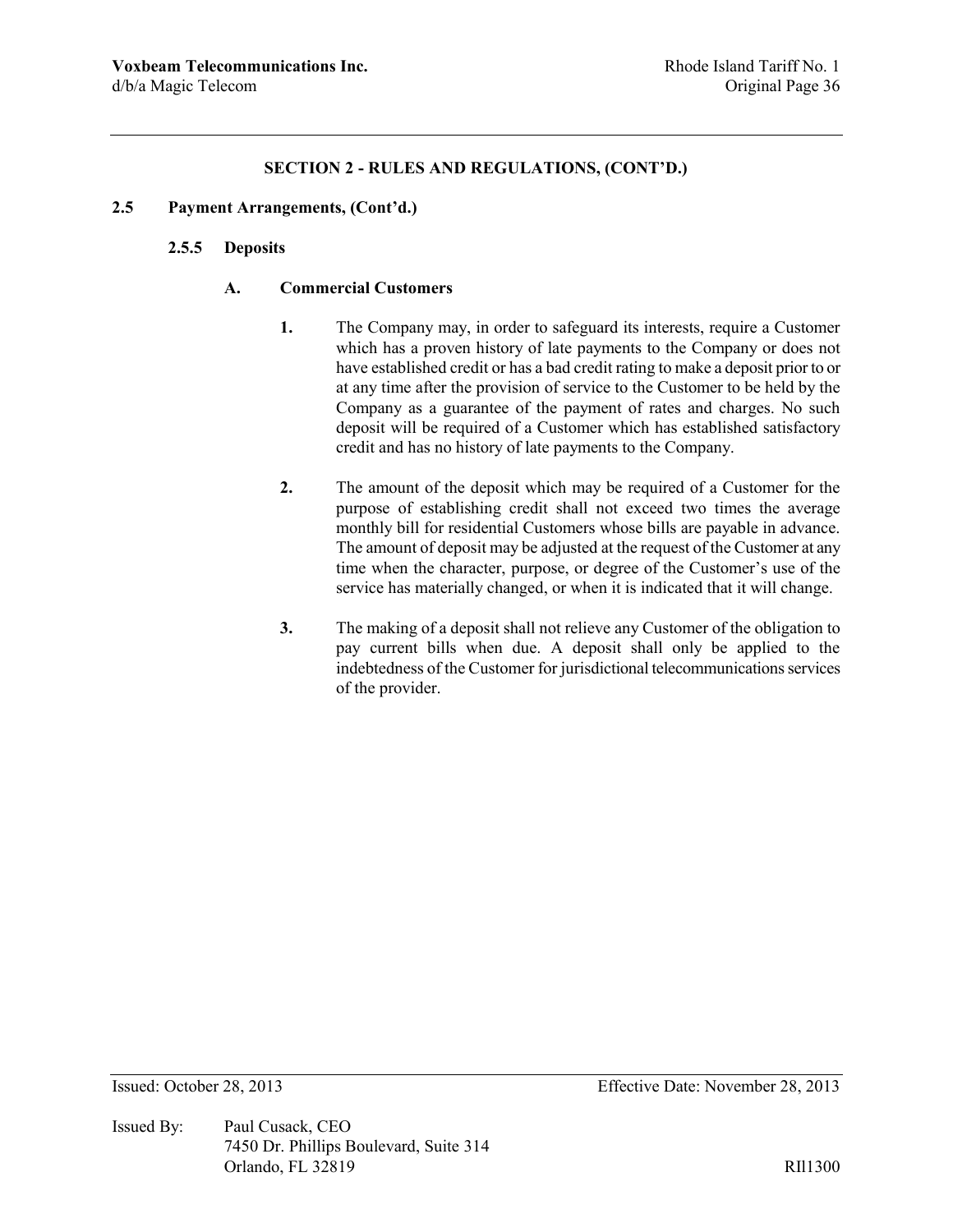### **2.5 Payment Arrangements, (Cont'd.)**

### **2.5.5 Deposits, (Cont'd.)**

### **A. Commercial Customers, (Cont'd.)**

- **4.** The Company will pay interest on deposits, to accrue from the date the deposit is made until it has been refunded, or until a reasonable effort has been made to effect refund. The Company will pay interest at the rate prescribed by the Commission.
- **5.** The Company shall keep a record of each cash deposit until the deposit is returned. The record will show the name of each Customer making a deposit; the premises occupied by the Customer when making the deposit and each successive premises occupied while the deposit is retained by the Company; the amount and date of making the deposit; and a record of each transaction, such as the payment of interest, interest credited, etc., concerning the deposit. Concurrently with receiving a deposit, the Company will provide the Customer a receipt showing the deposit date, the name and billing address of the Customer and the deposit amount.
- **6.** Upon discontinuance of service, or when a Customer has established credit by other means, the Company will promptly refund any deposit, plus accrued simple interest, or the balance, if any, in excess of the unpaid bills for the services furnished by the Company. A transfer of service from one location to another within the Company serving area shall not be deemed a discontinuance with the Company if the character of the service remains unchanged.
- **7.** Deposits will be refunded after twelve months of timely payment, with interest as specified above.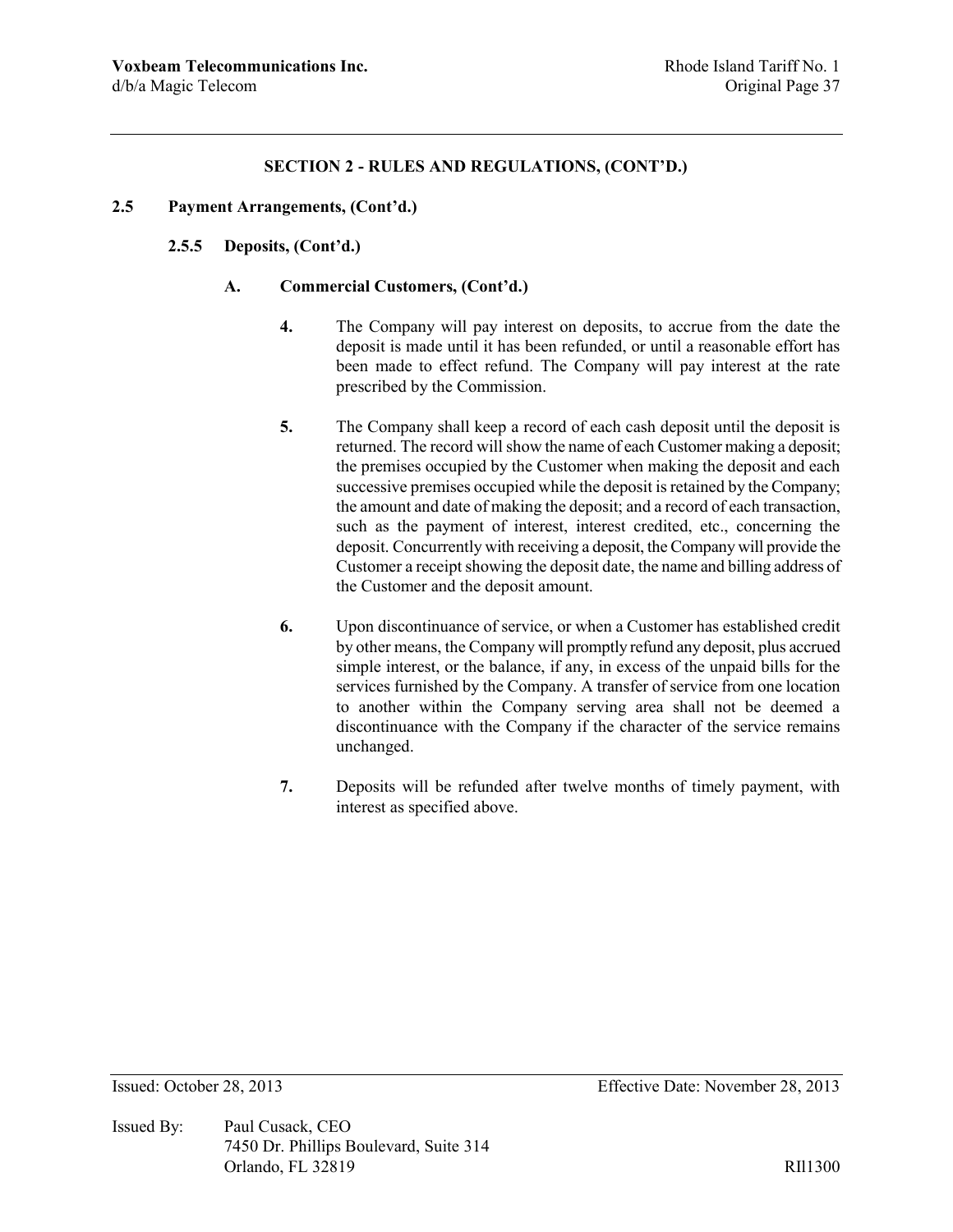## **2.5 Payment Arrangements, (Cont'd.)**

## **2.5.6 Cancellation of Application for Service**

- **A.** Applications for service cannot be canceled without Company agreement. Where the Company permits a Customer to cancel an application for service prior to the start of service or prior to any special construction, no charges will be imposed except for those specified below.
- **B.** Where, prior to cancellation by the Customer, the Company incurs any expenses in installing the service or in preparing to install the service that it otherwise would not have incurred, a charge equal to the costs incurred by the Company, less net salvage, shall apply, but in no case shall this charge exceed the sum of the charge for the minimum period of services ordered, including installation charges, and all charges others levy against the Company that would have been chargeable to the Customer had service commenced (all discounted to present value at six percent).
- **C.** Where the Company incurs any expense in connection with special construction, or where special arrangements of facilities or equipment have begun, before the Company receives a cancellation notice, a charge equal to the costs incurred by the Company, less net salvage, applies. In such cases, the charge will be based on such elements as the cost of the equipment, facilities, and material, the cost of installation, engineering, labor, and supervision, general and administrative expense, other disbursements, depreciation, maintenance, taxes, provision for return on investment, and any other costs associated with the special construction or arrangements.
- **D.** Special charges described in 2.5.6.A. through 2.5.6.C. will be calculated and applied on a case-by-case basis.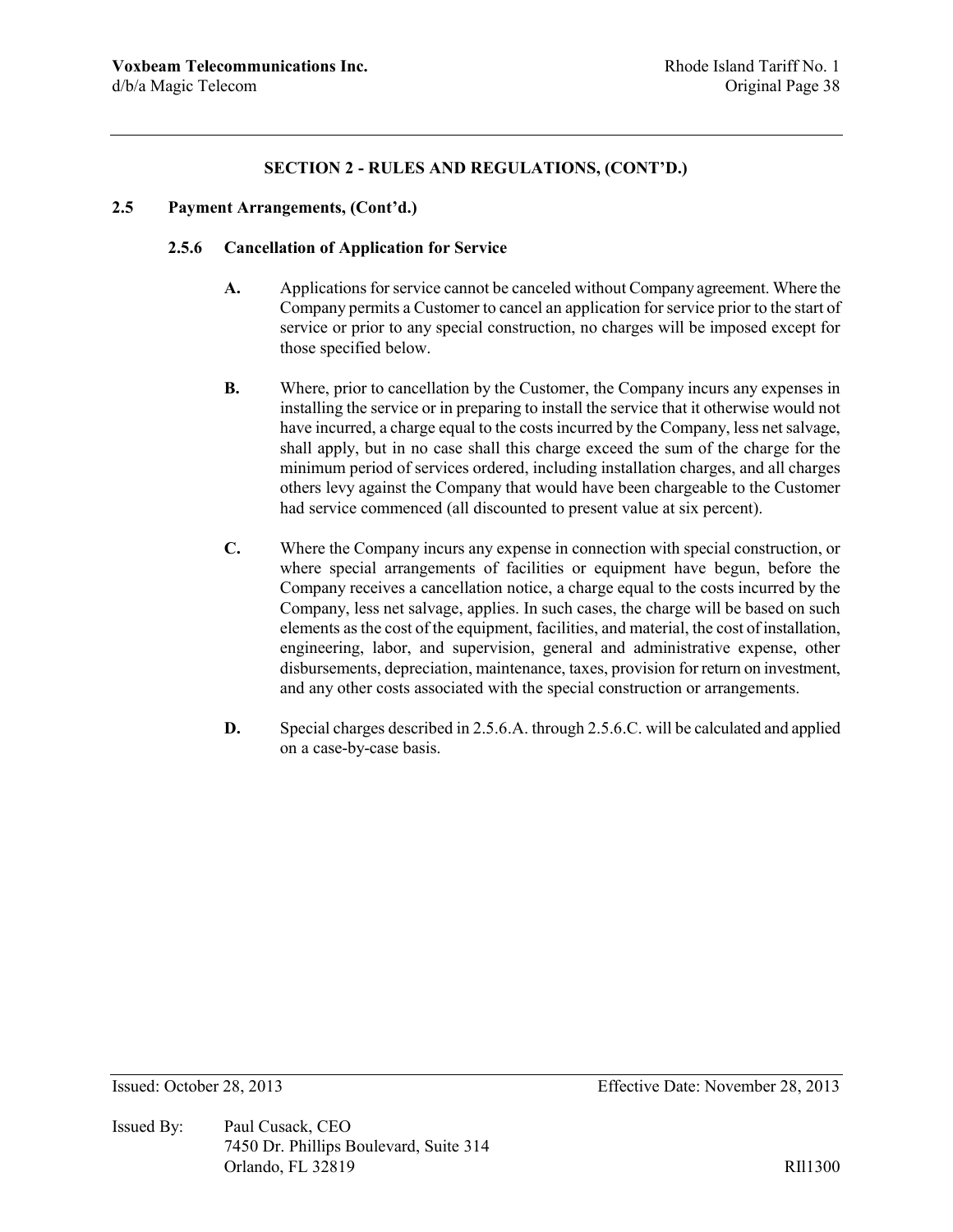# **2.5 Payment Arrangements, (Cont'd.)**

### **2.5.7 Changes in Service Requested**

If the Customer makes or requests material changes in circuit engineering, equipment specifications, service parameters, premises locations, or otherwise materially modifies any provision of the application for service, the Customer's installation fee shall be adjusted accordingly.

Issued By: Paul Cusack, CEO 7450 Dr. Phillips Boulevard, Suite 314 Orlando, FL 32819 RIl1300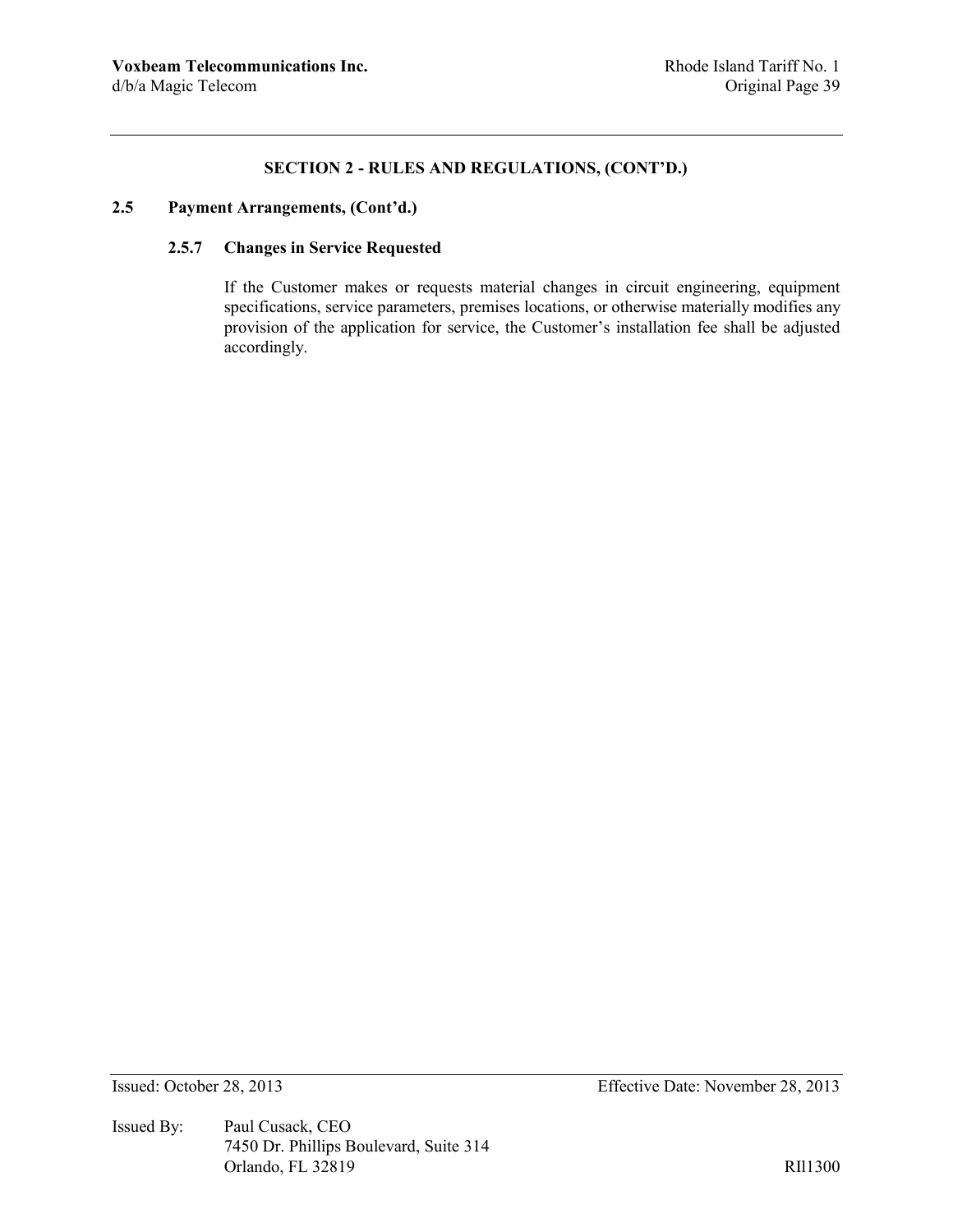# **2.6 Discontinuance of Service**

The Company may discontinue service under this section. Customers will be given five (5) days written notice prior to discontinuance unless otherwise indicated. The five day notice period excludes Sundays and legal holidays. Service will not be disconnected on any Friday, Saturday, Sunday or legal holiday, or at any time when the Company's business offices are not open to the public, except where an emergency exists.

After discontinuing service, the Company may declare all future monthly and other charges which would have been payable by the Customer during the remainder of the term for which such services would have otherwise been provided to the Customer to be immediately due and payable. These remedies are in addition to all other remedies that may be available to the Company at law or in equity or under any other provision of this tariff.

- **2.6.1** The Company may discontinue service with notice for any of the following:
	- **A.** For failure to pay a bill for service when due;
	- **B.** For failure to meet the company's deposit and credit requirements;
	- **C.** For failure to make proper application for service;
	- **D.** For violation of any of the Company's rules on file with the Commission;
	- **E.** For failure to provide the Company reasonable access to equipment and property;
	- **F.** For breach of contract for service between the Customer and the Company;
	- **G.** For failure to furnish such service, equipment, and/or rights-of-way necessary to serve the Customer as shall have been specified by the Company as a condition of obtaining service; or
	- **H.** When necessary for the Company to comply with any order or request of any governmental authority having jurisdiction.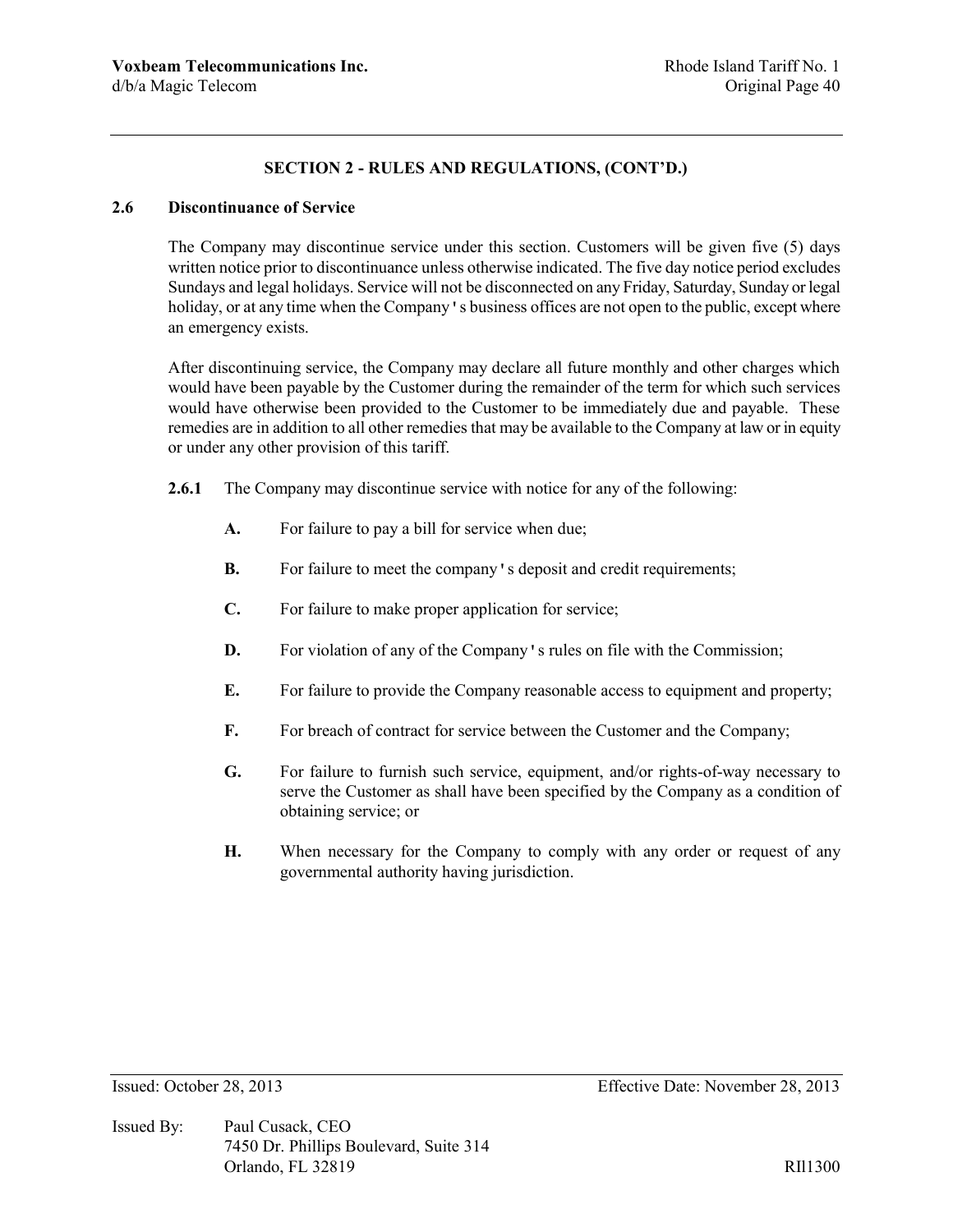- **2.6.2** The Company may discontinue service without notice for any of the following:
	- **A.** In the event of tampering with the Company's equipment;
	- **B.** In the event of a condition determined to be hazardous to the Customer, to other Customers of the Company, to the company's equipment, the public or to employees of the Company; or
	- **C.** In the event of a Customer's use of equipment in such a manner as to adversely affect the Company's equipment or the Company's service to others.

Issued By: Paul Cusack, CEO 7450 Dr. Phillips Boulevard, Suite 314 Orlando, FL 32819 RIl1300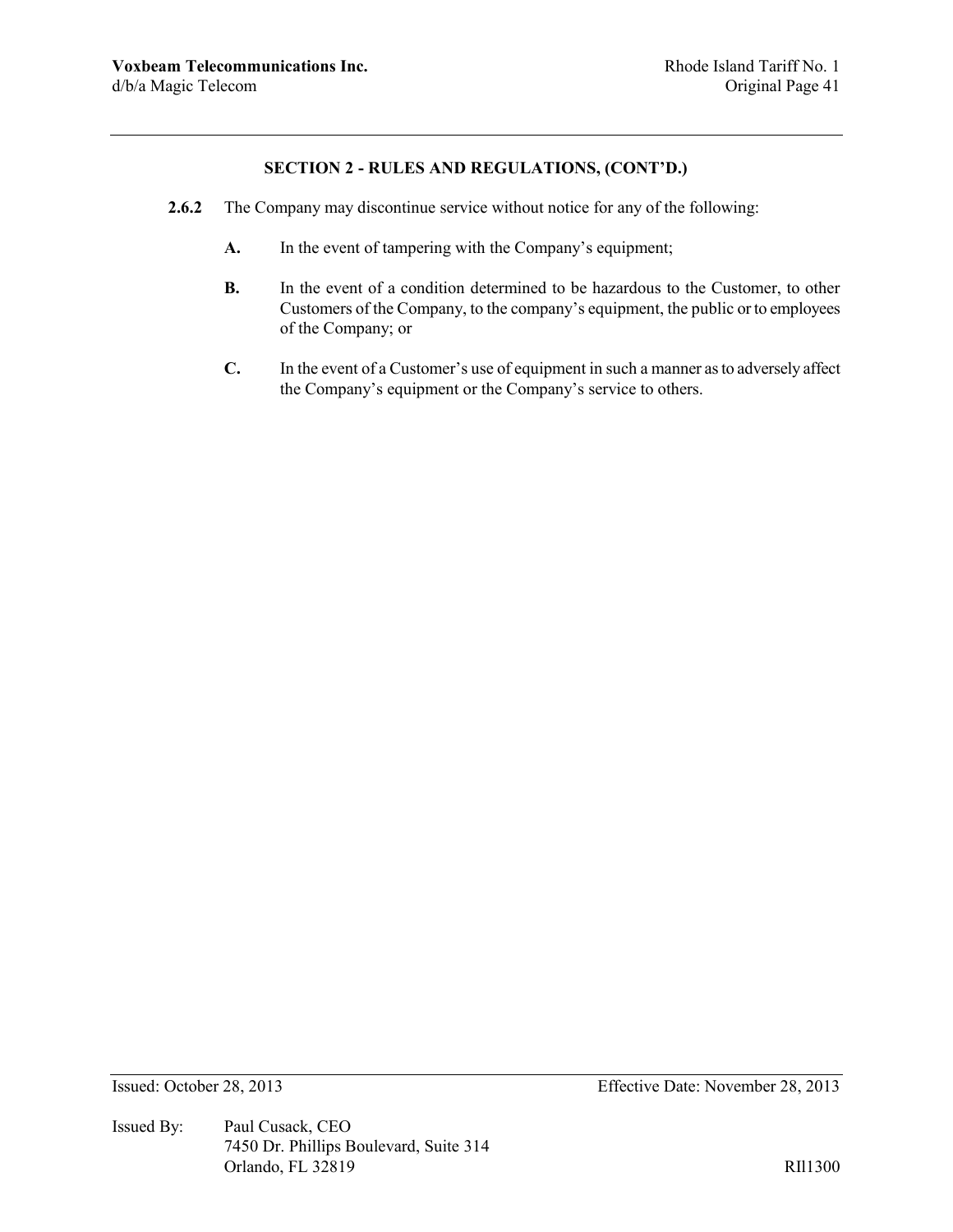### **2.7 Allowances for Interruptions in Service**

Interruptions in service that are not due to the negligence of, or noncompliance with the provisions of this tariff by, the Customer or the operation or malfunction of the facilities, power or equipment provided by the Customer, will be credited to the Customer as set forth in 2.7.1 for the part of the service that the interruption affects.

### **2.7.1 General**

- **A.** A credit allowance will be given when service is interrupted, except as specified below. A service is interrupted when it becomes inoperative to the Customer, e.g., the Customer is unable to transmit or receive, because of a failure of a component furnished by the Company under this rate sheet.
- **B.** An interruption period begins when the Customer reports a service, facility or circuit to be inoperative and, if necessary, releases it for testing and repair. An interruption period ends when the service, facility or circuit is operative.
- **C.** If the Customer reports a service, facility or circuit to be interrupted but declines to release it for testing and repair, or refuses access to its premises for test and repair by the Company, the service, facility or circuit is considered to be impaired but not interrupted. No credit allowances will be made for a service, facility or circuit considered by the Company to be impaired.
- **D.** The Customer shall be responsible for the payment of service charges as set forth herein for visits by Company agents or employees to the premises of the Customer when the service difficulty or trouble report results from the use of equipment or facilities provided by any party other than the Company, including but not limited to the Customer.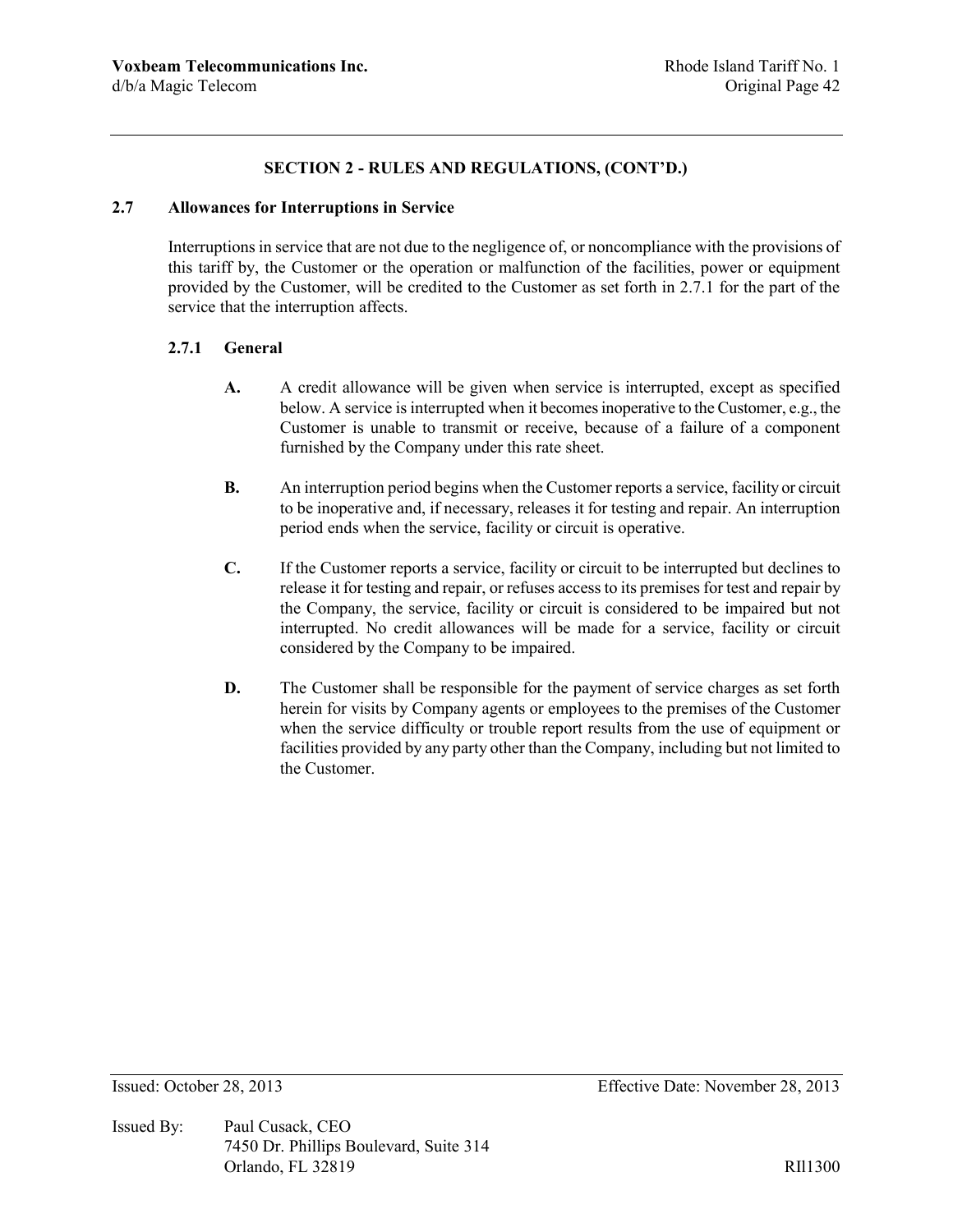### **2.7 Allowances for Interruptions in Service, (Cont'd.)**

## **2.7.2 Limitations of Allowances**

No credit allowance will be made for any interruption in service:

- **A.** Due to the negligence of or noncompliance with the provisions of this rate sheet by any person or entity other than the Company, including but not limited to the Customer;
- **B.** Due to the failure of power, equipment, systems, connections or services not provided by the Company;
- **C.** Due to circumstances or causes beyond the reasonable control of the Company;
- **D.** During any period in which the Company is not given full and free access to its facilities and equipment for the purposes of investigating and correcting interruptions;
- **E.** A service will not be deemed to be interrupted if a Customer continues to voluntarily make use of the service. If the service is interrupted, the Customer can get a service credit, use another means of communications provided by the Company (pursuant to Section 2.7.3), or utilize another service provider;
- **F.** During any period when the Customer has released service to the Company for maintenance purposes or for implementation of a Customer order for a change in service arrangements;
- **G.** That occurs or continues due to the Customer's failure to authorize replacement of any element of special construction; and
- **H.** That was not reported to the Company within thirty (30) days of the date that service was affected.

Issued By: Paul Cusack, CEO 7450 Dr. Phillips Boulevard, Suite 314 Orlando, FL 32819 RII1300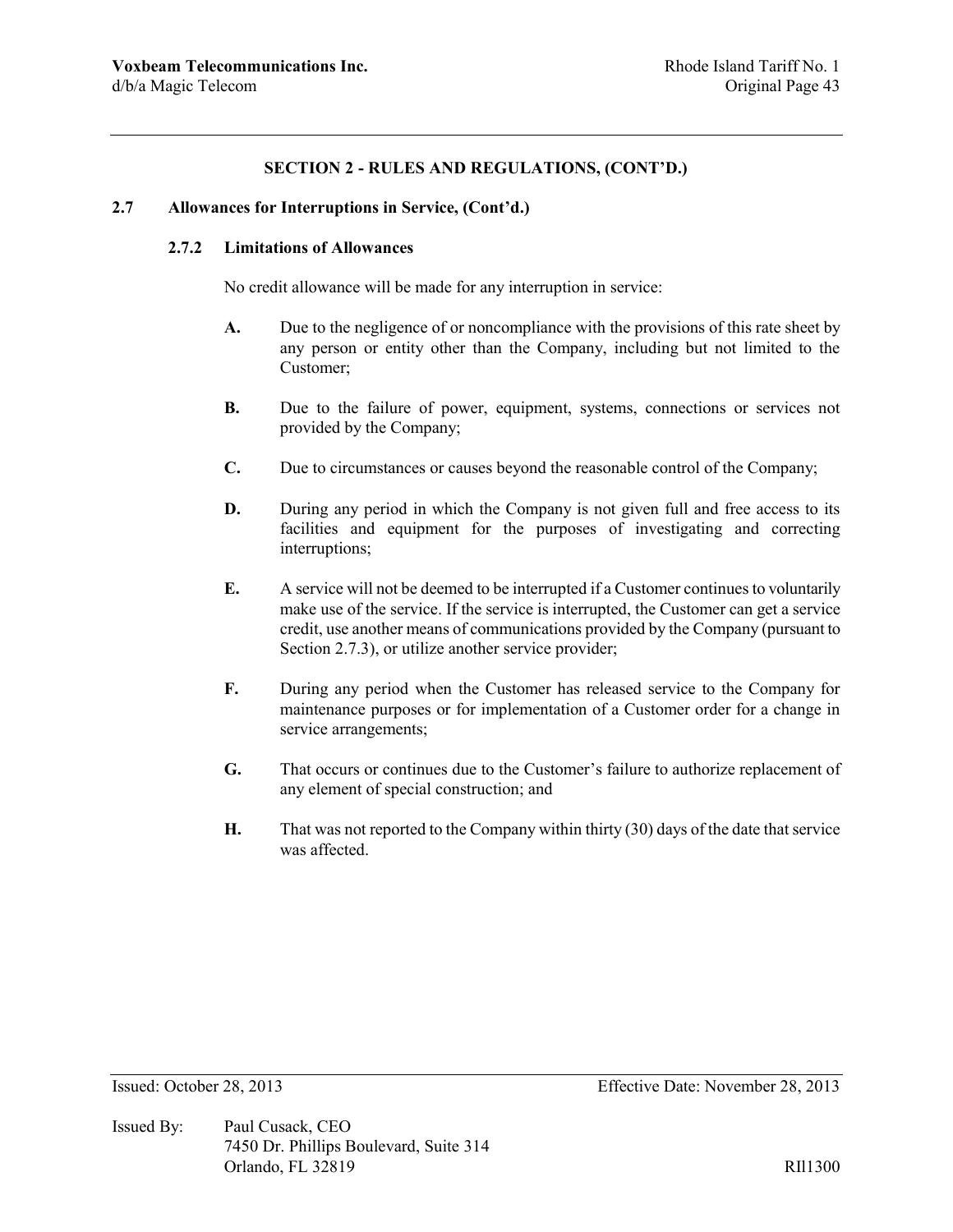### **2.7 Allowances for Interruptions in Service, (Cont'd.)**

## **2.7.3 Use of Another Means of Communications**

If the Customer elects to use another means of communications during the period of interruption, the Customer must pay the charges for the alternative service used.

#### **2.7.4 Application of Credits for Interruptions in Service**

- **A.** Credits for interruptions in service that is provided and billed on a flat rate basis for a minimum period of at least one month, beginning on the date that billing becomes effective, shall in no event exceed an amount equivalent to the proportionate charge to the Customer for the period of service during which the event that gave rise to the claim for a credit occurred. A credit allowance is applied on a pro rata basis against the rates specified hereunder and is dependent upon the length of the interruption. Only those facilities on the interrupted portion of the circuit will receive a credit.
- **B.** For calculating credit allowances, every month is considered to have thirty (30) days.
- **C.** A credit allowance will be given for interruptions of thirty (30) minutes or more. Two or more interruptions of fifteen (15) minutes or more during any one 24-hour period shall be combined into one cumulative interruption.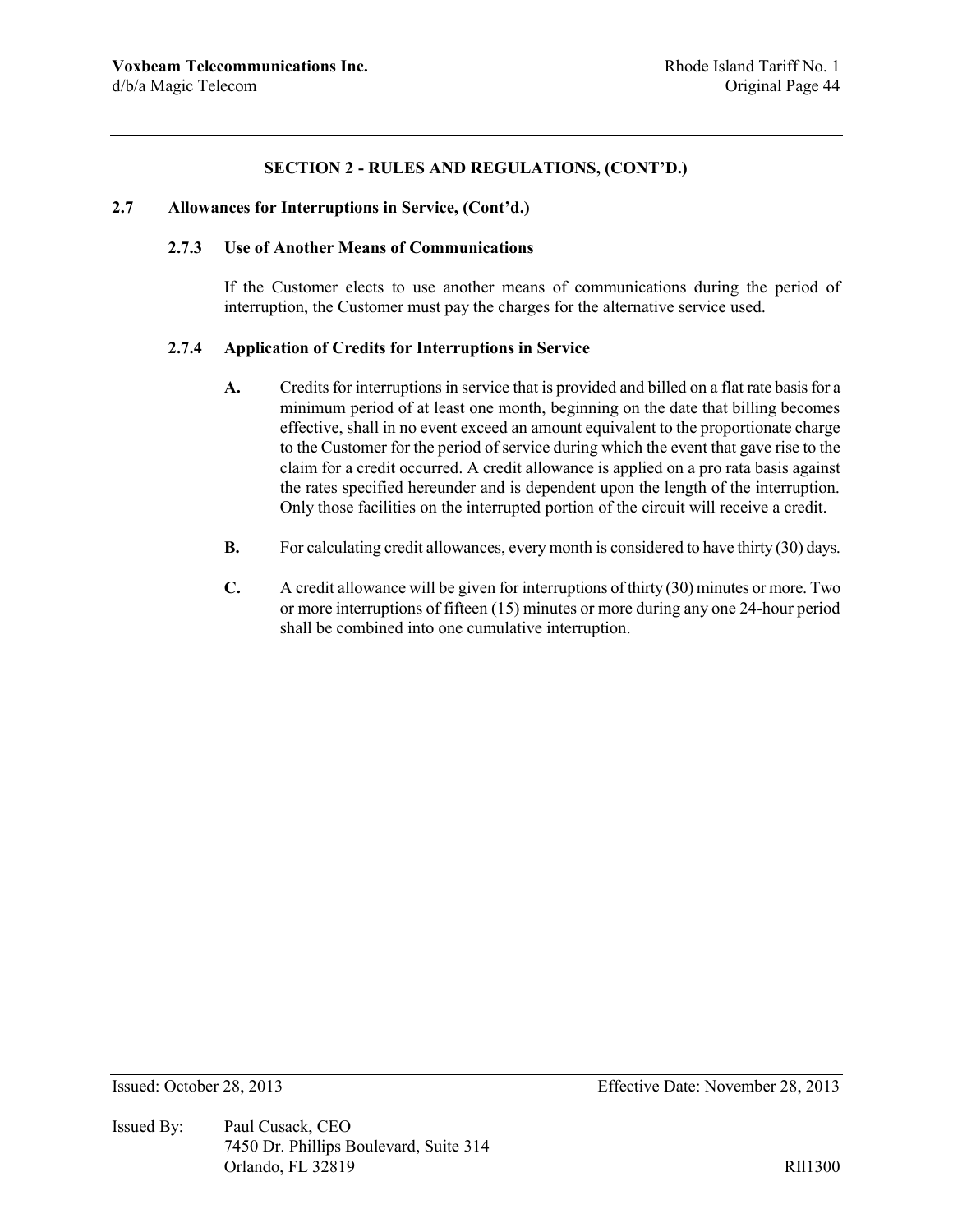### **2.7 Allowances for Interruptions in Service, (Cont'd.)**

# **2.7.4 Application of Credits for Interruptions in Service, (Cont'd.)**

### **D. Interruptions of 24 Hours or Less**

Less than 2 hours Over 2 Hours Credit Formula

**Length of Interruption Amount of Service To Be Credited**

### **Credit Formula:**

 $Credit = A/720 \times B$ 

 $A =$  outage time in hours (must be 8 or more)  $B =$  total monthly Recurring Charge for affected service.

## **2.7 Allowances for Interruptions in Service, (Cont'd.)**

### **2.7.5 Cancellation For Service Interruption**

Cancellation or termination for service interruption is permitted only if any circuit experiences a single continuous outage of 8 hours or more or cumulative service credits equaling 16 hours in a continuous 12-month period. The right to cancel service under this provision applies only to the single circuit that has been subject to the outage or cumulative service credits.

Issued By: Paul Cusack, CEO 7450 Dr. Phillips Boulevard, Suite 314 Orlando, FL 32819 RIl1300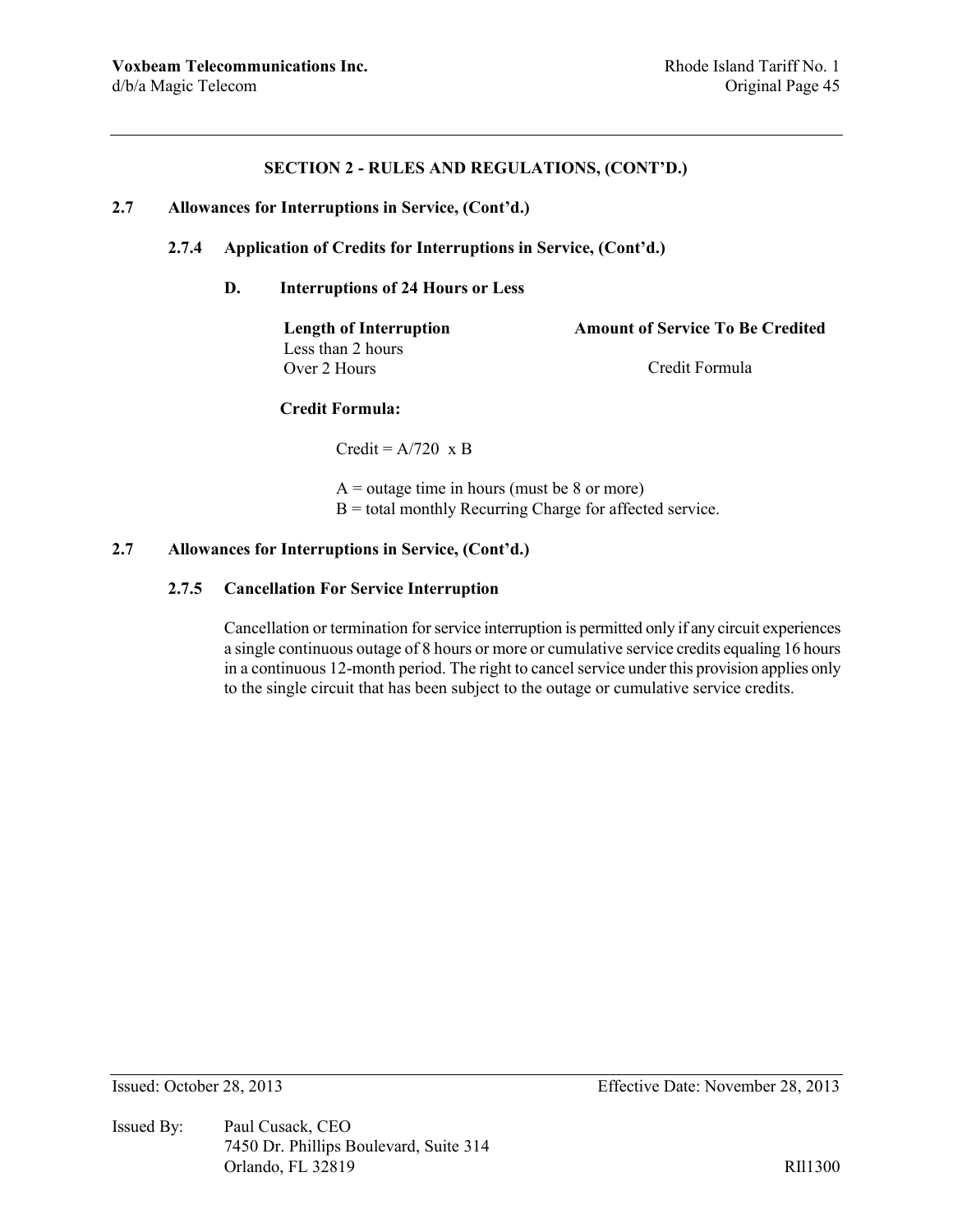# **2.8 Use of Customer's Service by Others**

# **2.8.1 Joint Use Arrangements**

Joint use arrangements will be permitted for all services provided under this tariff. From each joint use arrangement, one member will be designated as the Customer responsible for the manner in which the joint use of the service will be allocated. The Company will accept orders to start, rearrange, relocate, or discontinue service only from the designated Customer. Without affecting the Customer's ultimate responsibility for payment of all charges for the service, each joint user shall be responsible for the payment of the charges billed to it.

Issued By: Paul Cusack, CEO 7450 Dr. Phillips Boulevard, Suite 314 Orlando, FL 32819 RIl1300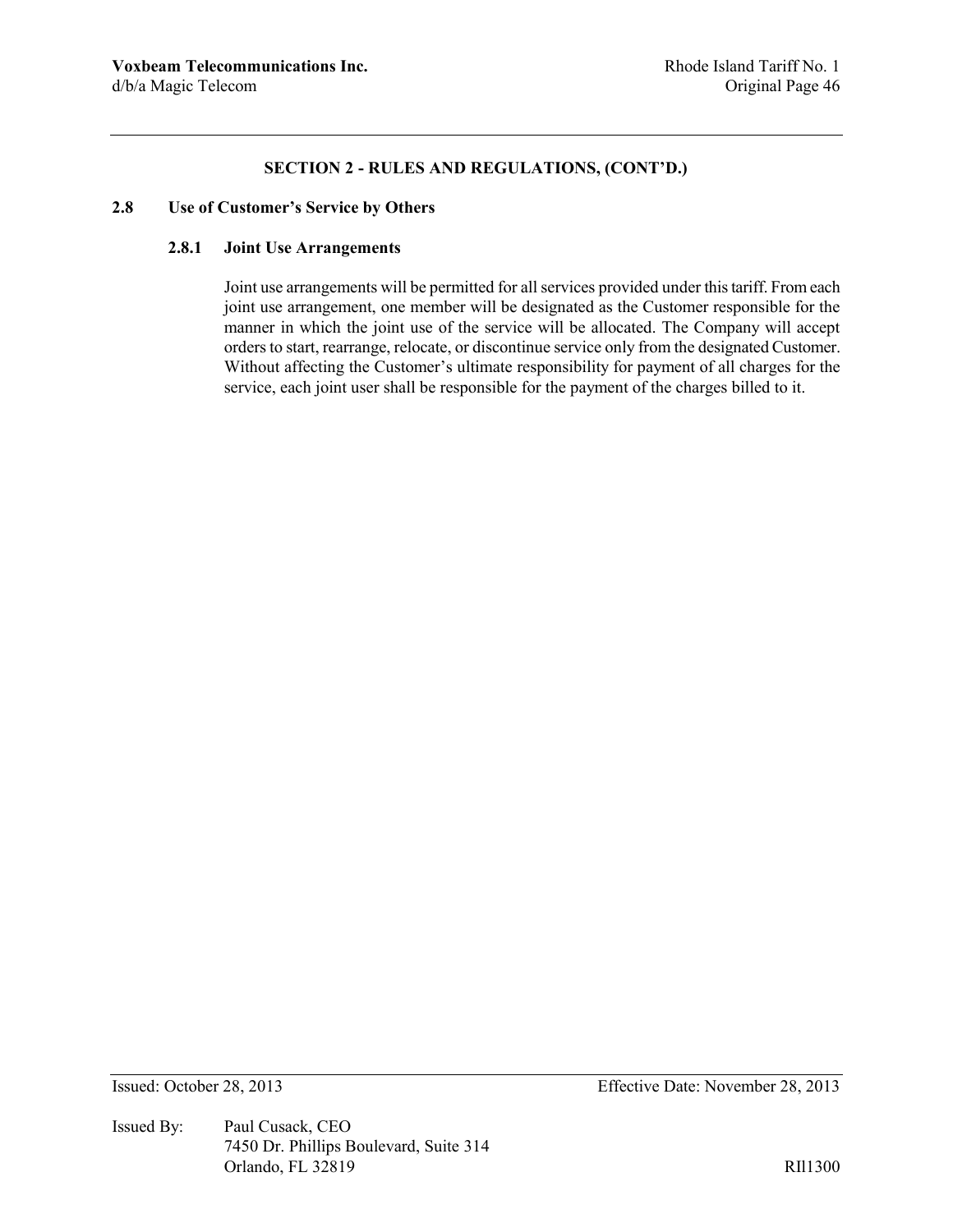# **2.9 Cancellation of Service/Termination Liability**

If a Customer cancels a Service Order or terminates services before the completion of the term for any reason whatsoever other than a service interruption (as defined in Section 2.7.1 above), the Customer agrees to pay to the Company termination liability charges, as defined below unless otherwise stated in written Service Order. These charges shall become due as of the effective date of the cancellation or termination and be payable within the period, set forth in Section 2.5.2.

# **2.9.1 Termination Liability**

The Customer's termination liability for cancellation of service shall be equal to:

- **A.** all unpaid Non-Recurring charges reasonably expended by the Company to establish service to the Customer; plus
- **B.** any disconnection, early cancellation or termination charges reasonably incurred and paid to third parties by the Company on behalf of the Customer; plus
- **C.** all Recurring Charges specified in the applicable Service Order Tariff for the balance of the then current term.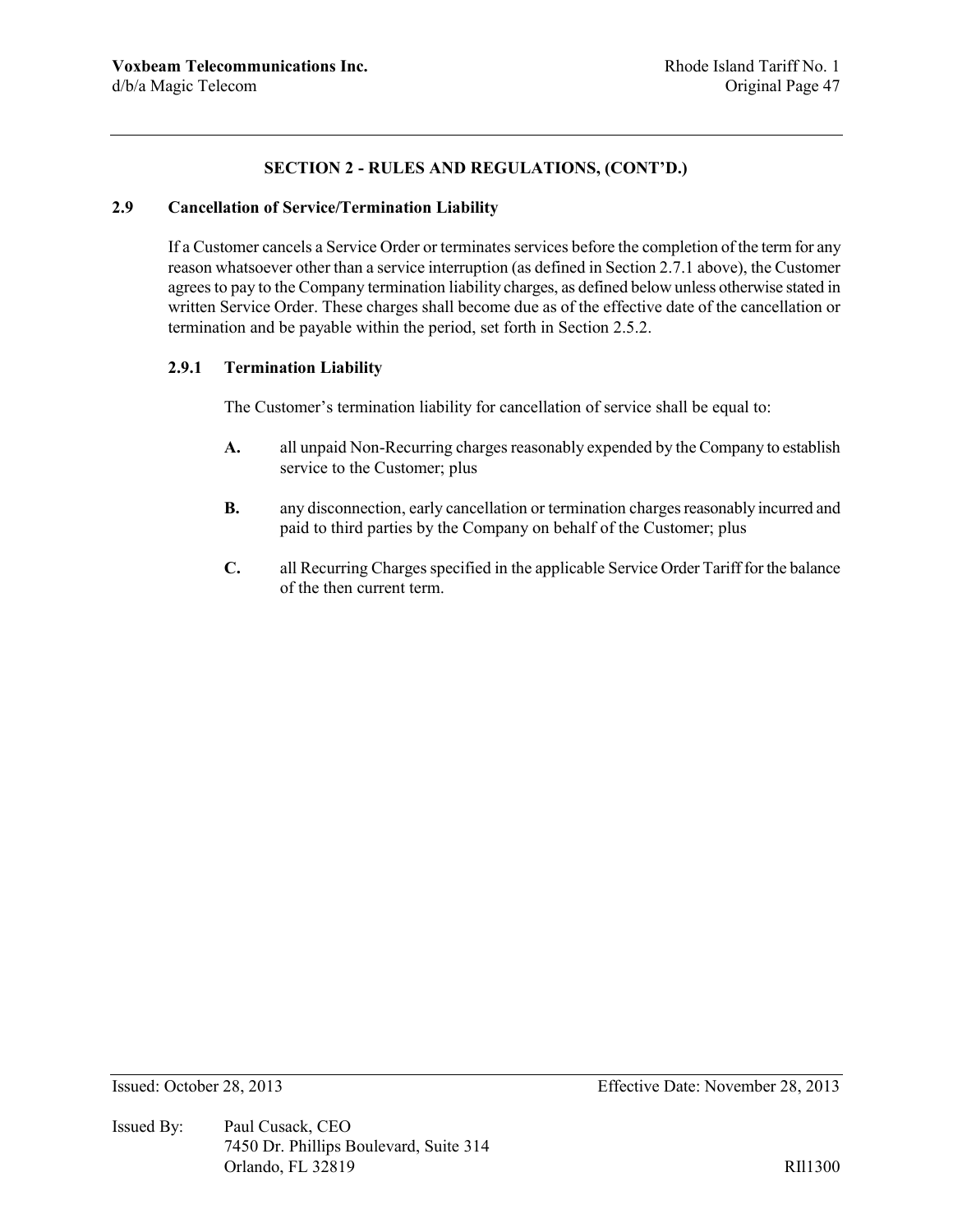# **2.10 Transfers and Assignments**

Neither the Company nor the Customer may assign or transfer its rights or duties in connection with the services and facilities provided by the Company without the written consent of the other party, except that the Company may assign its rights and duties:

- **2.10.1** to any subsidiary, parent company or affiliate of the Company; or
- **2.10.2** pursuant to any sale or transfer of substantially all the assets of the Company; or
- **2.10.3** pursuant to any financing, merger or reorganization of the Company.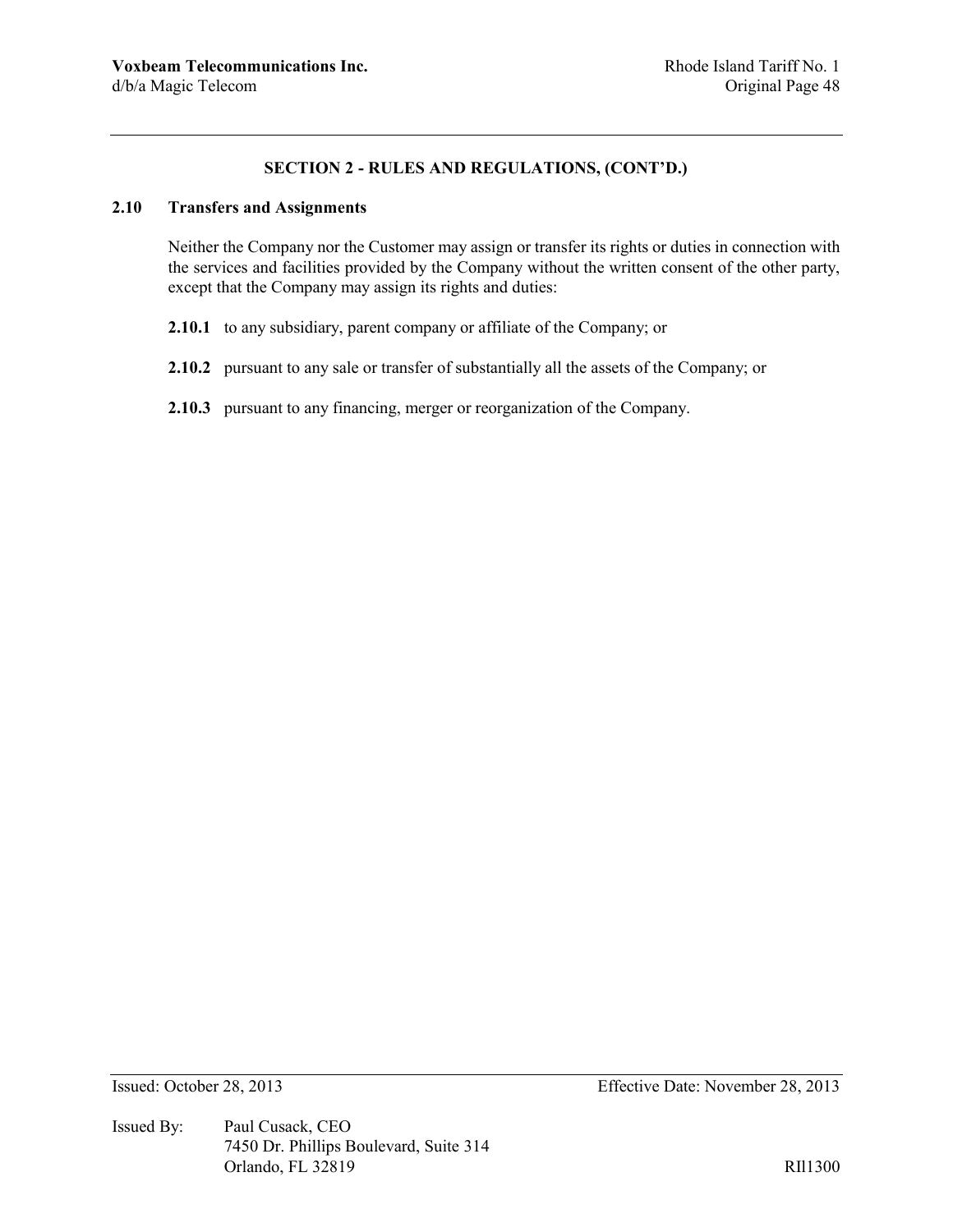### **2.11 Customer Liability for Unauthorized Use of the Network**

Unauthorized use of the network occurs when a person or entity that does not have actual, apparent, or implied authority to use the network, obtains Company services provided under this tariff.

## **2.11.1 Customer Liability for Fraud and Unauthorized Use of the Network**

- **A.** The Customer is liable for the unauthorized use of the network obtained through the fraudulent use of a Company calling card, if such a card is offered by the Company, or an accepted credit card, provided that the unauthorized use occurs before the Company has been notified.
- **B.** A Company calling card is a telephone calling card issued by the Company at the Customer's request, which enables the Customer or user(s) authorized by the Customer to place calls over the Network and to have the charges for such calls billed to the Customer's account.

An accepted credit card is any credit card that a cardholder has requested or applied for and received, or has signed, used, or authorized another person to use to obtain credit. Any credit card issued as an renewal or substitute in accordance with this paragraph is an accepted credit card when received by the cardholder.

- **C.** The Customer must give the Company written or oral notice that an unauthorized use of a Company calling card or an accepted credit card has occurred or may occur as a result of loss, and/or theft.
- **D.** The Customer is responsible for payment of all charges for calling card services furnished to the Customer or to users authorized by the Customer to use service provided under this rate sheet, unless due to the negligence of the Company. This responsibility is not changed due to any use, misuse, or abuse of the Customer's service or Customer-provided equipment by third parties, the Customer's employees, or the public.

The liability of the Customer for unauthorized use of the Network by credit card fraud will not exceed the lesser of fifty dollars (\$50.00) or the amount of money, property, labor, or services obtained by the unauthorized user before notification to the Company.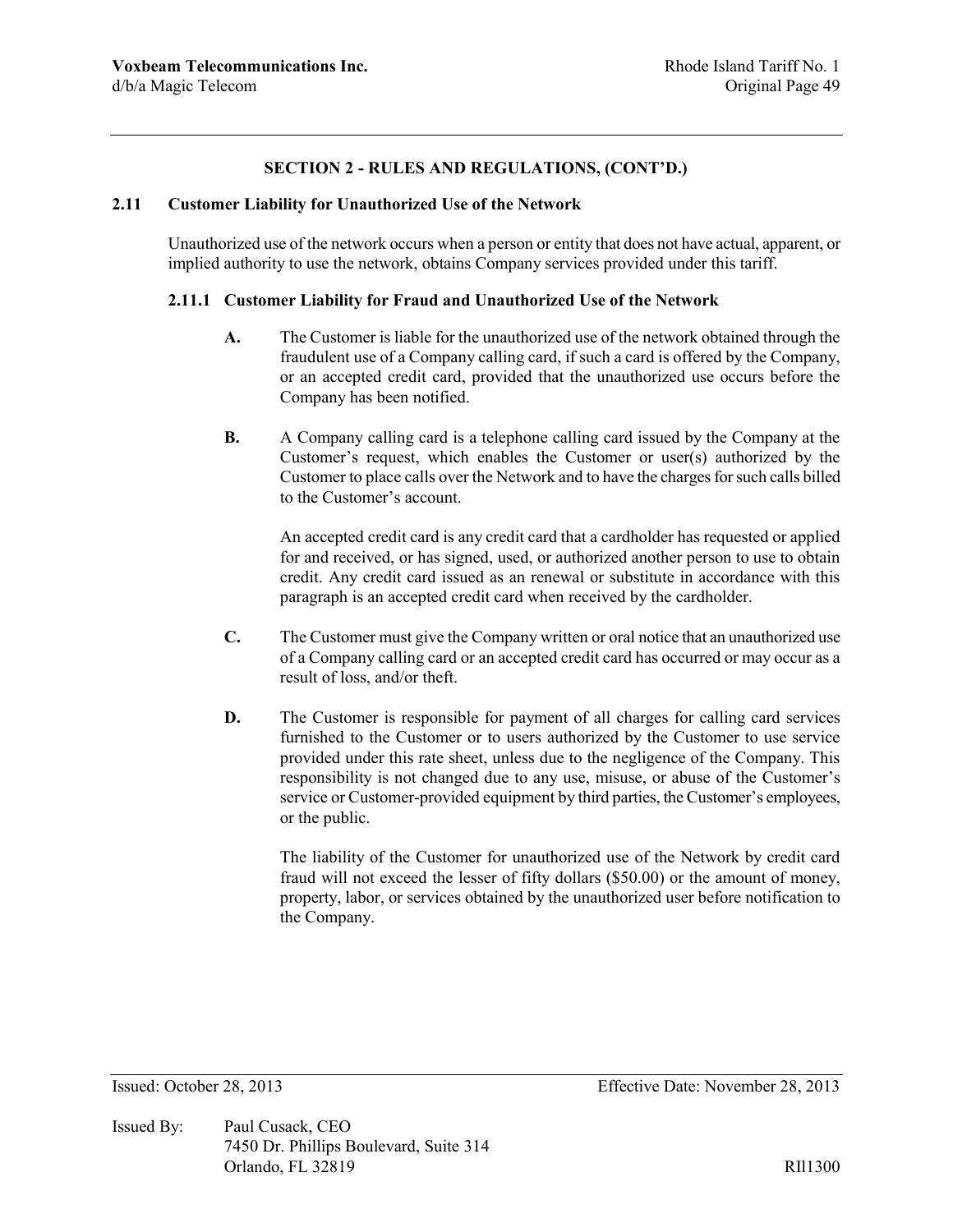### **2.12 Notices and Communications**

- **2.12.1** The Customer shall designate on the Service Order the address to which the Company shall mail or deliver all notices and other communications, except that the Customer may also designate a separate address to which Company bills for service shall be mailed.
- **2.12.2** The Company shall designate on the Service Order an address to which the Customer shall mail or deliver all notices and other communications, except that Company may designate a separate address on each bill for service to which the Customer shall mail payment on that bill.
- **2.12.3** Except as otherwise stated in this tariff, all notices or other communications required to be given pursuant to this tariff will be in writing. Notices and other communications of either party, and all bills mailed by the Company, shall be presumed to have been delivered to the other party on the third business day following placement of the notice, communication or bill with the U.S. Mail or a private delivery service, prepaid and properly addressed, or when actually received or refused by the addressee, whichever occurs first.
- **2.12.4** The Company or the Customer shall advise the other party of any changes to the addresses designated for notices, other communications or billing, by following the procedures for giving notice set forth herein.

# **2.13 Taxes, Fees and Surcharges**

The Company reserves the right to bill any and all applicable taxes, fees and surcharges in addition to normal rates and charges for services provided to the Customer. Taxes and fees include, but are not limited to, Federal Excise Tax, State Sales Tax, Municipal Tax, and Gross Receipts Tax. Unless otherwise specified in this tariff, such taxes, fees and surcharges are in addition to rates as quoted in this tariff and will be itemized separately on Customer invoices.

Issued By: Paul Cusack, CEO 7450 Dr. Phillips Boulevard, Suite 314 Orlando, FL 32819 RII1300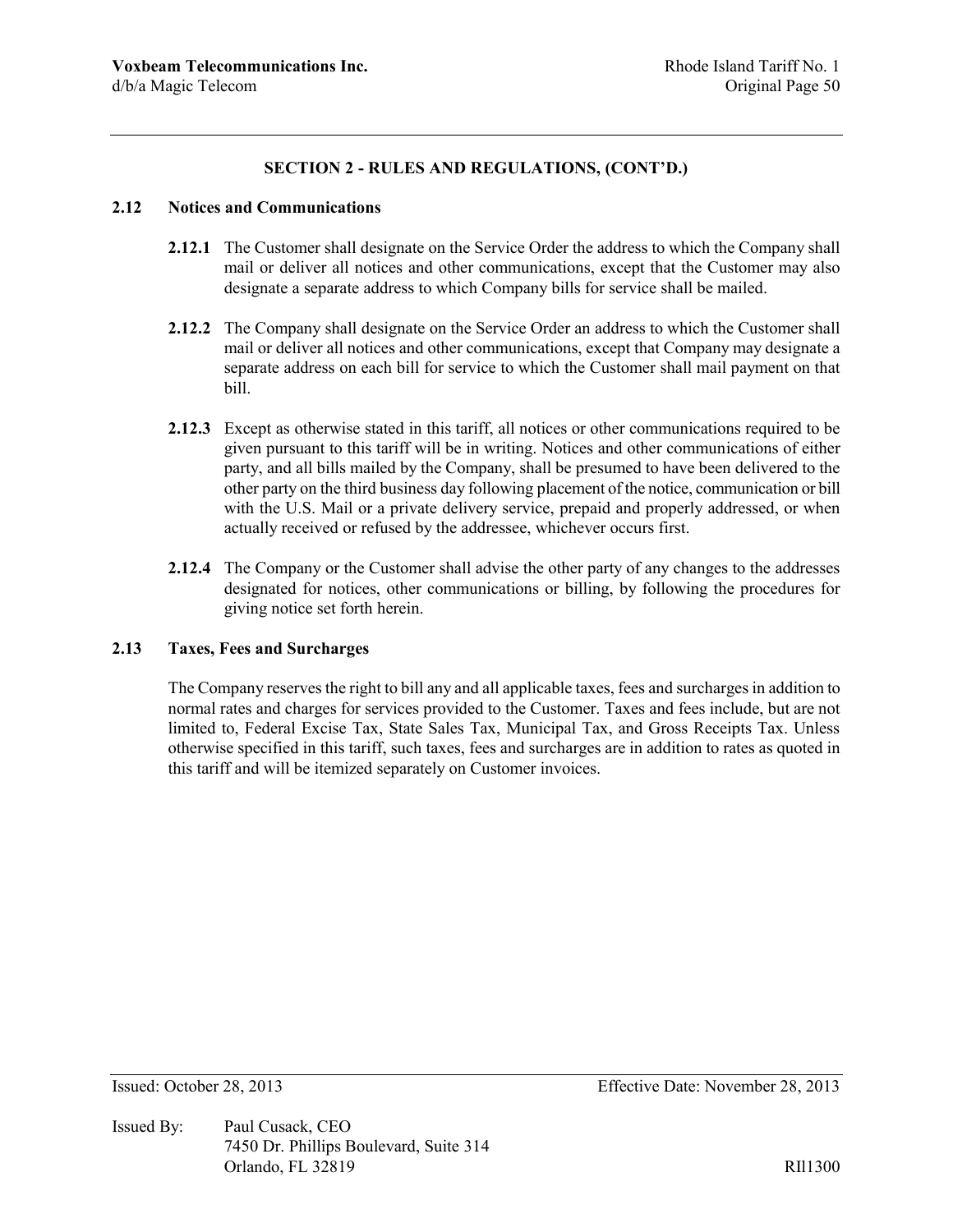### **2.14 Miscellaneous Provisions**

## **2.14.1 Telephone Number Changes**

Whenever any Customer's telephone number is changed after a directory is published, the Company shall intercept all calls to the former number for at least one hundred and twenty (120) days and give the calling party the new number provided existing central office equipment will permit, and the Customer so desires.

When service in an existing location is continued for a new Customer, the existing telephone number may be retained by the new Customer only if the former Customer consents in writing, and if all charges against the account are paid or assumed by the new Customer.

### **2.14.2 Maintenance and Operations Records**

Records of various tests and inspections, to include non-routine corrective maintenance actions or monthly traffic analysis summaries for network administration, necessary for the purposes of the Company or to fulfill the requirements of Commission rules shall be kept on file in the office of the Company as required under Commission rules.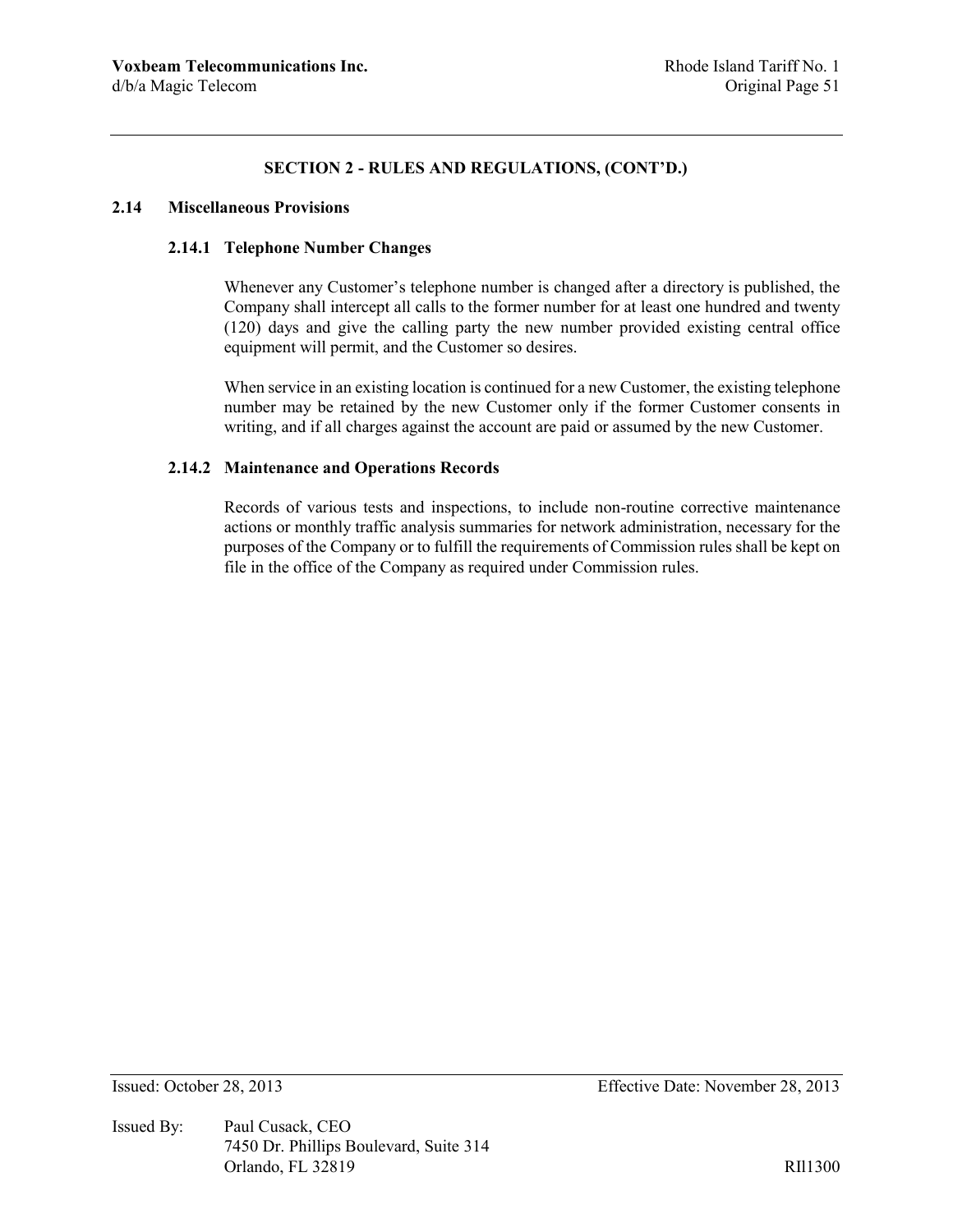## **SECTION 3 - SERVICE AREAS**

# **3.1 Local Exchange Service Areas**

Local exchange services are provided, subject to availability of facilities and equipment, in the exchanges and local calling areas currently served by Verizon.

Issued By: Paul Cusack, CEO 7450 Dr. Phillips Boulevard, Suite 314 Orlando, FL 32819 RIl1300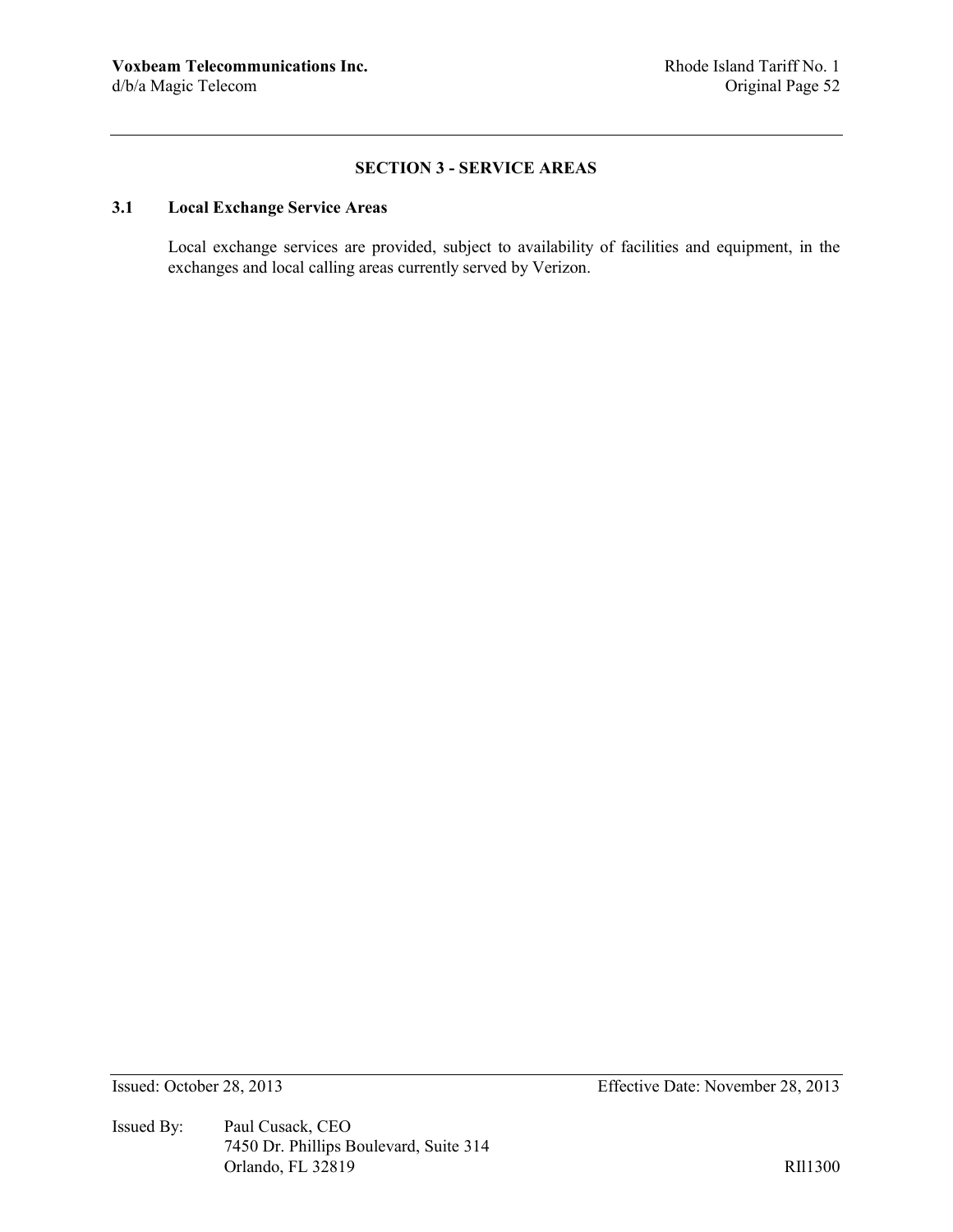### **SECTION 4 - SERVICE CHARGES AND SURCHARGES**

# **4.1 Service Order and Change Charges**

**4.1.1** Nonrecurring charges apply to processing Service Orders for new service and for changes in service.

**Primary Line Connection Charge:** Applies to requests for initial connection or establishment of telephone service with the Company.

**Secondary Line Connection Charge:** Applies to installation of a second or additional access line.

**Service Order Charge:** Applies to connection of new lines and to services orders associated with Customer requests for changes in service, moves, and the addition of services, including the additional of calling features.

### **4.1.2 Rates**

| Line Connection Charge |         |
|------------------------|---------|
| Primary Line           | \$60.00 |
| Secondary Line         | \$60.00 |
| Service Order Charge   |         |
| Moves/Adds/Changes     | \$25.00 |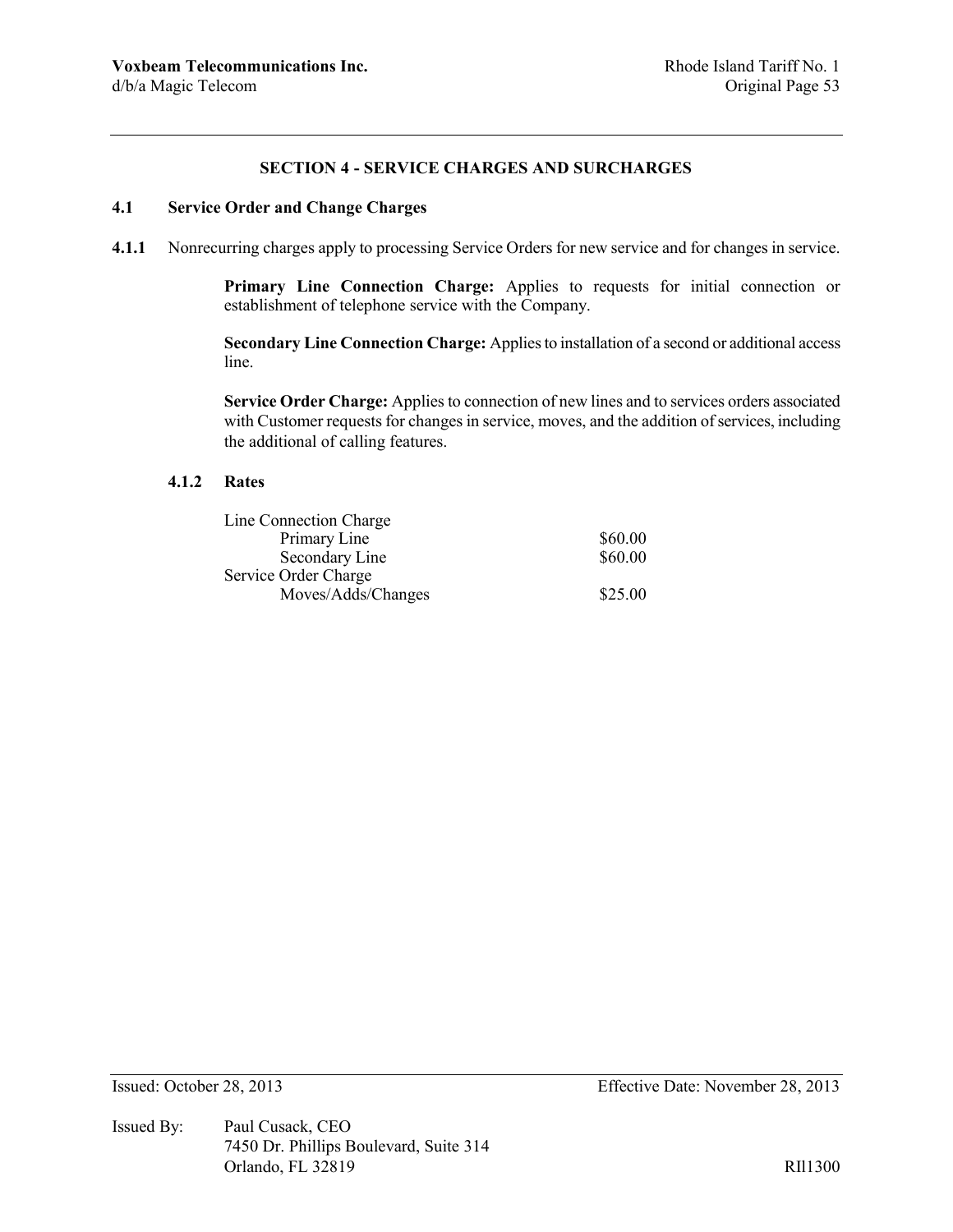# **4.2 Premises Visit Charge**

Premises Visit charges apply when the installation of network access facilities or trouble resolution require a visit to the Customer's premises. This charge applies in addition to the Technician Dispatch Charge.

| Installation Charge $-1st$ Hour               | \$120.00 |
|-----------------------------------------------|----------|
| Repair Charge – $1^{st}$ 1/2 Hour             | \$91.00  |
| Repair Charge – Each Add'l $\frac{1}{2}$ Hour | \$46.00  |

# **4.3 Restoral Charge**

A restoration charge applies to the restoration of suspended service and facilities because of nonpayment of bills and is payable at the time that the restoration of the suspended service and facilities is arranged. The restoration charge does not apply when, after disconnection of service, service is later re-installed.

Per occasion, per line:  $$40.00$ 

Issued By: Paul Cusack, CEO 7450 Dr. Phillips Boulevard, Suite 314 Orlando, FL 32819 RIl1300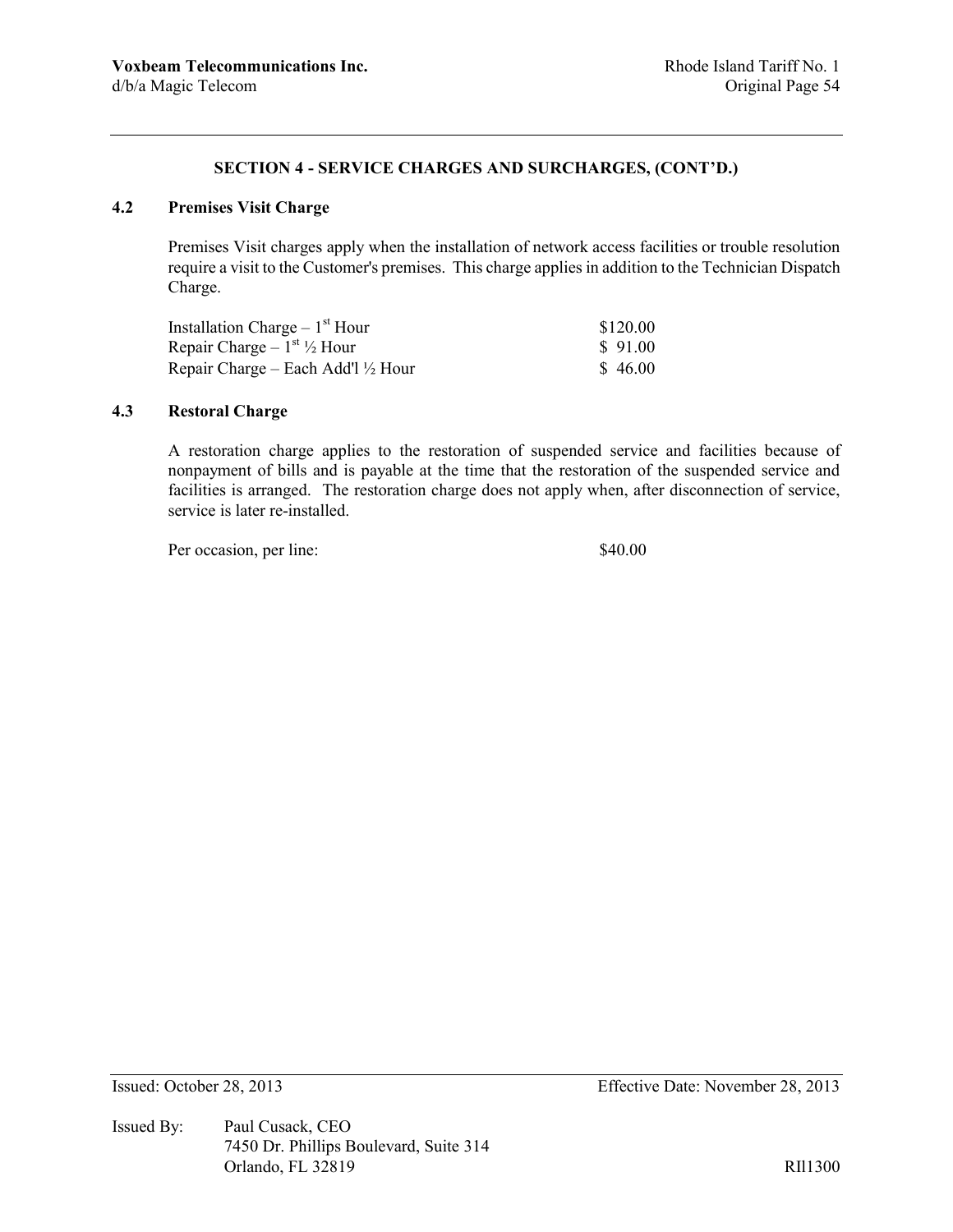### **4.4 Carrier Presubscription**

### **4.4.1 General**

Carrier Presubscription is a procedure whereby a Customer designates to the Company the carrier that the Customer wishes to be the carrier of choice for IntraLATA and InterLATA toll calls. Such calls are automatically directed to the designated carrier, without the need to use carrier access codes or additional dialing to direct the call to the designated carrier. Presubscription does not prevent a Customer who has presubscribed to an IntraLATA or InterLATA toll carrier from using carrier access codes or additional dialing to direct calls to an alternative long distance carrier on a per call basis.

- **4.4.2 Presubscription Options** Customers may select the same carrier or separate carriers for IntraLATA and InterLATA long distance. The following options for long distance Presubscription are available:
	- **Option A:** Customer selects the Company as the presubscribed carrier for IntraLATA and InterLATA toll calls subject to presubscription.
	- **Option B:** Customer may select the Company as the presubscribed carrier for IntraLATA calls subject to presubscription and some other carrier as the presubscribed carrier for interLATA toll calls subject to presubscription.
	- **Option C:** Customer may select a carrier other than the Company for IntraLATA toll calls subject to presubscription and the Company for InterLATA toll calls subject to presubscription.
	- **Option D:** Customer may select the carrier other than the Company for both IntraLATA and InterLATA toll calls subject to presubscription
	- **Option E:** Customer may select two different carriers, neither being the Company for IntraLATA and InterLATA toll calls. One carrier to be the Customers' primary intraLATA interexchange carrier. The other carrier to be the Customer's primary InterLATA interexchange carrier.
	- **Option F:** Customer may select a carrier other than the Company for no presubscribed carrier for IntraLATA toll calls subject to presubscription which will require the Customer to dial a carrier access code to route all IntraLATA toll calls to the carrier of choice for each call.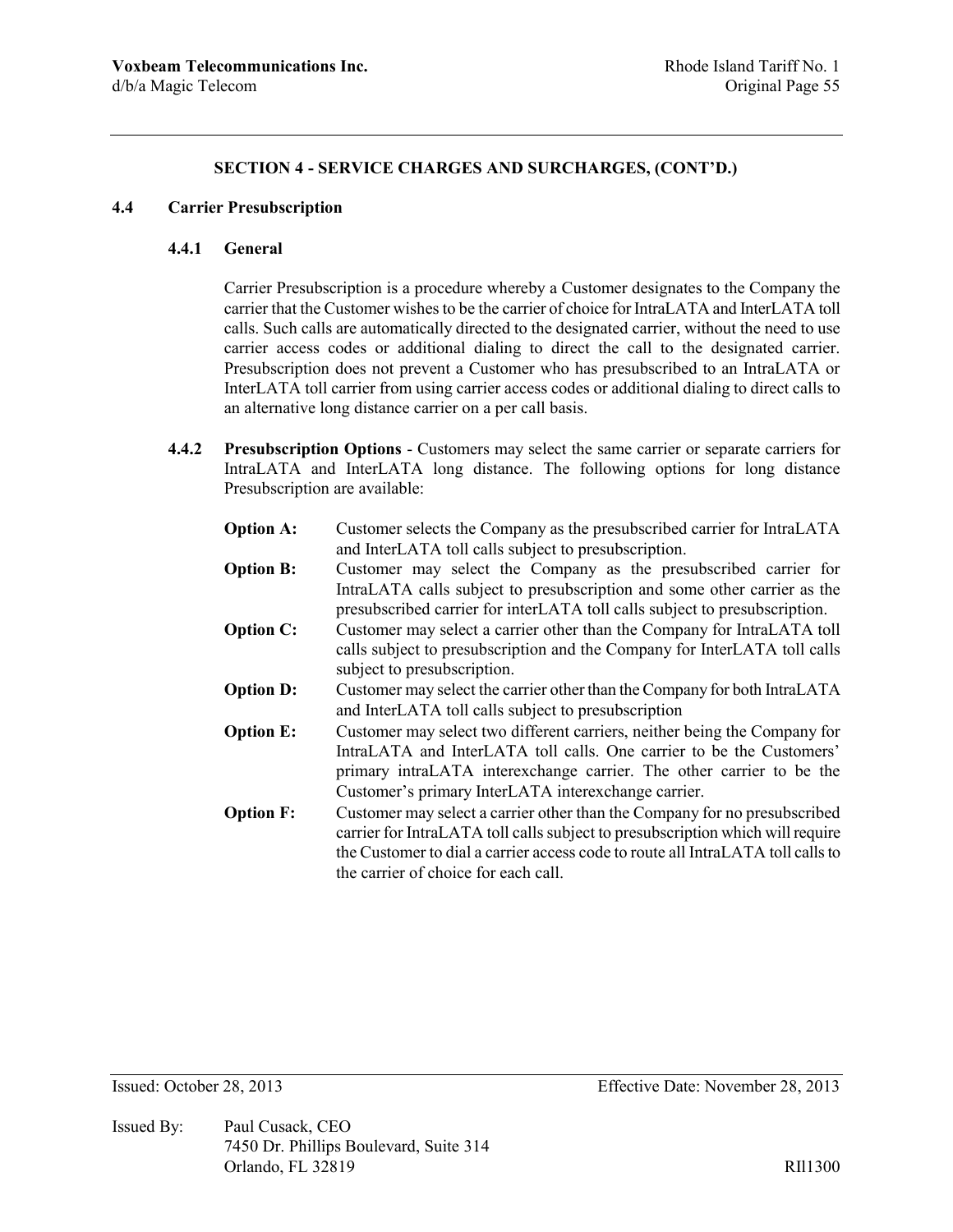# **4.4 Carrier Presubscription, (Cont'd.)**

# **4.4.3 Rules and Regulations**

Customers of record will retain their primary interexchange carrier(s) until they request that their dialing arrangements be changed.

Customers of record or new Customers may select either Options A, B, C, D, E or F for intraLATA Presubscription.

Customers may change their selected Option and/or presubscribed toll carrier at any time subject to charges specified in 4.4.5 below.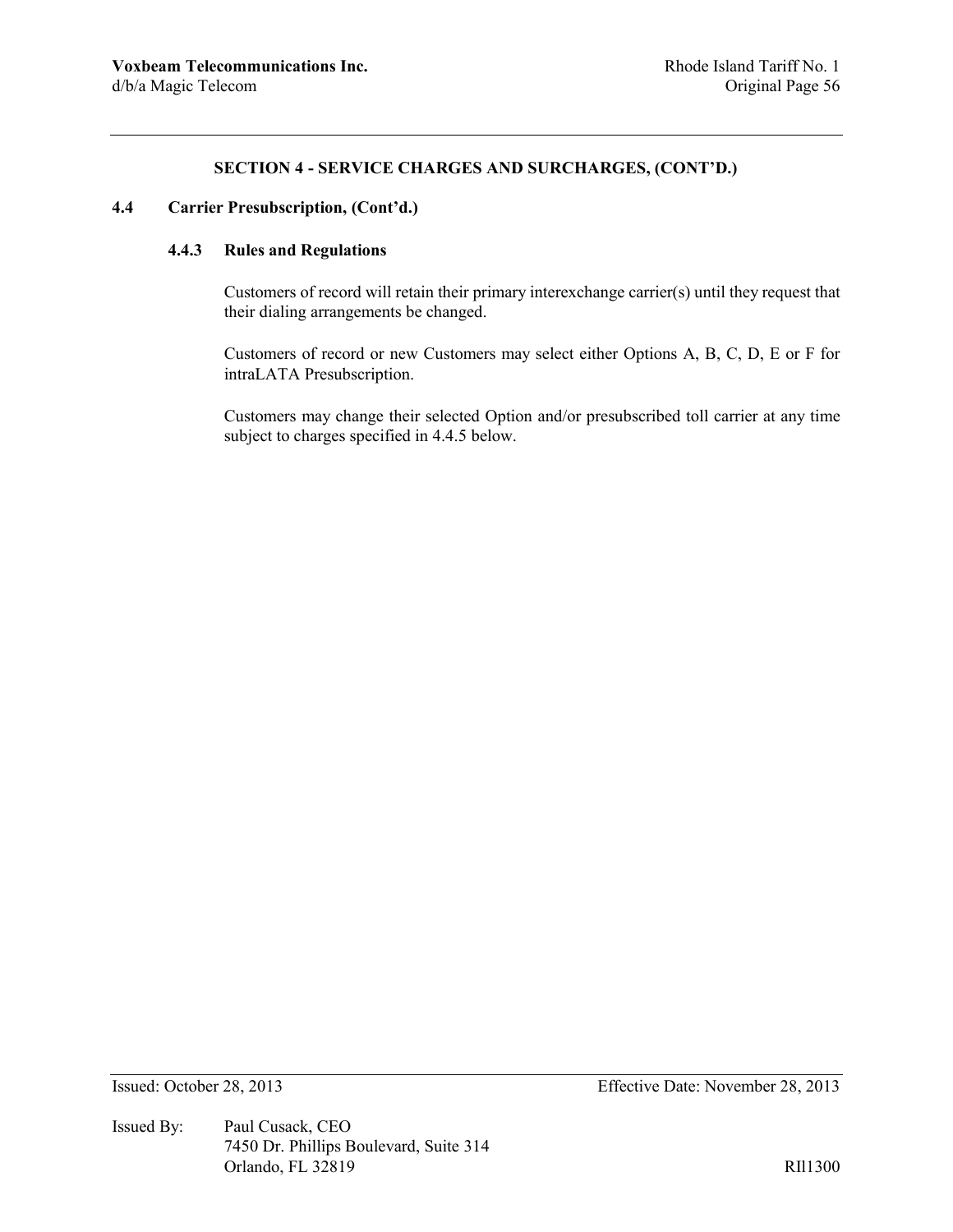# **4.4 Carrier Presubscription, (Cont'd.)**

### **4.4.4 Presubscription Procedures**

A new Customer will be asked to select intraLATA and interLATA toll carriers at the time the Customer places an order to establish local exchange service with the Company. The Company will process the Customer's order for service. All new Customers' initial requests for intraLATA toll service presubscription shall be provided free of charge.

If a new Customer is unable to make selection at the time the new Customer places an order to establish local exchange service, the Company will read a random listing of all available intraLATA and interLATA carriers to aid the Customer in selection. If selection is still not possible, the Company will inform the Customer that he/she will be given 90 calendar days in which to inform the Company of his/her choice for primary toll carrier(s) free of charge. Until the Customer informs the Company of his/her choice of primary toll carrier, the Customer will not have access to long distance services on a presubscribed basis, but rather will be required to dial a carrier access code to route all toll calls to the carrier(s) of choice. Customers who inform the Company of a choice for toll carrier presubscription within the 90 day period will not be assessed a service charge for the initial Customer request.

Customers of record may initiate a intraLATA or interLATA presubscription change at any time, subject to the charges specified in 4.4.5 below. If a Customer of record inquires of the Company of the carriers available for toll presubscription, the Company will read a random listing of all available intraLATA carriers to aid the Customer in selection.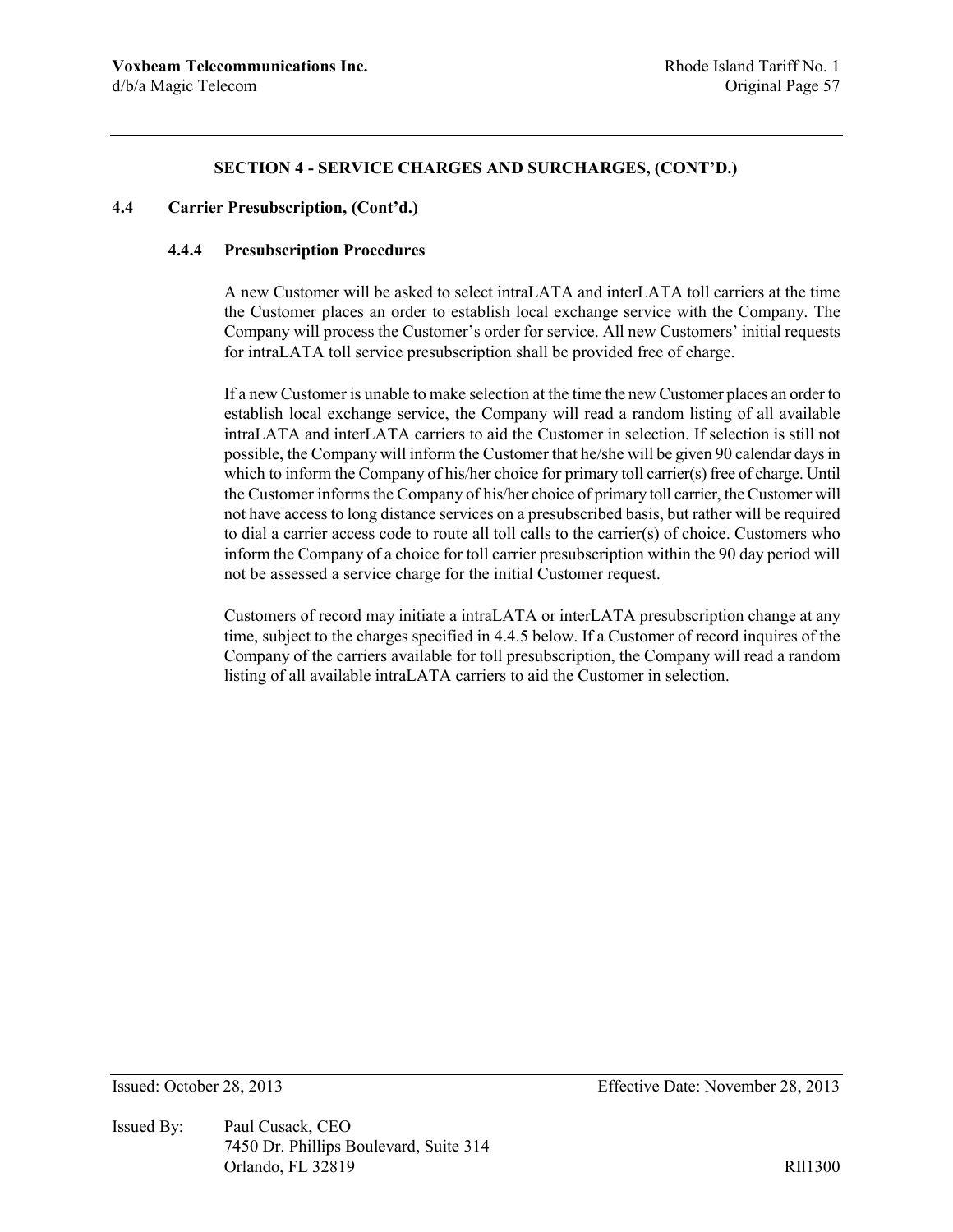# **4.4 Carrier Presubscription, (Cont'd.)**

# **4.4.5 Presubscription Charges**

# **A. Application of Charges**

After a Customer's initial selection for a presubscribed toll carrier and as detailed in Paragraph 4.4.4 above, for any change thereafter, an Presubscription Change Charge, as set for the below will apply. Customers who request a change in intraLATA and interLATA carriers with the same order will be assessed a single charge per line.

# **B. Nonrecurring Charges**

| Per line, trunk, or port       |        |
|--------------------------------|--------|
| Initial Line, or Trunk or Port | \$5.00 |
| Additional Line, Trunk or Port | \$5.00 |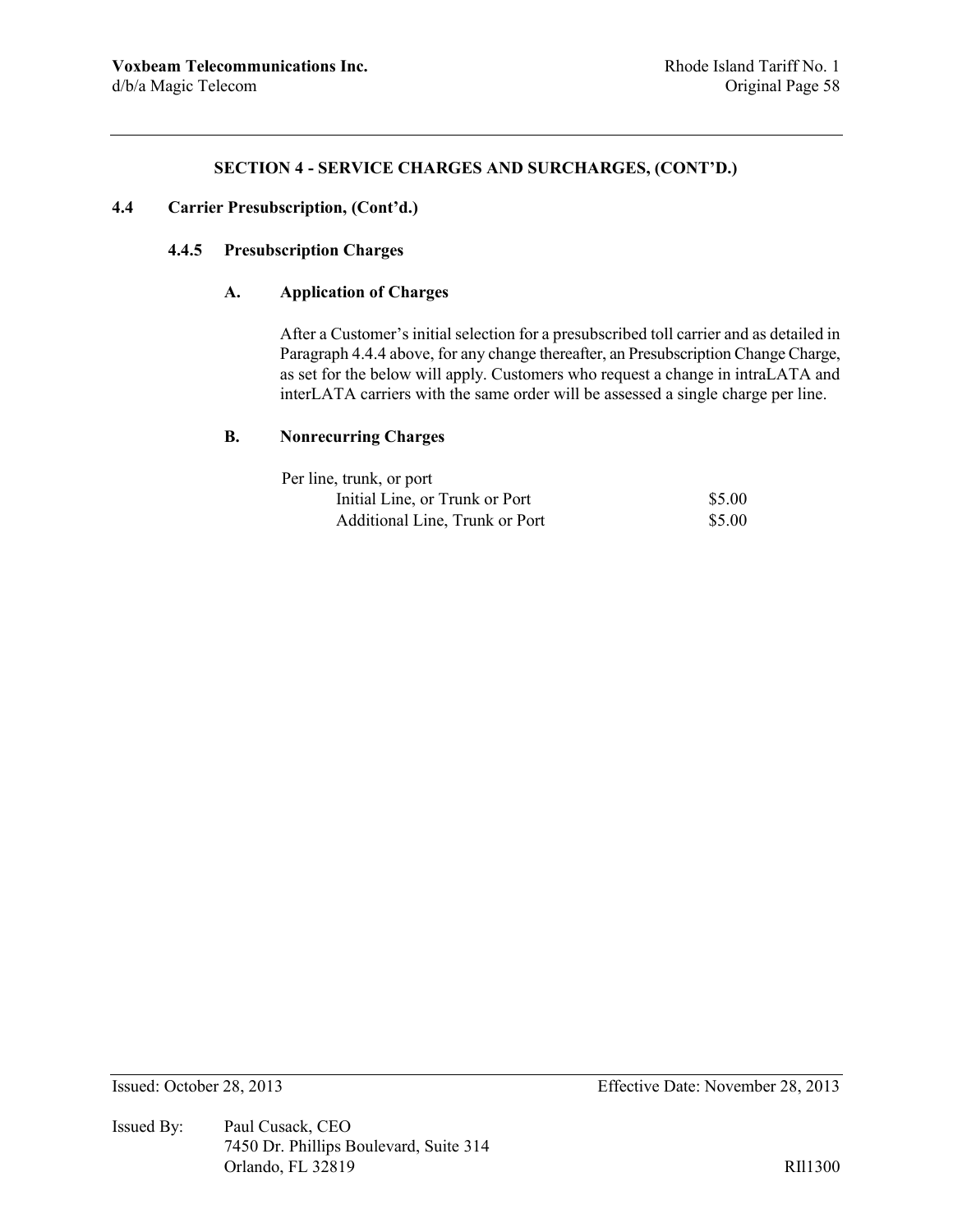## **4.5 Public Telephone Surcharge**

In order to recover Company expenses to comply with the FCC's pay telephone compensation plan effective on October 7, 1997 (FCC 97-371), an undiscountable per call charge is applicable to all intrastate calls that originate from any pay telephone used to access Company provided services. This surcharge, which is in addition to standard tariffed usage charges and any applicable service charges and surcharges associated with service, applies for the use of the instrument used to access Company provided service and is unrelated to the service accessed from the pay telephone.

Pay telephones include coin-operated and coinless phones owned by local telephone companies, independent companies and interexchange carriers. The Public Pay Telephone Surcharge applies to the initial completed call and any reoriginated call (e.g., using the "#" symbol). The Public Pay Telephone Surcharge does not apply to calls placed from pay telephones at which the Customer pays for service by inserting coins during the progress of the call.

Whenever possible, the Public Pay Telephone Surcharge will appear on the same invoice containing the usage charges for the surcharged call. In cases where proper pay telephone coding digits are not transmitted to the Company prior to completion of a call, the Public Pay Telephone Surcharge may be billed on a subsequent invoice after the Company has obtained information from a carrier that the originating station is an eligible pay telephone.

Rate Per Call:  $\qquad 80.60$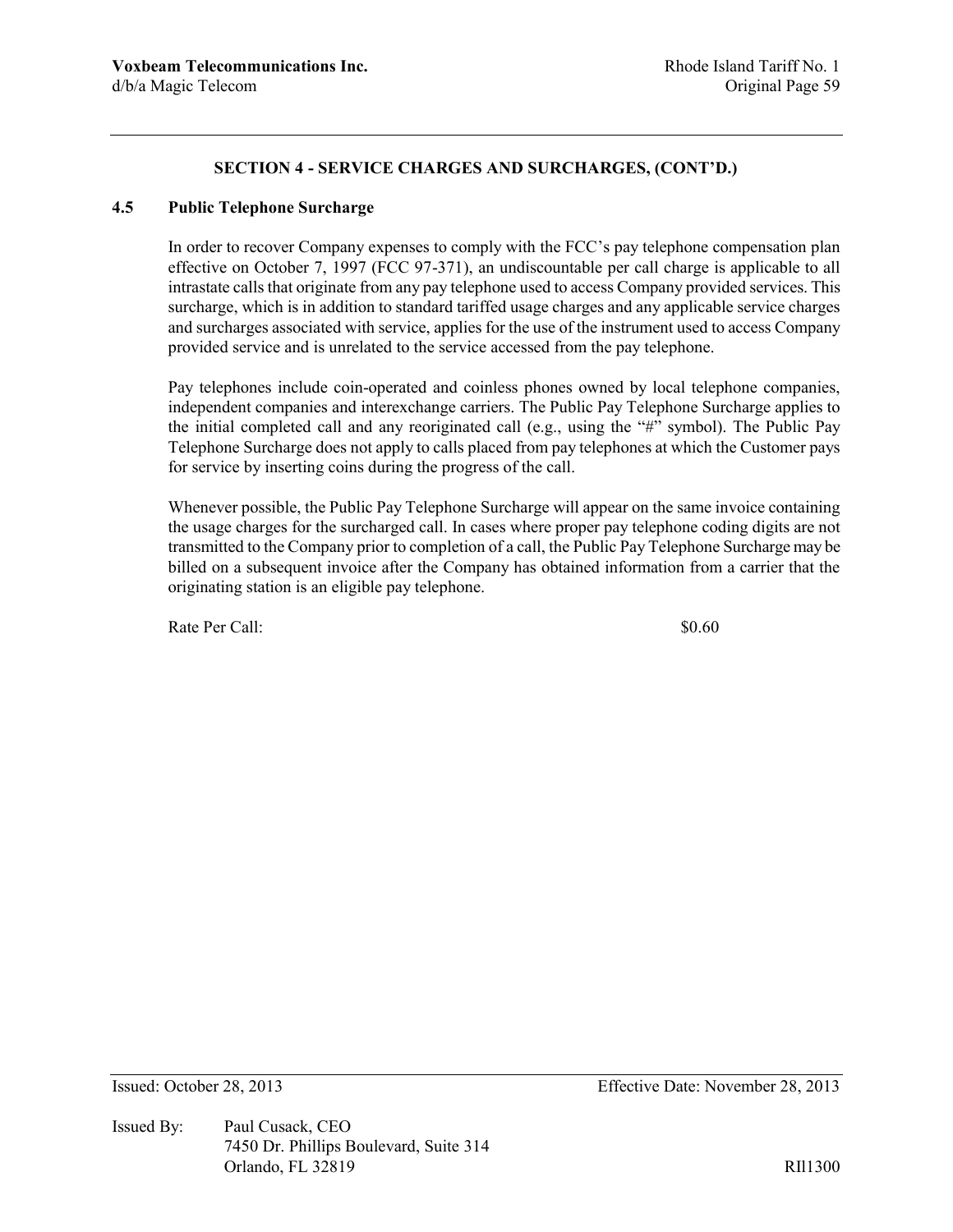# **SECTION 5 - LOCAL EXCHANGE SERVICE**

# **5.1 General**

Local exchange service is offered to business Customers on a presubscription basis from equal access originating end offices only. Service is provided on a term basis only. Unless other specified, the minimum term is one (1) year. Rates for service may vary by call type and/or term commitment. Usage rates, per call charges and monthly fees may apply. In addition, applicable Service Order and other non-recurring charges may apply. Call timing is defined in the description for each service. Service is available 24 hours a day, 7 days a week. Service is available where technically feasible and where facilities permit.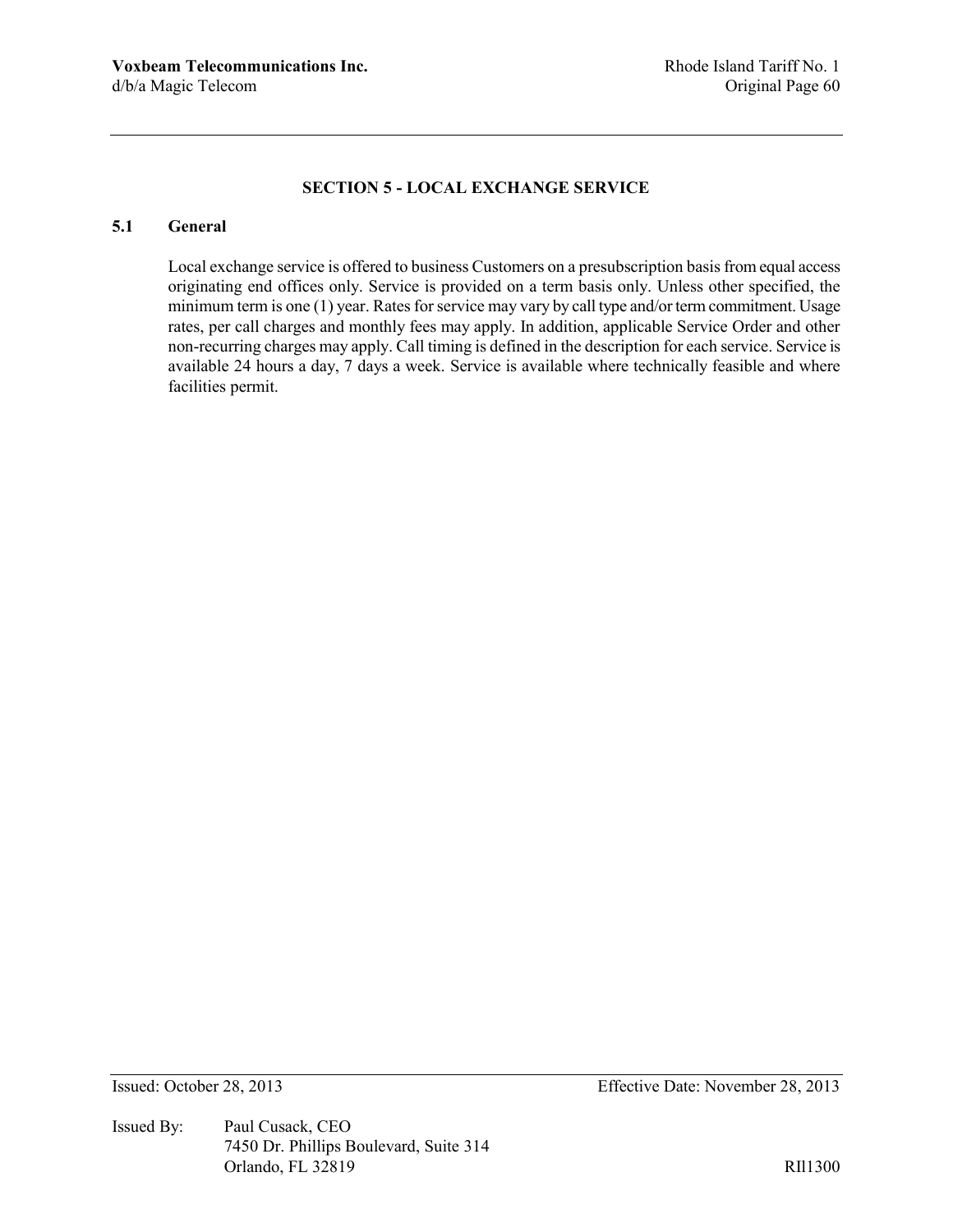# **SECTION 5 - LOCAL EXCHANGE SERVICE, (CONT'D.)**

## **5.2 Charges Based on Duration of Use**

Where charges for a service are specified based on the duration of use, such as the duration of a telephone call, the following rules apply:

- **5.2.1** Calls are measured in durational increments identified for each service. All calls that are fractions of a measurement increment are rounded-up to the next whole unit.
- **5.2.2** Timing on completed calls begins when the call is answered by the called party. Answering is determined by hardware answer supervision in all cases where this signaling is provided by the terminating local carrier and any intermediate carrier(s). Timing for operator service person-to-person calls start with completion of the connection to the person called or an acceptable substitute, or to the PBX station called.
- **5.2.3** Timing terminates on all calls when the calling party hangs up or the Company network receives an off-hook signal from the terminating carrier.
- **5.2.4** Calls originating in one time period and terminating in another will be billed in proportion to the rates in effect during different segments of the call.
- **5.2.5** All times refer to Eastern Standard Time.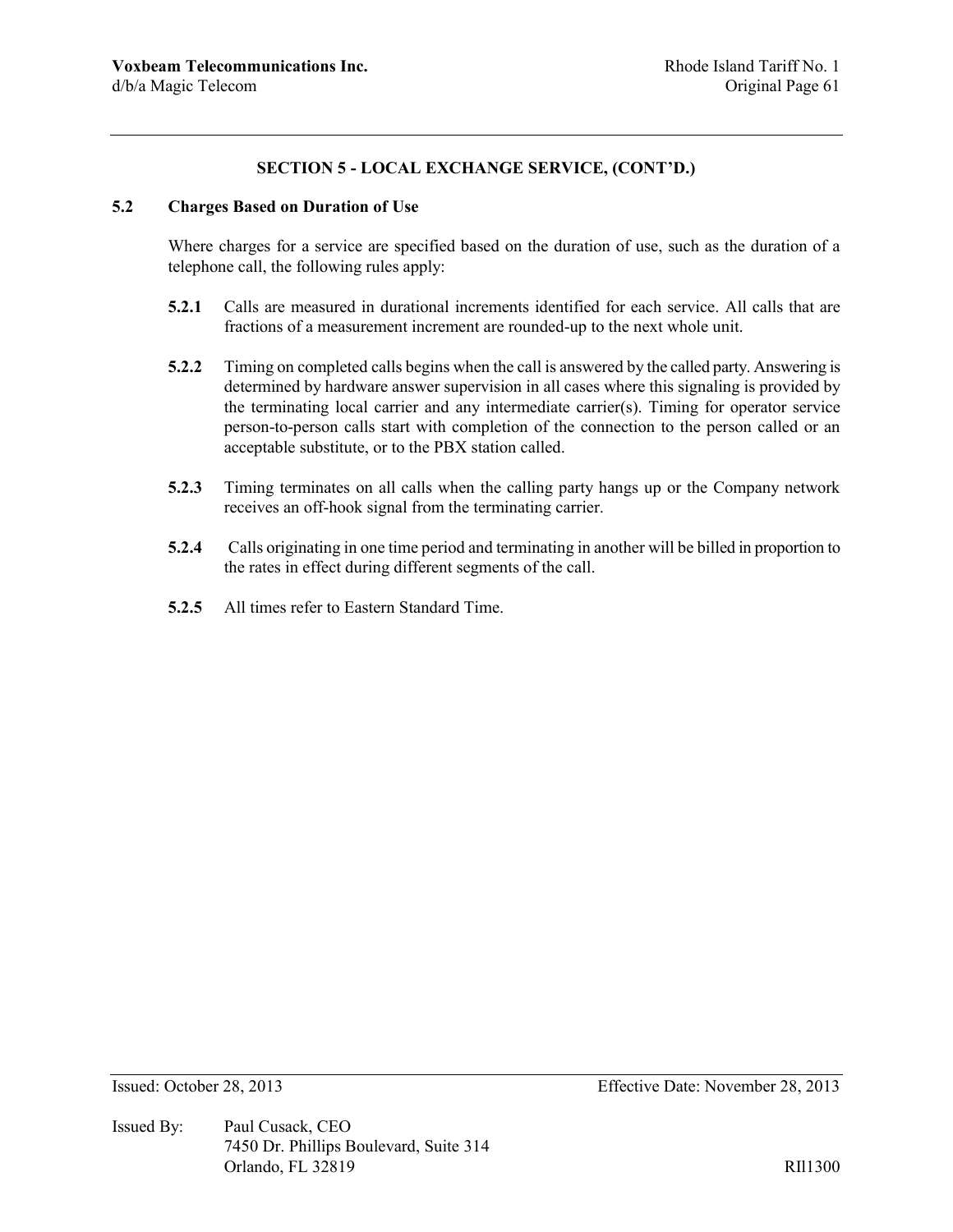## **SECTION 5 - LOCAL EXCHANGE SERVICE, (CONT'D.)**

### **5.3 Basic Local Exchange Service**

#### **5.3.1 General**

Basic Local Exchange Service provides a Customer with a telephonic connection to, and a unique telephone number on, the Company switching network that enables the Customer to:

- **A.** receive calls from other stations on the public switched telephone network;
- **B.** access the Company Local Calling Services and other Services as set forth in this tariff;
- **C.** access interexchange calling services of the Company and of other carriers;
- **D.** access (at no additional charge) to Company operators and business office for service related assistance;
- **E.** access toll-free telecommunications services such as 800 NPA; and access toll-free emergency services by dialing 0 or 9-1-1 (where available);
- **F.** access relay services for the hearing and/or speech impaired.

Basic Local Exchange Services cannot be used to originate calls to caller-paid information services (e.g., 900, 976) provided by other companies. Calls to those numbers and other numbers used for caller-paid information services will be blocked by the Company switch. Each Basic Local Exchange Service corresponds to one or more telephonic communications channels that can be used to place or receive one call at a time.

Individual line Business Basic Local Exchange Service is comprised of exchange access lines defined as follows:

**Exchange Access Line -** The service central office line equipment and all the Company plant facilities up to the demarcation point. These facilities are Company-provided and maintained and provide access to and from the telecommunications network for message toll service and for local calling appropriate to the tariffed use offering selected by the Customer.

### **5.3.2 Rates and Charges**

Per Access Line  $$60.00$ 

**Monthly Rate**

Issued By: Paul Cusack, CEO 7450 Dr. Phillips Boulevard, Suite 314 Orlando, FL 32819 RII1300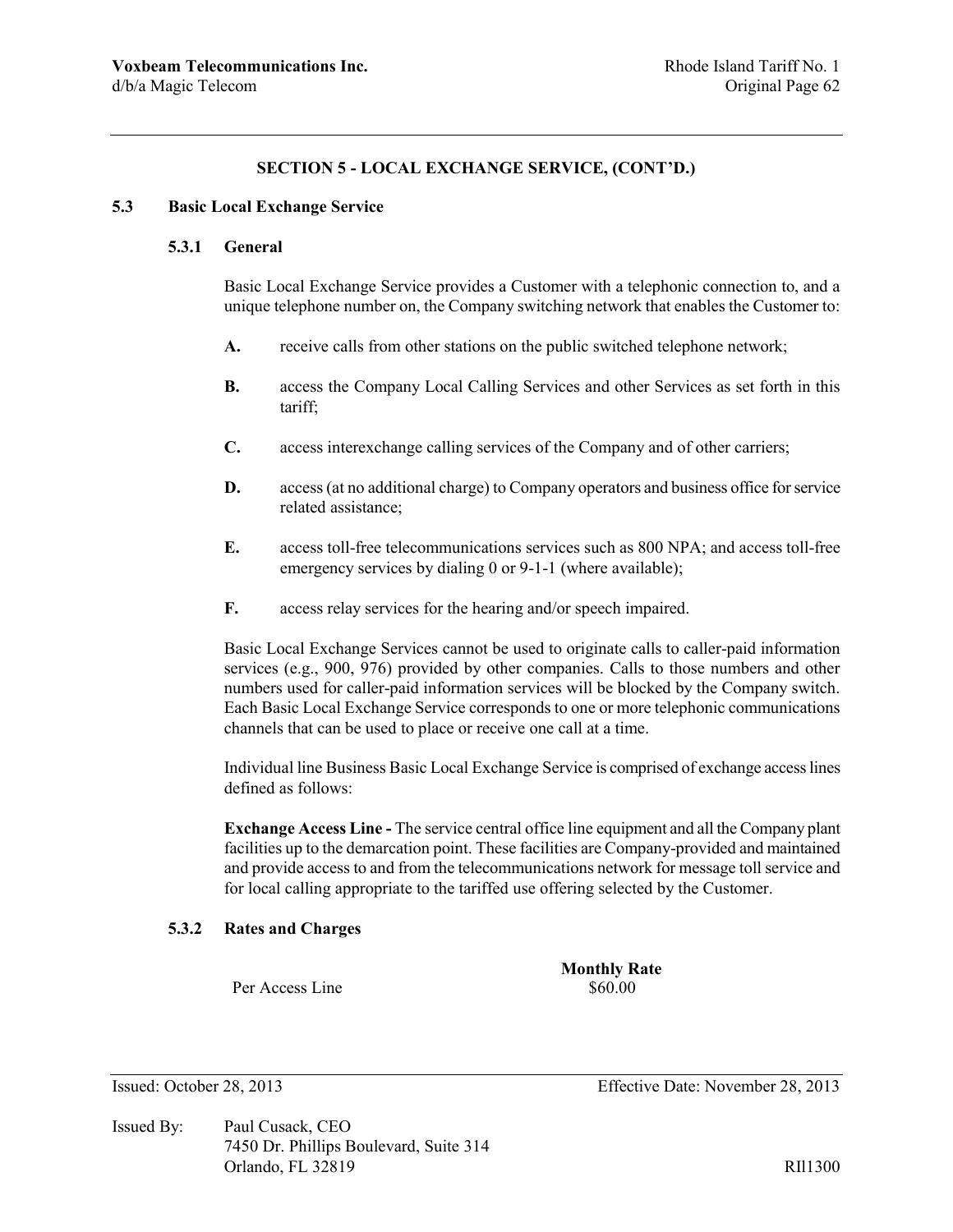# **SECTION 5 - LOCAL EXCHANGE SERVICE, (CONT'D.)**

### **5.4 Direct Inward Dial (DID) Service**

### **5.4.1. General**

- A. DID Service provides a Customer with a voice grade telephonic communications trunk channel to receive incoming voice or data calls to local telephone numbers assigned to the Customer. DID Service does not provide a line-side connection. DID Service transmits the dialed digits for all incoming calls, allowing the Customer's incoming calls to be routed as required by the Customer to the Customer's designated equipment.
- B. DID Service may be provided in conjunction with non-regulated services offered by the Company pursuant to contract.

# **5.4.2 Service Eligibility, Restrictions and Limitations**

- A. Connectivity to E911, operator services and directory assistance is not supported by DID Service.
- B. The Company reserves the right to provision DID service based upon the availability of facilities and equipment necessary to support the Customer's specific service requirements.
- C. The Company, at its sole discretion, reserves the right to limit the quantity of DID number blocks a Customer may obtain. Requests for 30 or more DID number blocks must be provided to the Company in writing no less than five (5) months prior to activation. In addition, the Company reserves the right to review vacant DID stations or stations not in use to determine their utilization. Should the Company determine, based on its own discretion, that there is inefficient number utilization, the Company may reassign the DID numbers. The Company will apply this provision on a nondiscriminatory manner.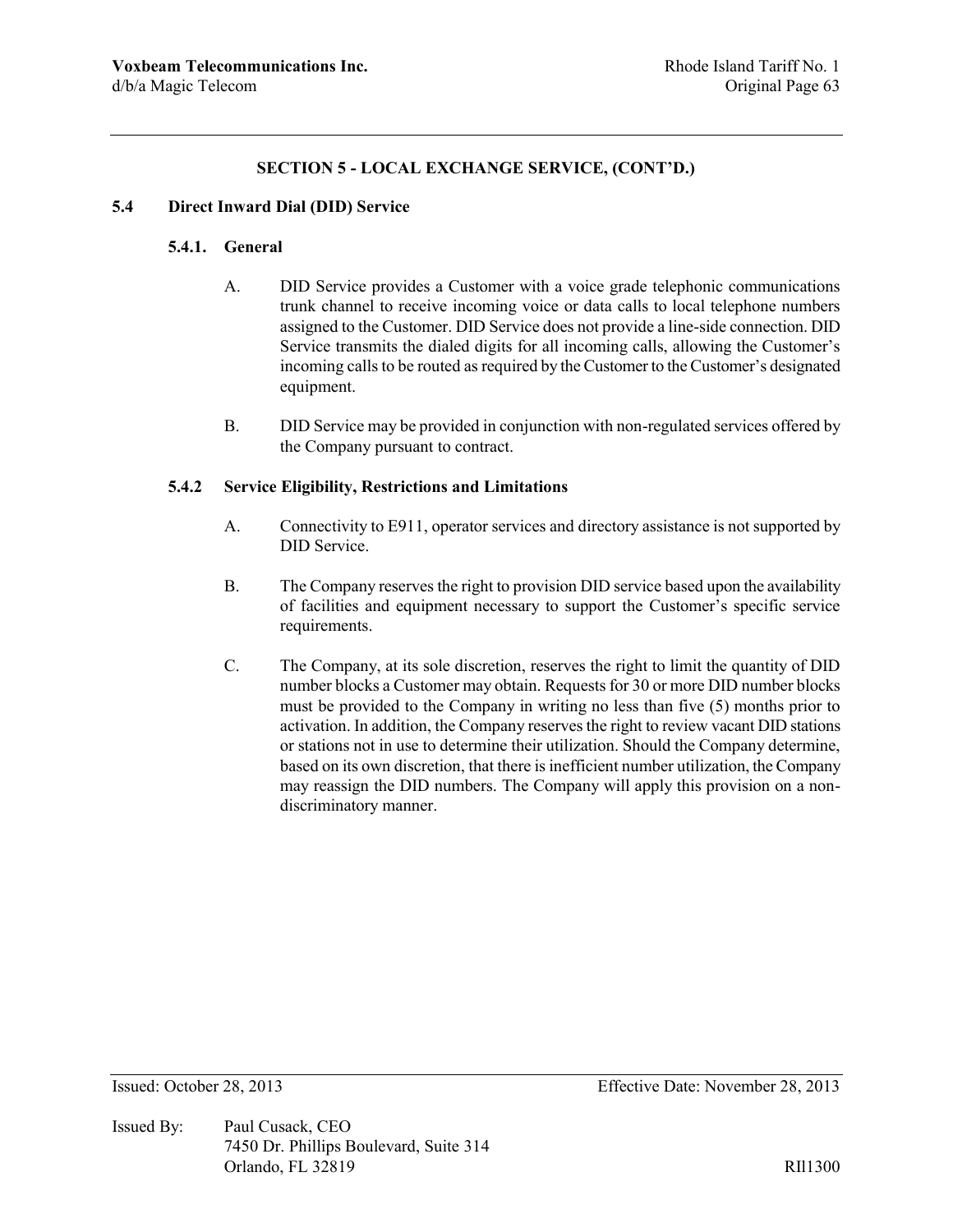# **SECTION 5 – LOCAL EXCHANGE SERVICE, (CONT'D.)**

### **5.4 Direct Inward Dial (DID) Service, (Cont'd.)**

#### **5.4.2 Service Eligibility, Restrictions and Limitations, (Cont'd.)**

D. The Customer has no property right to the telephone number or any other call number destination associated with DID service furnished by the Company, and no right to the continuance of service through any particular end office. The Company reserves the right to change such numbers, or the end office designation associated with such number, or both, assigned to the Customer, where the Company deems it necessary to do so in the conduct of business.

#### **5.4.3 Rates and Charges**

The following rates apply to DID Service.

**Nonrecurring Annual Recurring Charge** Per DID Number  $$0.00$   $$0.10$ 

Issued By: Paul Cusack, CEO 7450 Dr. Phillips Boulevard, Suite 314 Orlando, FL 32819 RIl1300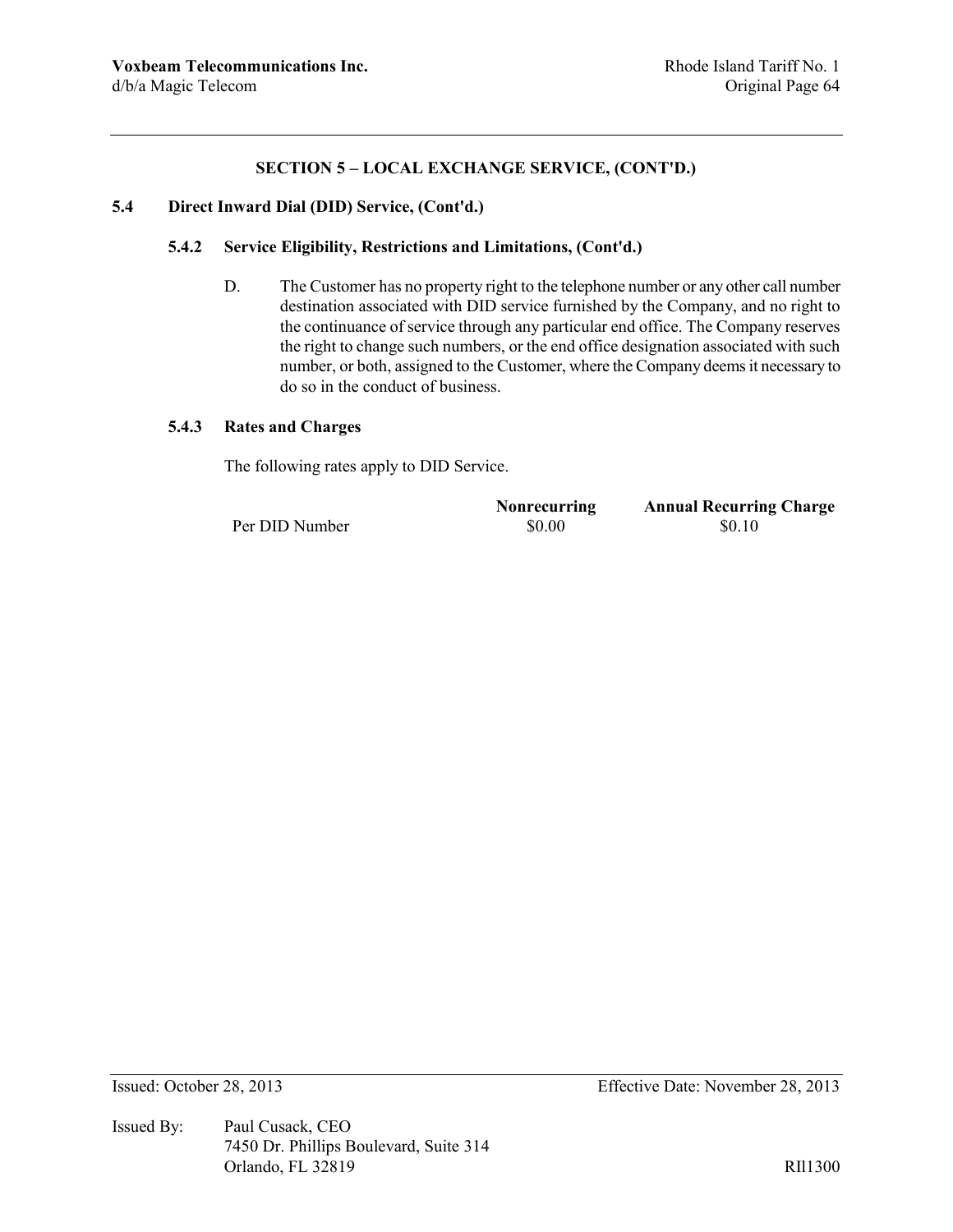# **SECTION 5 – LOCAL EXCHANGE SERVICE, (CONT'D.)**

### **5.5 Direct Inward Dial/Direct Outward Dial (DID/DOD) Service**

### **5.5.1 General**

- A. DID/DOD Service combines DID Service as described in Section 5.4 with Direct Outward Dial (DOD) service. DOD service is not provided independently of DID service. DID/DOD Service provides a Customer with a voice grade telephonic communications trunk channel to place and receive voice or data calls. DID/DOD Service does not provide a line-side connection. It transmits the dialed digits for incoming or outgoing calls, allowing the Customer's calls to be routed as required by the Customer to the Customer's designated equipment. Where available from the Company, long distance services can be provided in conjunction with DID/DOD Service or Customers may choose to route traffic to other carriers for long distance termination.
- B. Connectivity to E911, operator services and directory assistance is supported by DID/DOD Service.
- C. DID/DOD Service may be provided in conjunction with non-regulated services offered by the Company pursuant to contract.

### **5.5.2 Service Eligibility, Restrictions and Limitations**

- A. The Company reserves the right to provision DID/DOD service based upon the availability of facilities and equipment necessary to support the Customer's specific service requirements.
- B. The Company, at its sole discretion, reserves the right to limit the quantity of DID/DOD number blocks a Customer may obtain. Requests for 30 or more DID/DOD number blocks must be provided to the Company in writing no less than five (5) months prior to activation. In addition, the Company reserves the right to review vacant DID/DOD stations or stations not in use to determine their utilization. Should the Company determine, based on its own discretion, that there is inefficient number utilization, the Company may reassign the DID/DOD numbers. The Company will apply this provision on a non-discriminatory manner.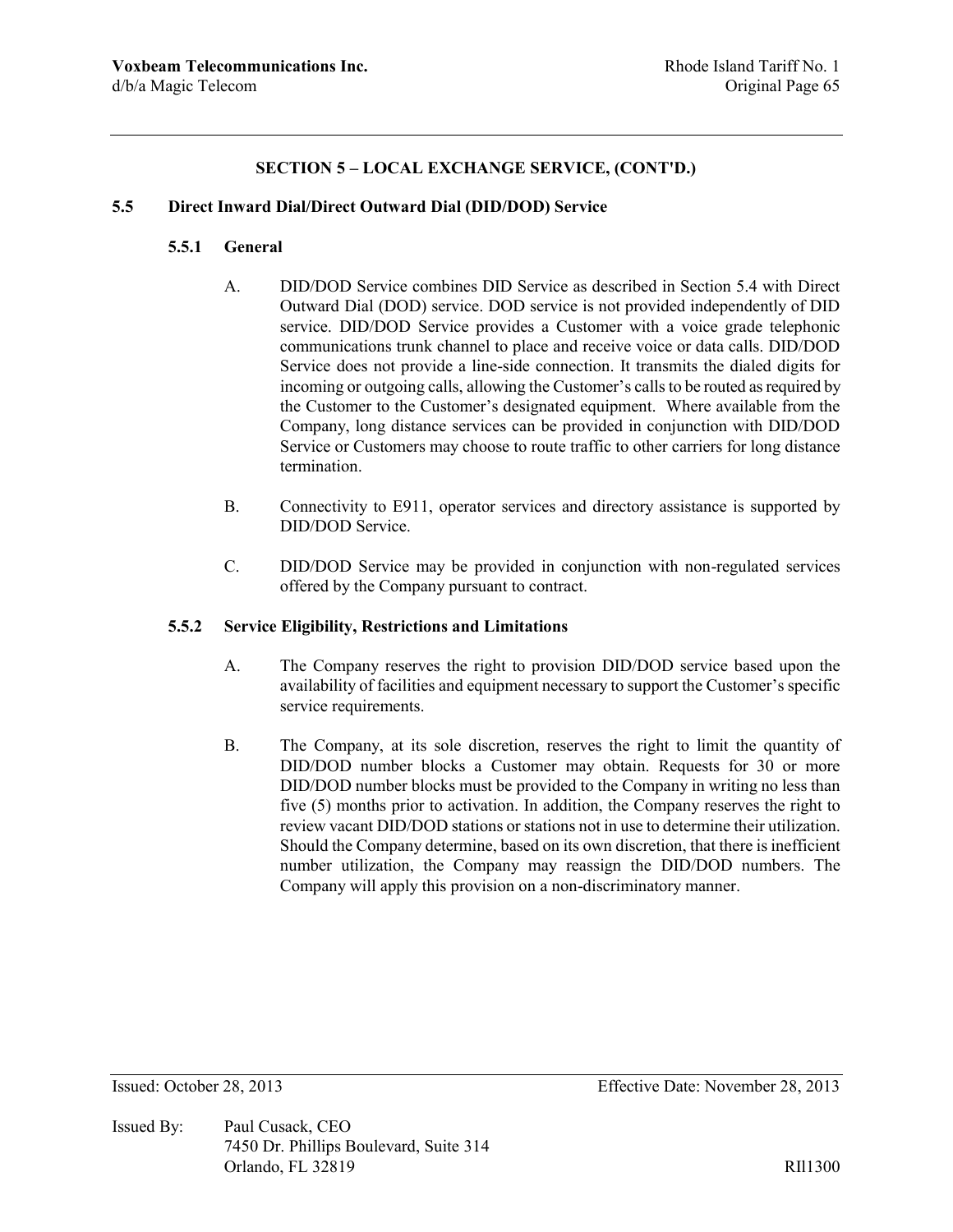# **SECTION 5 – LOCAL EXCHANGE SERVICE, (CONT'D.)**

### **5.5 Direct Inward Dial/Direct Outward Dial (DID/DOD) Service, (Cont'd.)**

### **5.5.2 Service Eligibility, Restrictions and Limitations, (Cont'd.)**

C. The Customer has no property right to the telephone number or any other call number destination associated with service furnished by the Company, and no right to the continuance of service through any particular end office. The Company reserves the right to change such numbers, or the end office designation associated with such number, or both, assigned to the Customer, where the Company deems it necessary to do so in the conduct of its business.

#### **5.5.3 Rates and Charges**

The following rates apply to DID/DOD Service.

Per DID/DOD Number  $$0.00$  \$0.10

**Nonrecurring Annual Recurring Charge**

Issued: October 28, 2013 Effective Date: November 28, 2013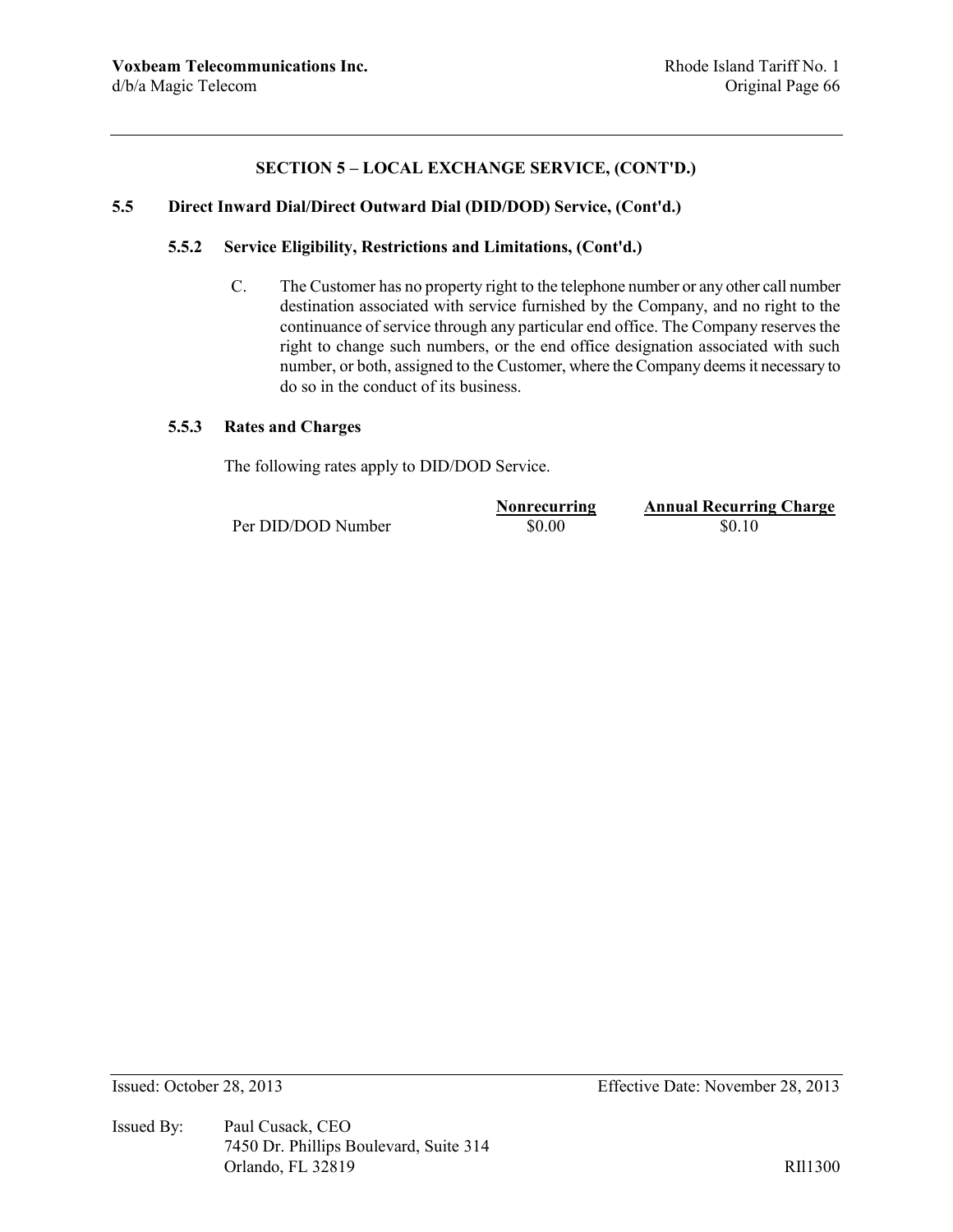## **SECTION 6 - SUPPLEMENTAL SERVICES**

### **6.1 Optional Calling Features**

The features in this section are made available on an individual basis or as part of multiple feature packages. All features are provided subject to availability; features may not be available with all classes of service. Transmission levels may not be sufficient in all cases.

### **6.1.1 Feature Descriptions**

**Anonymous Call Rejection –** Gives the Customer the ability to prevent future calls from specific telephone numbers and can be activated after receipt of an unwanted call or after entering a telephone number from which the calling party does not wish to receive future calls. The screening list holds a maximum of fifteen (15) numbers.

**Auto Call Back –** Allows a Customer to return the most recent incoming call and hear an announcement of the last telephone number that called.

**Auto Redial –** Automatically redials a busy number for up to 30 minutes until line is available.

**Call Forwarding –** Allows incoming calls forwarded to be forwarded to another line specified by the Customer by dialing a code and the telephone number to which the calls will be forwarded.

**Call Trace –** Allows a called party to initiate an automatic trace of the last call received. Call Trace is available on a usage basis only.

**Call Waiting / Call Waiting with Caller ID –** Allows the Customer engaged in a call to receive a tone signal indicating a second call is waiting, and by operation of the switchhook to place the first call on hold and answer the waiting call. Call Waiting with Caller ID provides Call Waiting service with the display of Caller ID information for the call that is waiting.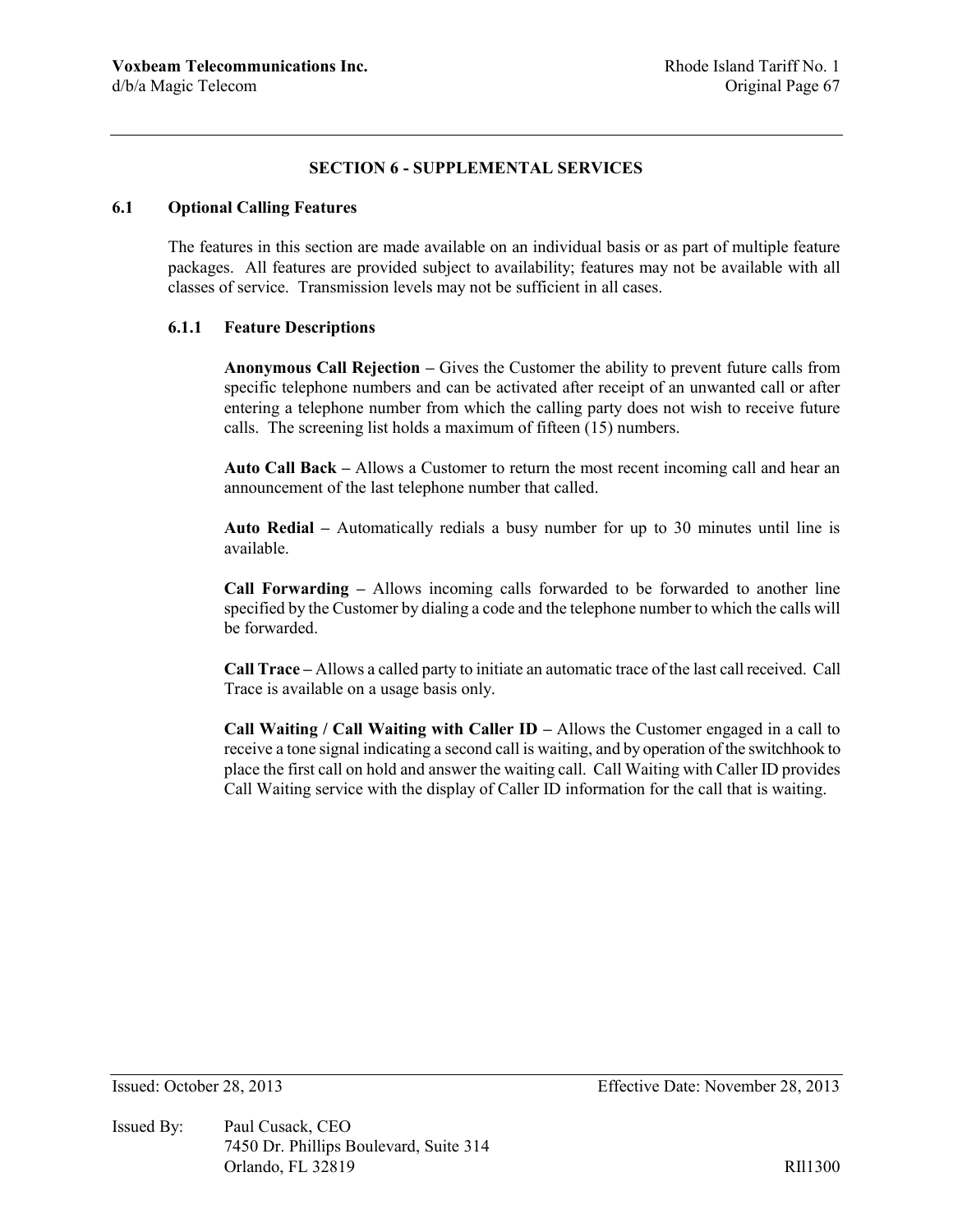## **SECTION 6 – SUPPLEMENTAL SERVICES, (CONT'D.)**

### **6.1 Optional Calling Features, (Cont'd.)**

### **6.1.1 Feature Descriptions, (cont'd.)**

**Caller ID-Number Only –** Provides for the display of the calling party telephone number on Caller ID compatible Customer premises equipment.

**Caller ID Name and Number –** Provides for the display of the calling party name and telephone number on Caller ID compatible Customer premises equipment.

**Custom Ringing –** Allows a Customer to have up to two separate telephone numbers (one main and one additional number) associated with one local exchange access line. Each telephone numbers has a distinctive ring on incoming calls for identification purposes.

**Priority Call –** Allows a Customer to assign a maximum of fifteen (15) callers' telephone numbers to a special list. The customer will hear a distinctive ring at his location when calls are received from callers' telephone numbers on that list.

**Speed Calling 8 –** Allows the Customer to dial an abbreviated code to originate a call to any of 8 programmed telephone numbers.

**Three-Way Calling –** Allows the Customer to add a third party to an existing conversation.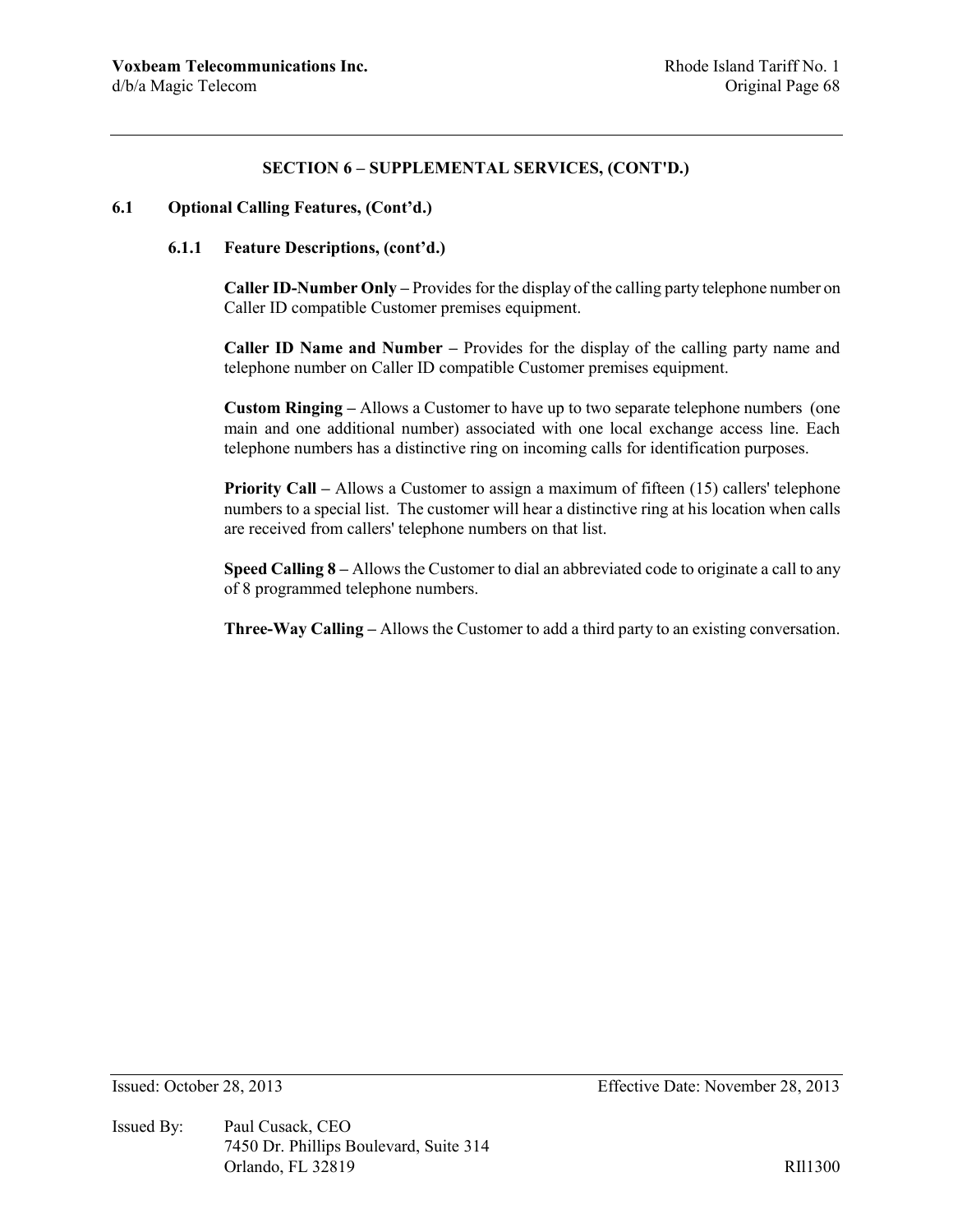## **SECTION 6 – SUPPLEMENTAL SERVICES, (CONT'D.)**

# **6.1 Optional Calling Features, (Cont'd.)**

## **6.1.2 Rates**

## **A. Features Offered on a Monthly Basis**

The following optional calling features are offered to Customers on a monthly basis. Customers are allowed unlimited use of each feature. No usage sensitive charges apply. Multiline Customers must order the appropriate number of features based on the number of lines that will have access to the feature.

| Feature                                   | <b>Monthly Recurring Charge</b> |
|-------------------------------------------|---------------------------------|
| Auto Call Back (*69)                      | \$4.00                          |
| Auto Redial                               | \$3.00                          |
| Call Forwarding - Busy Line               | \$2.00                          |
| Call Waiting/ Call Waiting with Caller ID | \$6.00                          |
| Caller ID Name and Number                 | \$8.50                          |
| Distinctive Ringing                       | \$6.50                          |
| Priority Call                             | \$1.75                          |
| Speed Calling 8                           | \$3.00                          |
| Speed Calling 30                          | \$4.00                          |
| Three Way Calling                         | \$4.99                          |

Issued By: Paul Cusack, CEO 7450 Dr. Phillips Boulevard, Suite 314 Orlando, FL 32819 RIl1300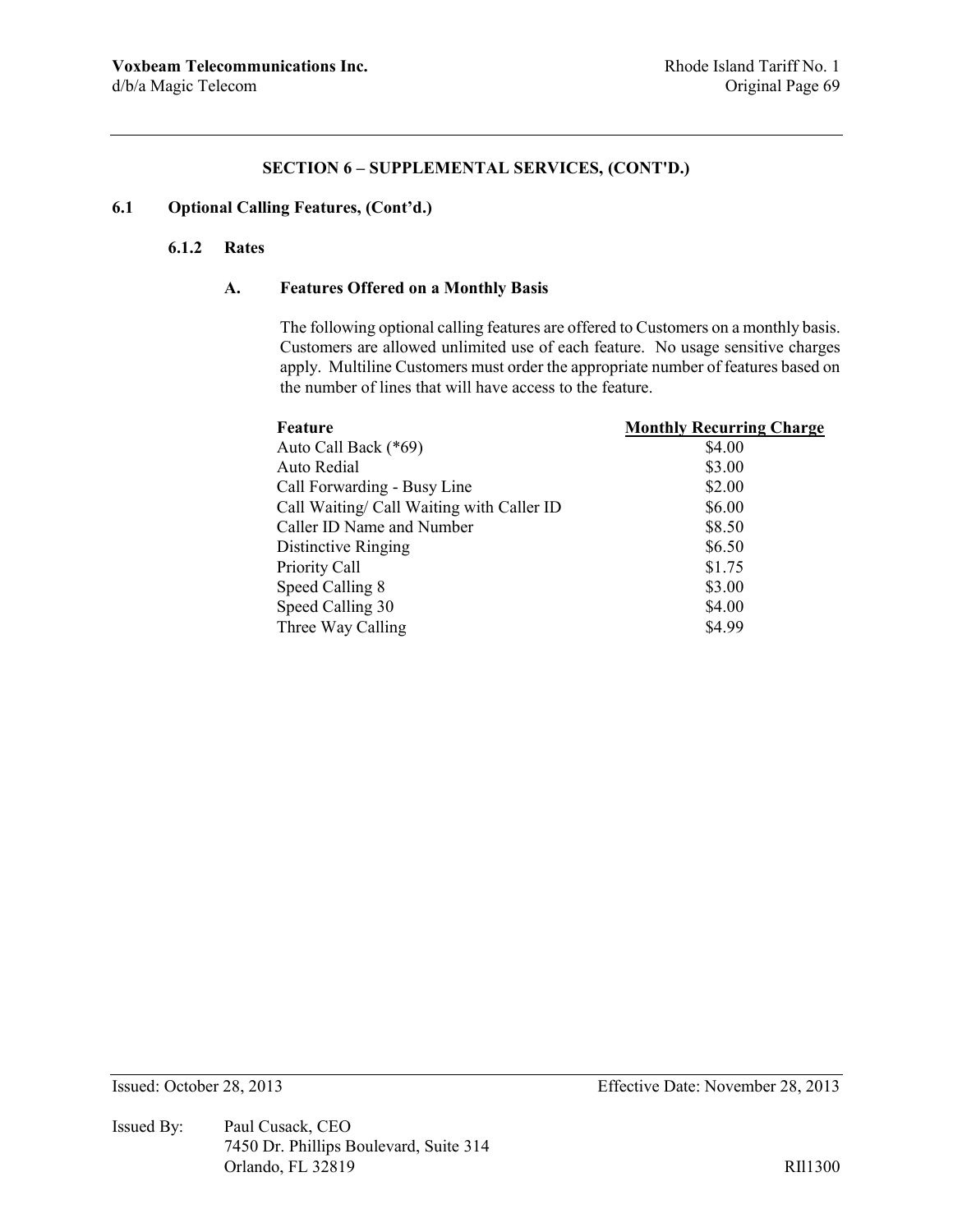### **SECTION 6 - SUPPLEMENTAL SERVICES, (CONT'D.)**

# **6.1 Optional Calling Features, (Cont'd.)**

# **6.1.2 Rates, (Cont'd.)**

### **B. Features Offered on a Usage Sensitive Basis**

The following features are available to all local exchange Business line Customers where facilities and services permit. Customers may utilize each feature by dialing the appropriate access code. The Customer will be billed the Per Feature Activation Charge shown in the following table each time a feature is used by the Customer.

| Feature               | Per Use |
|-----------------------|---------|
| Call Block            | \$1.00  |
| Call Return           | \$1.00  |
| Call Trace            | \$1.00  |
| Three Way Calling     | \$1.00  |
| <b>Repeat Dialing</b> | \$1.00  |

Issued By: Paul Cusack, CEO 7450 Dr. Phillips Boulevard, Suite 314 Orlando, FL 32819 RIl1300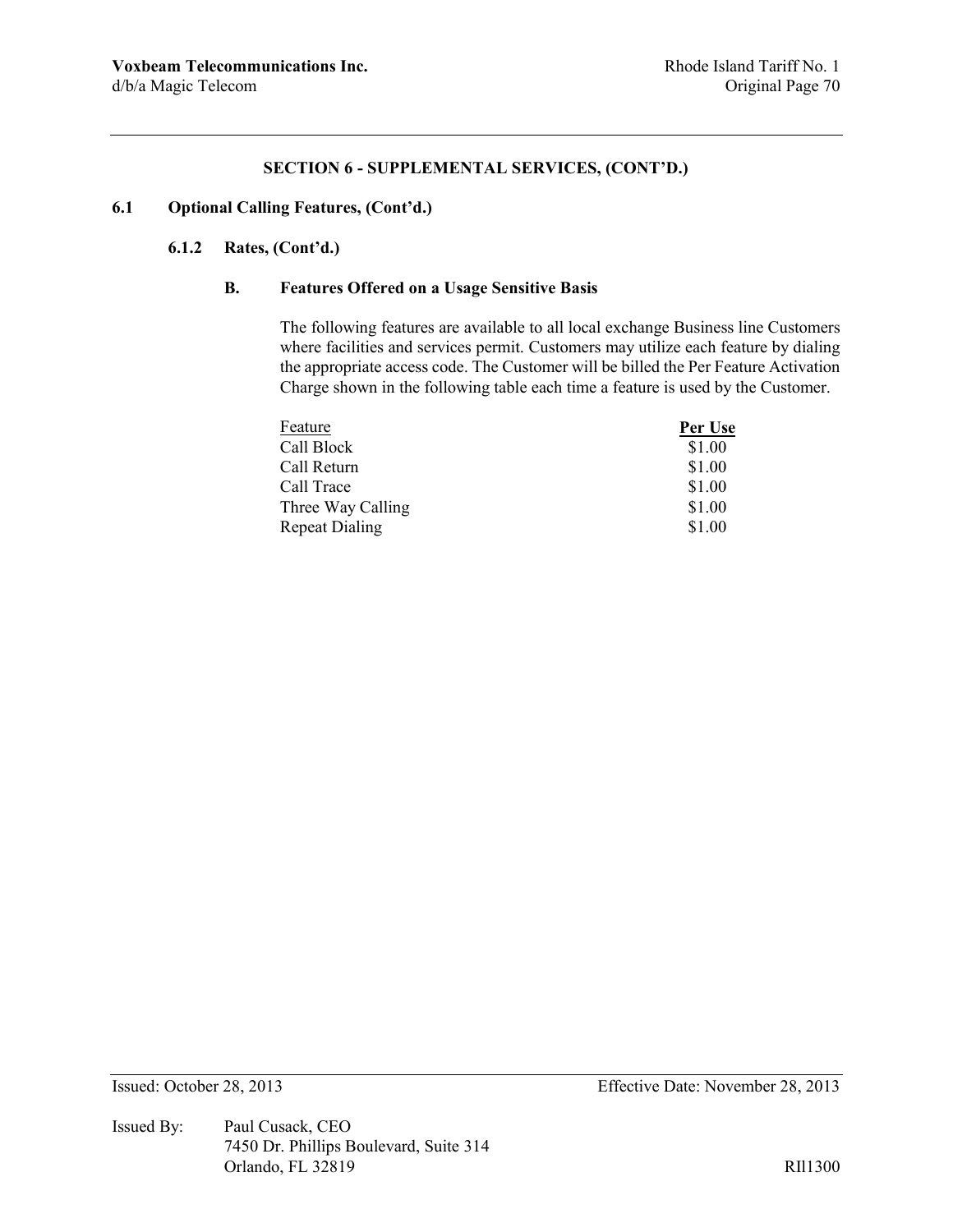# **SECTION 6 - SUPPLEMENTAL SERVICES, (CONT'D.)**

### **6.2 Directory Assistance Services**

### **6.2.1 General**

A Customer may obtain assistance, for a charge, in determining a telephone number by dialing Directory Assistance (DA).

A call to DA is considered completed whether or not the number(s) requested are available from DA records.

Direct-dialed calls to DA are exempt from rates and regulations when placed from:

- **A.** 10 free calls per month from main business and/or residence telephone lines or PBX trunk lines;
- **B**. all directory assistance calls made by customers who are 65 years old or older;
- **C.** a single-line registered main telephone exchange line of a handicapped user. A main line may be registered for exemption with the carrier in those instances where one of the users of the line is considered to be legally blind, or visually or physically handicapped as defined by the Federal Register, Vol. 35 #126. Where a user's handicap prevents the dialing of a telephone in a conventional manner or permits only the dialing of "0", those calls placed from the registered line, and not directly dialed, will also be exempt;
- **D.** all pay telephones;
- **E.** exchange lines in the State of Rhode Island and its political subdivisions; and
- **F.** also exempt are directory assistance calls for telephone numbers which are non-listed, or non-listed and non-published, or when the DA operator provides an incorrect number. The Customer must inform the Company of the error in order to receive credit

# **6.2.2 Rates**

Unless one of the exceptions listed in Section 6.2.1 above applies, the charges as shown below apply for each request made to the DA operator:

Local DA  $$1.50$ 

Issued By: Paul Cusack, CEO 7450 Dr. Phillips Boulevard, Suite 314 Orlando, FL 32819 RII1300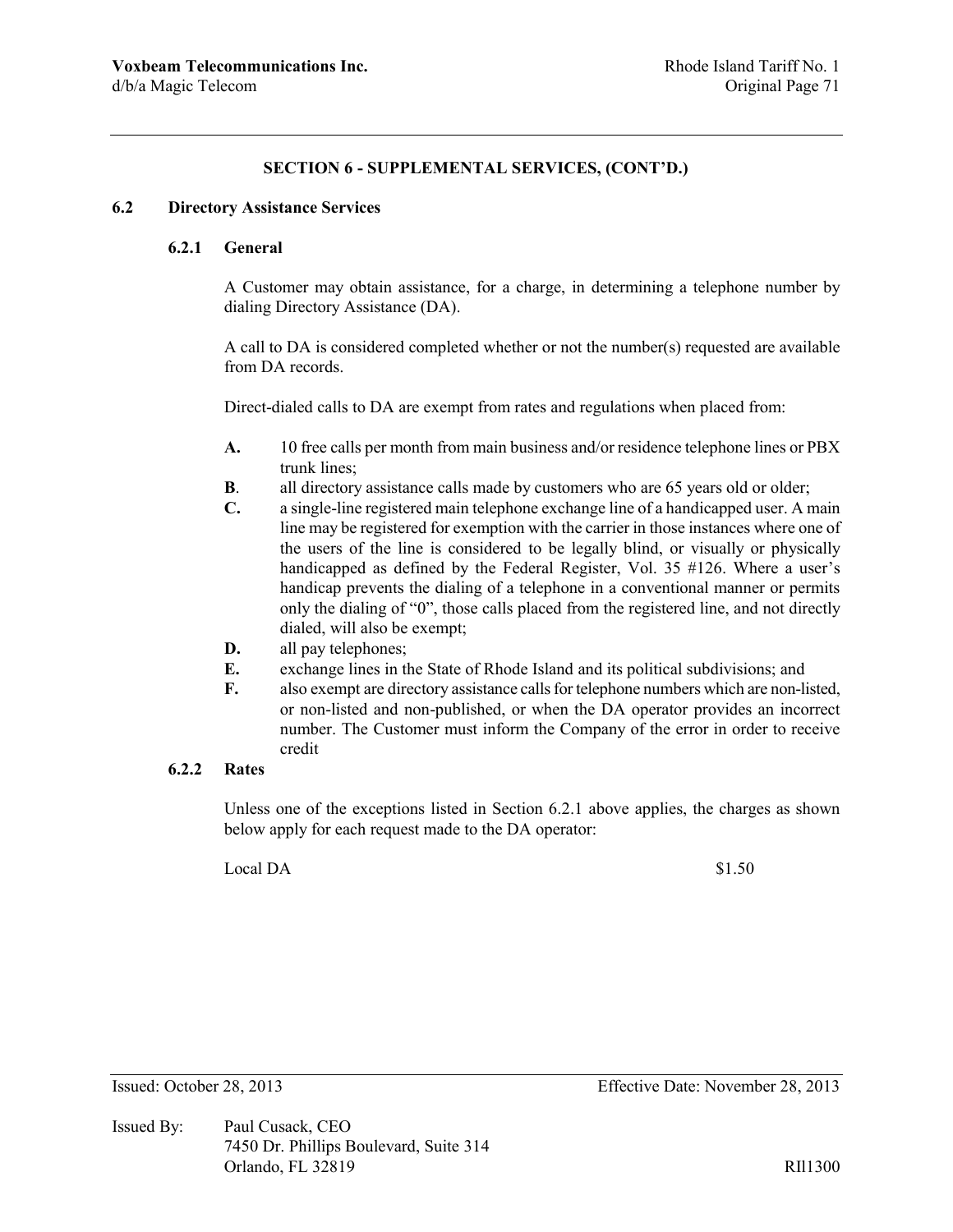# **6.3 Operator Services**

The Company's operator services, available to presubscribed Customers, are accessible on a twentyfour (24) hour per day seven (7) days per week basis. In addition to the per call service charge, usage rates apply. The types of calls handled are as follows:

**Customer Dialed Calling/Credit Card Call -** This charge applies in addition to usage charges for station to station calls billed to an authorized Calling Card or Commercial Credit Card. The Customer must dial the destination telephone number where the capability exists for the Customer to do so. A separate rate applies in the event operator assistance is requested for entering the Customer's card number for billing purposes.

**Operator Dialed Calling/Credit Card Call -** This charge applies in addition to usage charges for station to station calls billed to an authorized telephone Calling Card or Commercial Credit Card and the operator dials the destination telephone number at the request of the Customer.

**Person-to-Person -** This charge applies in addition to usage charges for calls placed with the assistance of a Company operator to a particular party at the destination number. This charge applies regardless of billing method, including but not limited to billing to a Calling Card, Commercial Credit Card, Collect, by deposit of coins in Pay Telephones, or to a Third Party. Charges do not apply unless the specified party or an acceptable substitute is available.

**Third Party Billed -** Provides the Customer with the capability to charge a local call to a third number which is different from the called or calling party. The party answering at the third number has the option to refuse acceptance of the charges in advance or when queried by the operator.

**Collect Calls -** Provides the Customer with the capability to charge a call to the called party. On the operator announcement of a collect call, the called party has the option to refuse acceptance of charges in advance or when queried by the operator.

Issued By: Paul Cusack, CEO 7450 Dr. Phillips Boulevard, Suite 314 Orlando, FL 32819 RII1300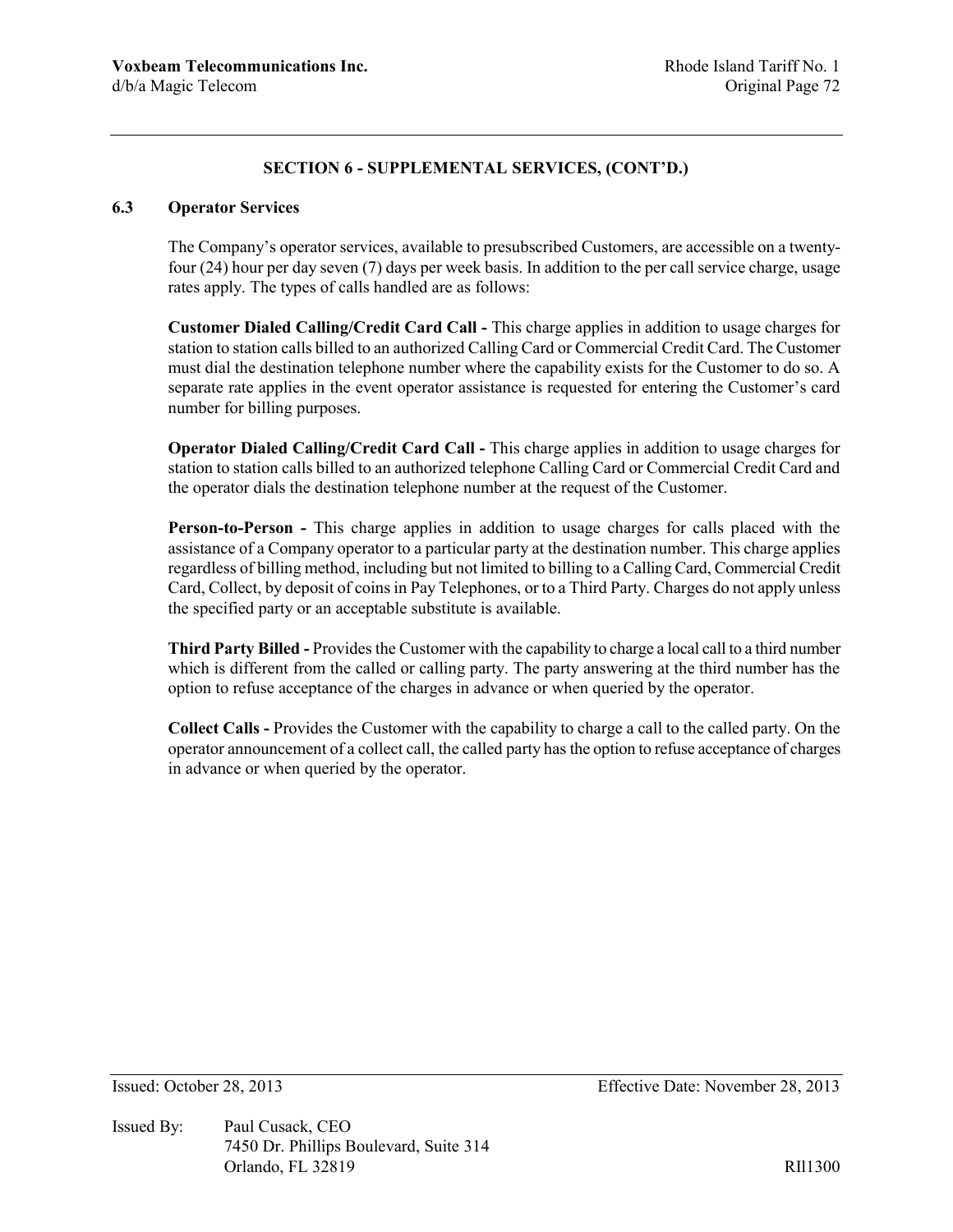# **6.3 Operator Services, (Cont'd.)**

# **6.3.1 Local Usage Charges**

Usage charges for local operator assisted calls are those usage charges that would normally apply to the calling party's service. In addition to usage charges, an operator assistance charge applies to each call.

#### **6.3.2 Per Call Service Charges**

| <b>Customer Dialed Calling Card</b> | \$0.75 |
|-------------------------------------|--------|
| <b>Operator Dialed Calling Card</b> | \$2.50 |
|                                     |        |
| <b>Operator Assisted</b>            |        |
| Collect                             | \$2.50 |
| 3rd Party Billed                    | \$2.50 |
| Person-to-Person                    | \$4.50 |

Issued By: Paul Cusack, CEO 7450 Dr. Phillips Boulevard, Suite 314 Orlando, FL 32819 RIl1300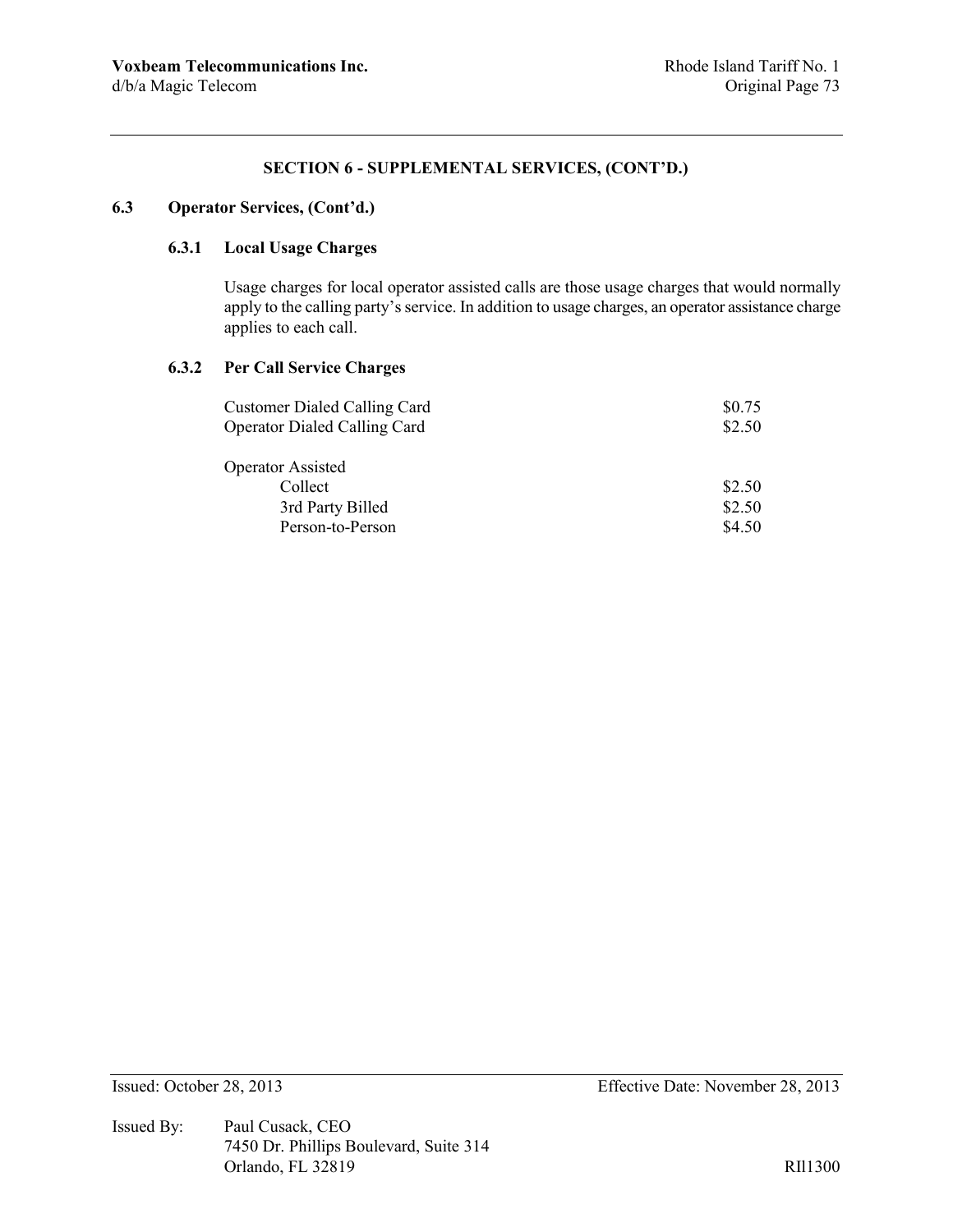# **6.4 Busy Line Verification and Emergency Interrupt Service**

Upon request of a calling party the Company will verify a busy condition on a designated local service line. The operator will determine if the line is clear or in use and report to the calling party. At the request of the Customer, the operator will interrupt the call on the busy line. Emergency Interruption is only permitted in cases where the calling party indicates an emergency exists, requests interruption and the call has already been verified as busy.

No charge will apply when the calling party advises that the call is to or from an official public emergency agency. Busy Verification and Interrupt Service is furnished where and to the extent that facilities permit.

The Customer shall identify and save the Company harmless against all claims that may arise from either party to the interrupted call or any person.

#### **6.4.1 Rates**

| Busy Line Verification, per request: | \$7.50 |
|--------------------------------------|--------|
| Busy Line Interrupt, per request:    | \$5.00 |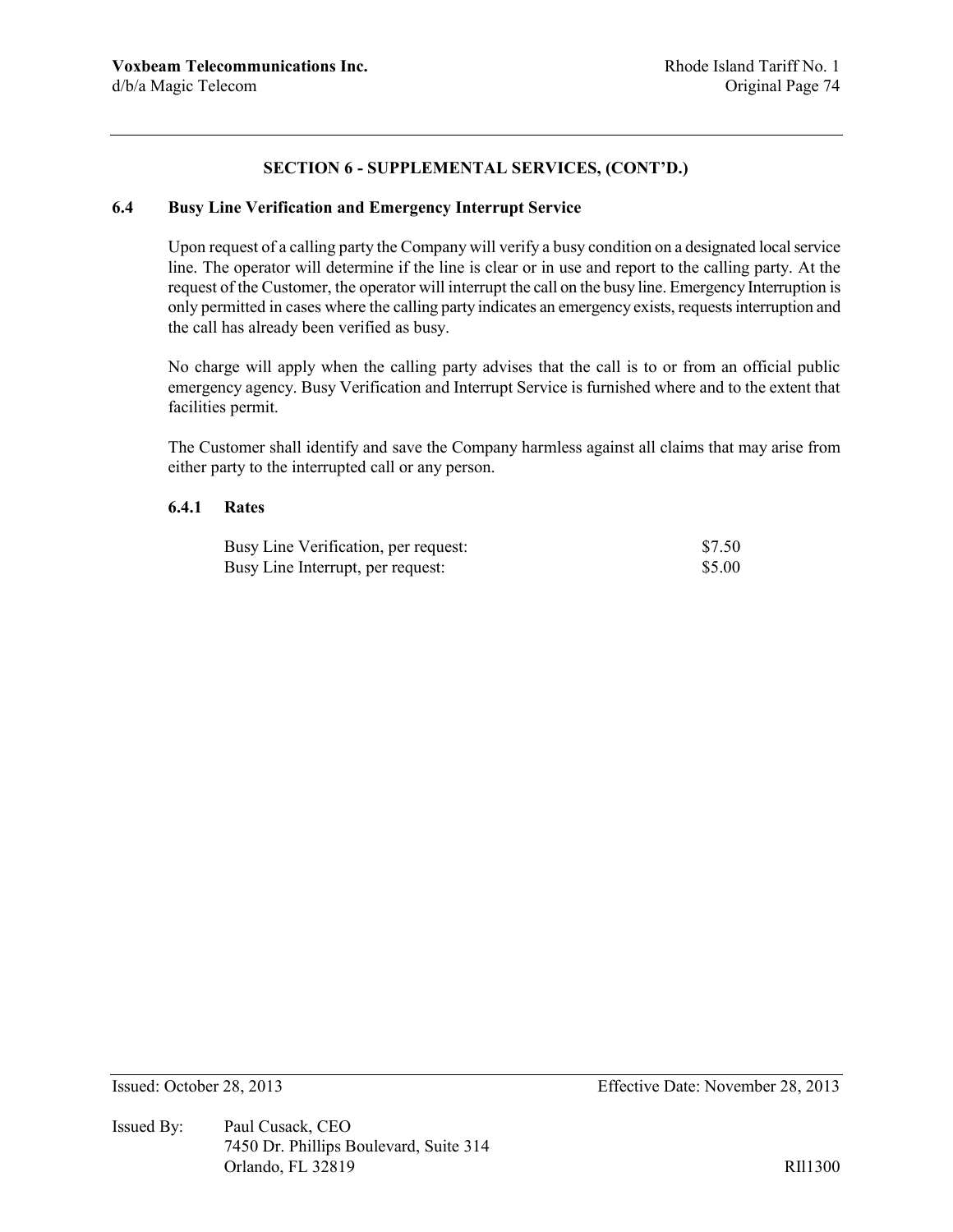## **6.5 Directory Listing Service**

# **6.5.1 General**

The following rates and regulations apply to standard listings in light face type in the white pages (alphabetical section) of the telephone directory and to the Directory Assistance records of the Company.

Directory listings are limited to such information as is essential to the identification of the listed party. The listing of a service, commodity, or trade name is not permitted unless it is the name, or an integral part of the name, under which the Customer does business.

A listing is limited to one line in the directory, except where in the judgment of the Company, more than one line is required to identify the Customer properly. In such cases, the additional lines required are provided at no extra charge.

Listing services are available with all classes of main telephone exchange service.

### **6.5.2 Listings**

# **A. Primary Listing**

One listing, termed the primary listing, is included with each exchange access line or each joint user service.

Issued By: Paul Cusack, CEO 7450 Dr. Phillips Boulevard, Suite 314 Orlando, FL 32819 RII1300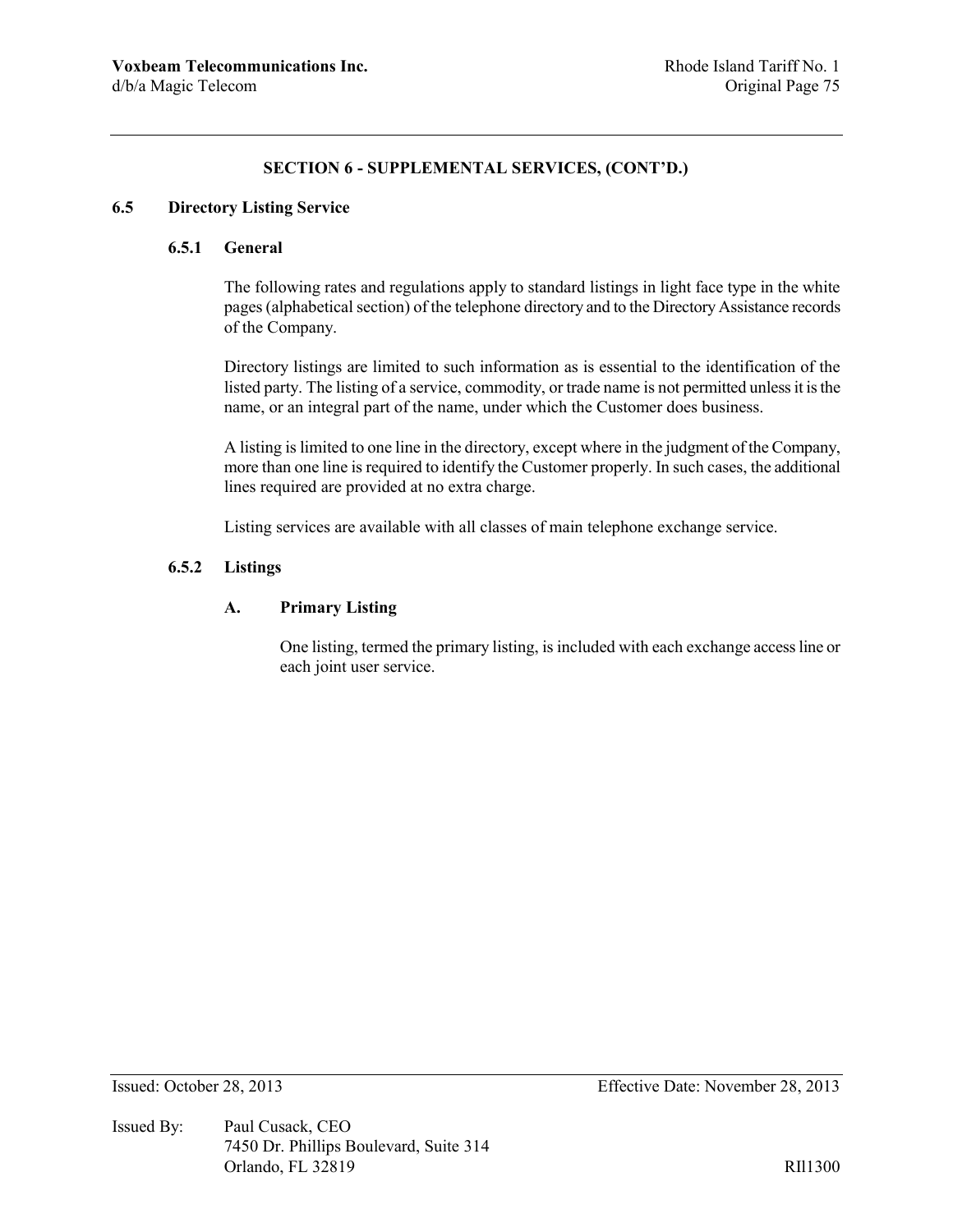### **6.5 Directory Listing Service, (Cont'd.)**

# **6.5.2 Listings, (Cont'd.)**

## **B. Additional Listings**

Additional listings may be the listings of individual names of those entitle to use the customer's service or, for business, Departments, Divisions, Tradenames, etc.

In connection with business service, regular additional listings are available only in the names of Authorized Users of the Customer's service.

Ordinarily, all additional listings are of the same address and telephone number as the primary listings, except as provided for joint user and alternate number listings. However, when it appears necessary as an aid to the use of the directory and provided satisfactory service can be furnished, a listing will be permitted under the address of a branch exchange, Centrex or extension of an exchange service line installed on the premises of the Customer, but at an address different from that of the attendant position of main service.

Special types of additional listings, such as Alternate, Alpha and Informational, Duplicate and Reference Listings, Foreign Listings, etc. take the same business classification as the service with which such listings are furnished.

Issued By: Paul Cusack, CEO 7450 Dr. Phillips Boulevard, Suite 314 Orlando, FL 32819 RII1300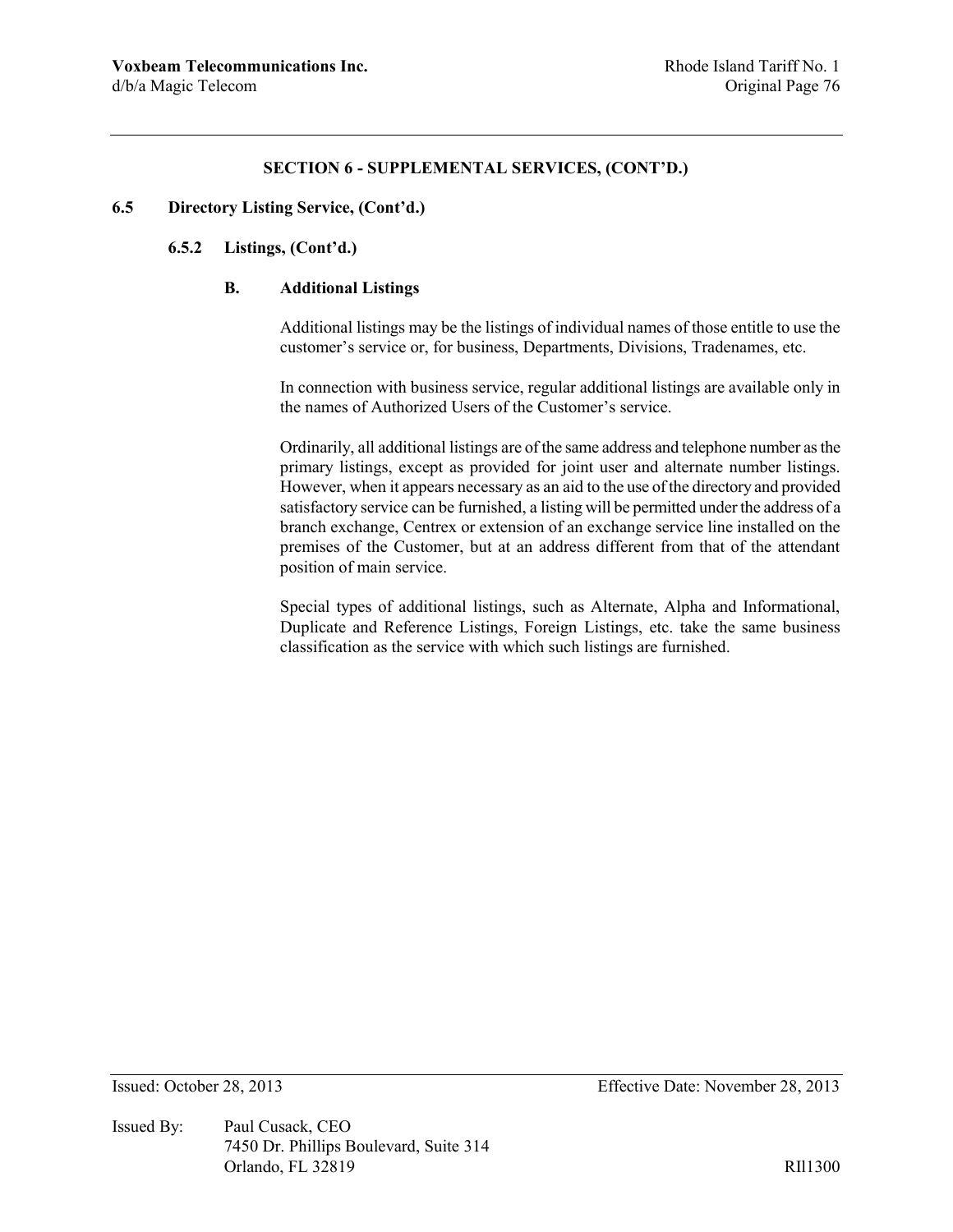#### **6.5 Directory Listing Service, (Cont'd.)**

# **6.5.2 Listings, (Cont'd.)**

# **C. Nonpublished Service**

The telephone numbers of nonpublished service are not listed in either the Company's alphabetical directory or Directory Assistance records available to the general public.

Non published information may be released to emergency service providers, to customers who subscribe to Company offerings which require the information to provide service and/ or bill their clients, or, to telephone customers who are billed for calls placed to or from nonpublished numbers and to entities which collect for the billed services. Nonpublished names and/or telephone numbers may also be delivered to customers on a call-by-call basis.

Incoming calls to nonpublished service will be completed by the Company only when the calling party places the call by number. The Company will adhere to this practice not withstanding any claim the calling party may present, except claims of emergencies involving life and death. In such cases, the Company will call the nonpublished number and request permission to make an immediate connection to the calling party.

When the Company agrees to keep a number unlisted, it does so without any obligation. Except for cases of gross negligence or willful misconduct, the Company is not liable for any damages that might arise from publishing a non-published number in the directory or disclosing it to some. If, in error, the telephone number is published in the directory, the Company's only obligation is to credit or refund any monthly charges the Customer paid for non-published service.

The Subscriber indemnifies (i.e., promises to reimburse the Company for any amount the Company must pay as a result of) and save the Company harmless against any and all claims for damages caused or claimed to have been caused, directly or indirectly, by the publication of a non-published service or the disclosing of said number to any person.

Issued By: Paul Cusack, CEO 7450 Dr. Phillips Boulevard, Suite 314 Orlando, FL 32819 RII1300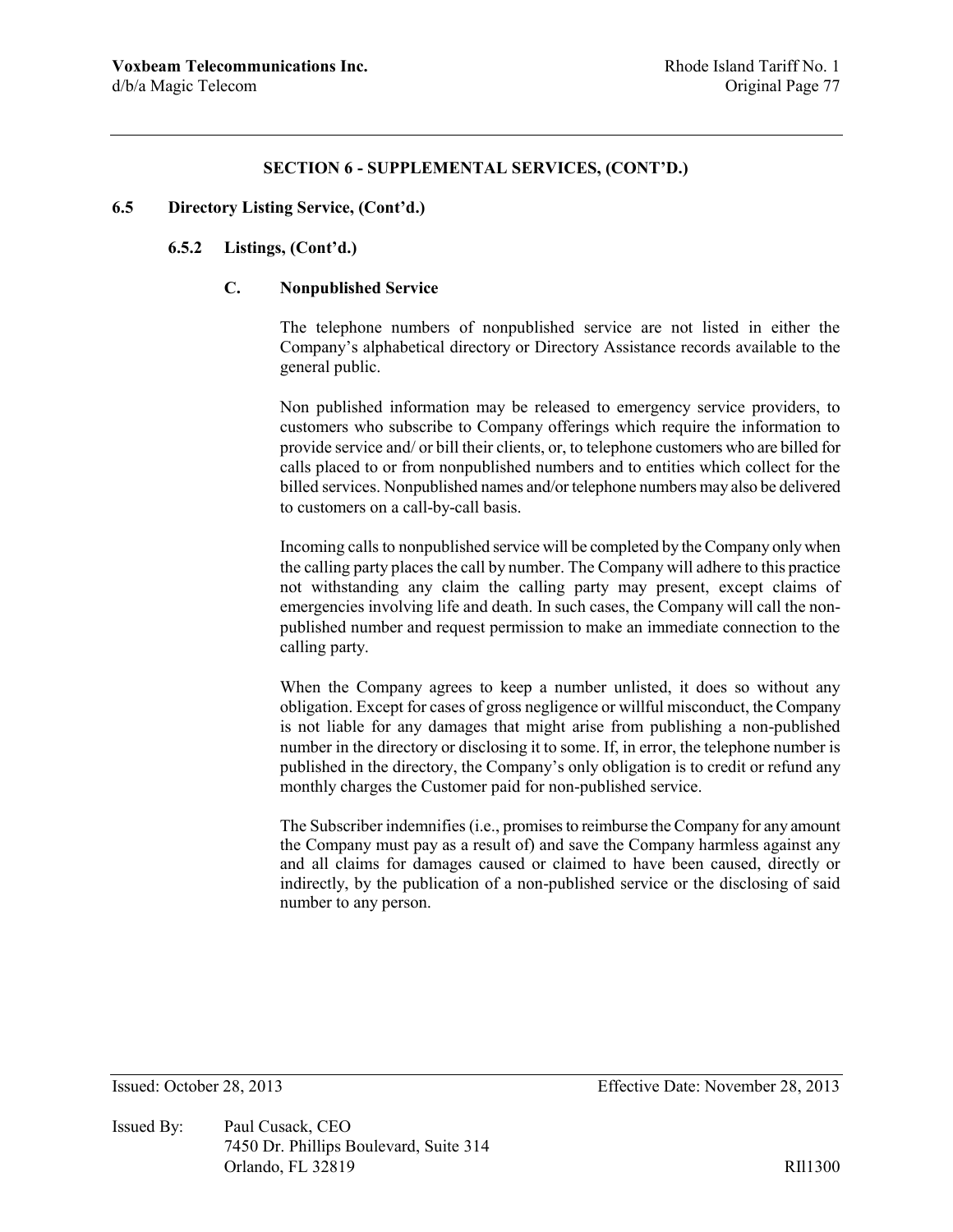### **6.5 Directory Listing Service, (Cont'd.)**

# **6.5.2 Listings, (Cont'd.)**

## **D. Nonlisted Service**

Non-listed service means that the Customer's telephone number is not listed in the directory, but does it appear in the Company's Directory Assistance Records.

This service is subject to the rules and regulations for E911 service, where applicable.

The Company will only complete calls to a nonlisted number, if requested by a caller, during the course of a directory assistance call completion service.

When the Company agrees to keep a number unlisted, it does so without any obligation. Except for cases of gross negligence or willful misconduct, the Company is not liable for any damages that might arise from publishing a non-listed number in the directory or disclosing it to some. If, in error, the telephone number is listed in the directory, the Company's only obligation is to credit or refund any monthly charges the Customer paid for nonlisted service.

The subscriber indemnifies (i.e., promises to reimburse the Company for any amount the Company must pay as a result of) and save the Company harmless against any and all claims for damages caused or claimed to have been caused, directly or indirectly, by the publication of a non-listed service or the disclosing of said number to any person.

#### **6.5.3 Monthly Rates**

|                            | <b>Monthly Rate</b> |
|----------------------------|---------------------|
| <b>Additional Listings</b> | \$1.50              |
| Nonlisted Service          | \$2.00              |
| Nonpublished Service       | \$4.50              |

Issued By: Paul Cusack, CEO 7450 Dr. Phillips Boulevard, Suite 314 Orlando, FL 32819 RII1300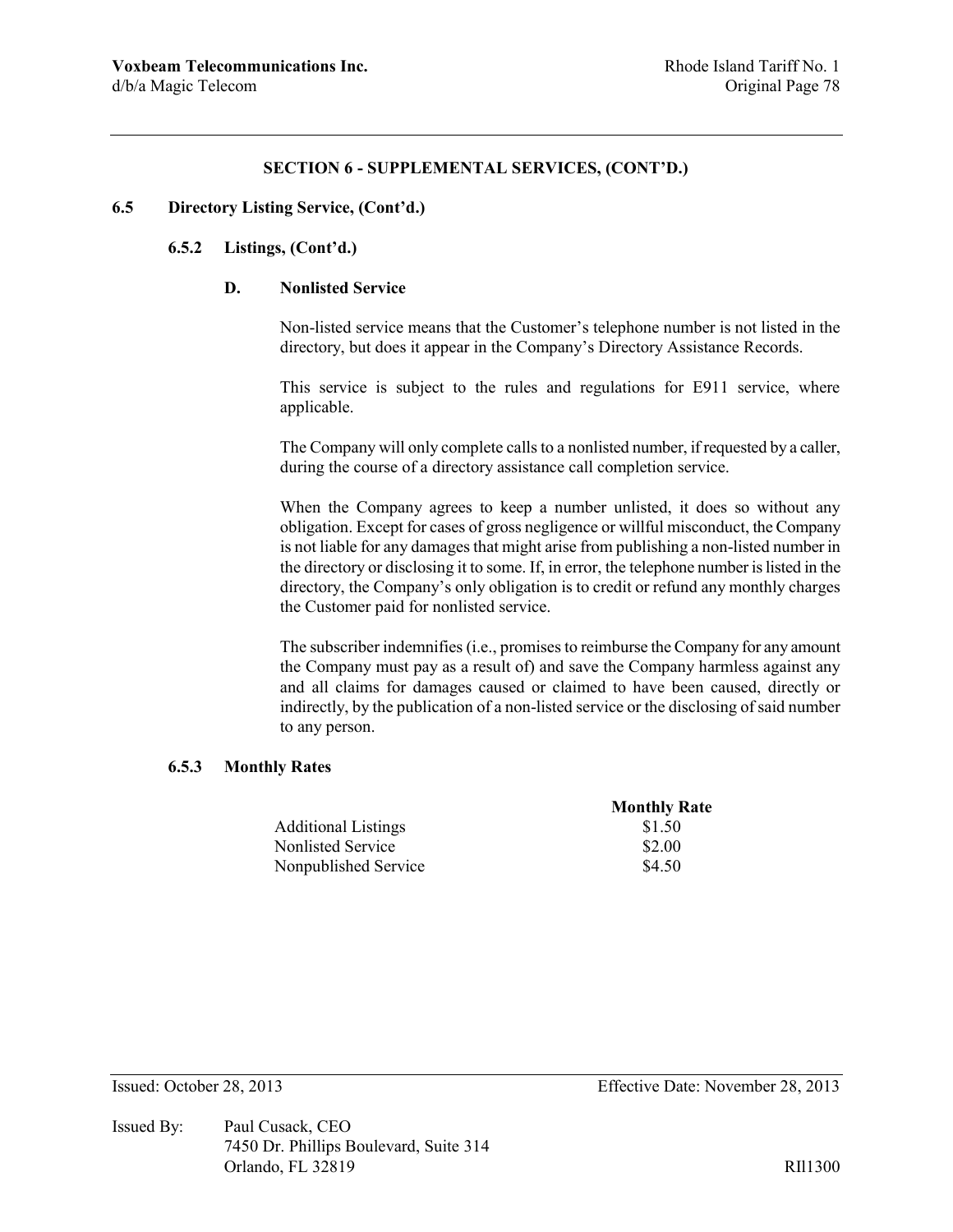# **SECTION 7 – INTEREXCHANGE SERVICES**

# **7.1 Outbound Services**

## **7.1.1 IntraLATA Switched Service**

# **A. IntraLATA Switched Service**

IntraLATA Switched Service is an outbound calling plan available to Customers who presubscribe to the any one of the Company local exchange services. Calls are billed in six (6) second increments after an initial period for billing purposes of eighteen (18) seconds.

| Residential - Per Minute Rate: | \$0.049 |
|--------------------------------|---------|
| Business – Per Minute Rate:    | \$0.059 |

Issued By: Paul Cusack, CEO 7450 Dr. Phillips Boulevard, Suite 314 Orlando, FL 32819 RIl1300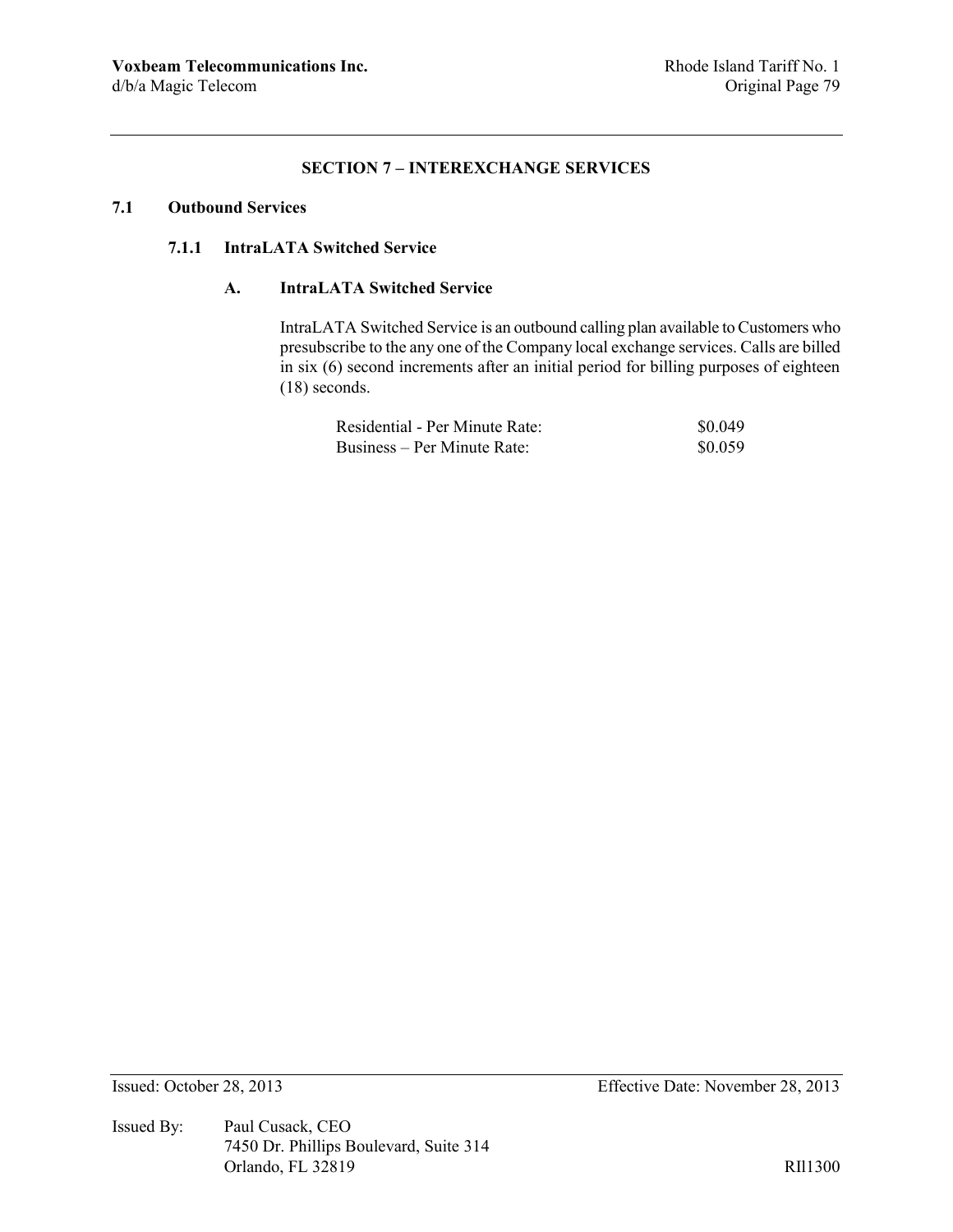# **SECTION 8 - CONTRACT SERVICES**

## **8.1 Special Contract Arrangements**

At the option of the Company, services may be offered on a contract basis to meet specialized pricing requirements of the Customer not contemplated by this tariff. The terms of each contract shall be mutually agreed upon by the Customer and Company and may include discounts off of rates contained herein and waiver of recurring, nonrecurring, or usage charges. The terms of the contract may be based partially or completely on the term and volume commitment, type of access arrangement, mixture of services, or other distinguishing features. Unless otherwise specified, the regulations for such arrangements are in addition to the applicable regulations and prices in other sections of the tariff. Service shall be available to all similarly situated Customers for a fixed period of time following the initial offering to the first contract Customer as specified in each individual contract.

#### **8.2 Special Service Arrangements**

- **8.2.1** If a Customer's requirements cannot be met by services included in this tariff, or pricing for a service is shown in this tariff as "ICB", the Company will provide, where practical, special service arrangements at charges to be determined on an Individual Case Basis. These special service arrangements will be provided if the provision of such arrangements is not detrimental to any other services furnished under the Company's tariffs.
- **8.2.2** Special service arrangement rates are subject to revision depending on changing costs or operating conditions.
- **8.2.3** If and when a special service arrangement becomes a generically tariffed offering, the tariffed rate or rates will apply from the date of tariff approval.

Issued By: Paul Cusack, CEO 7450 Dr. Phillips Boulevard, Suite 314 Orlando, FL 32819 RIl1300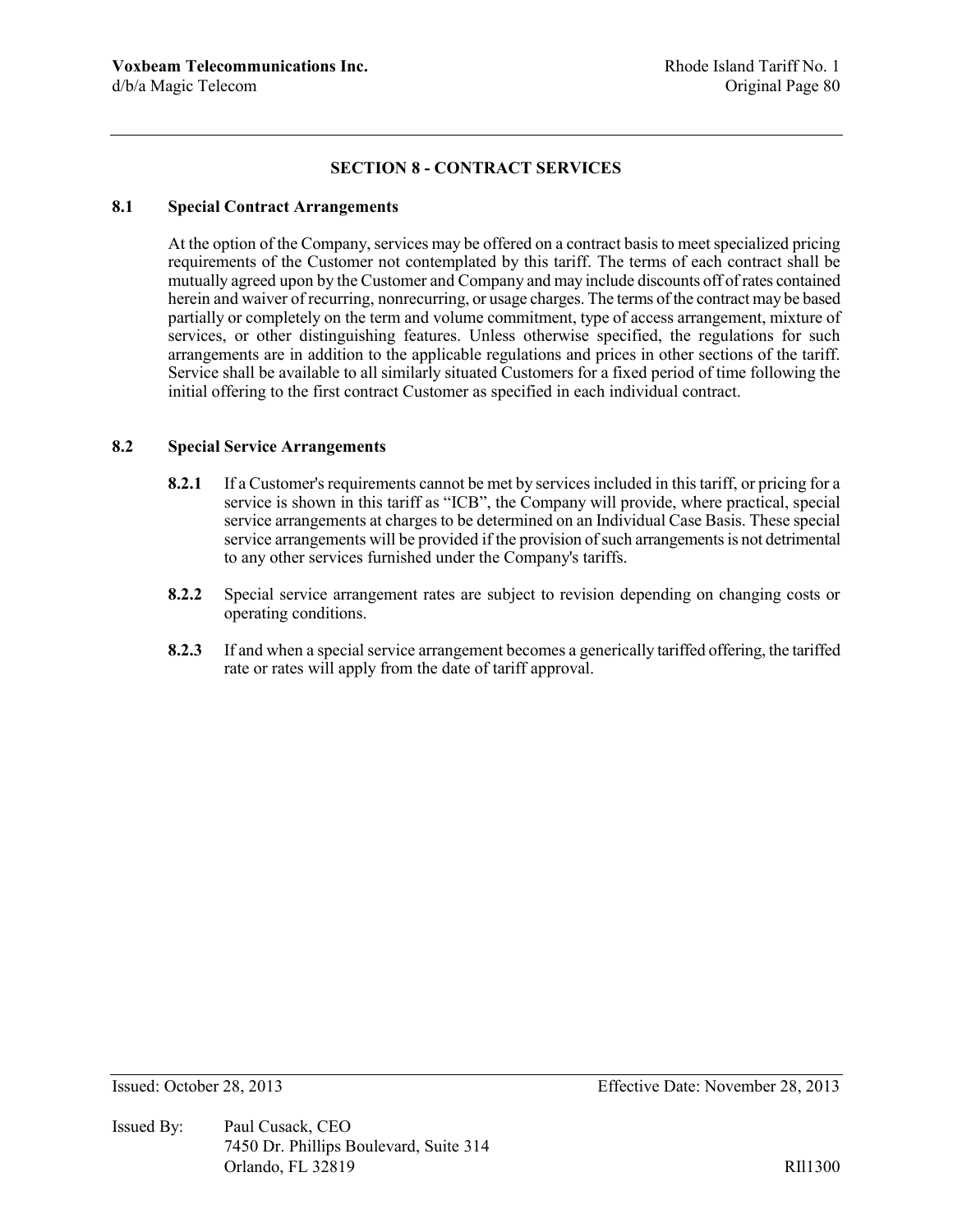### **SECTION 9 - SPECIAL ARRANGEMENTS**

# **9.1 Non-Routine Installation and/or Maintenance**

At the Customer's request, installation and/or maintenance may be performed outside Company regular business hours, or (in sole discretion of the Company and subject to any conditions it may impose) in hazardous locations. In such cases, charges based on the cost of labor, material, and other costs incurred by or charged to the Company will apply. If installation is started during regular business hours but, at the Customer's request, extends beyond regular business hours into time periods including, but not limited to, weekends, holidays, and/or night hours, additional charges may apply.

Issued By: Paul Cusack, CEO 7450 Dr. Phillips Boulevard, Suite 314 Orlando, FL 32819 RIl1300